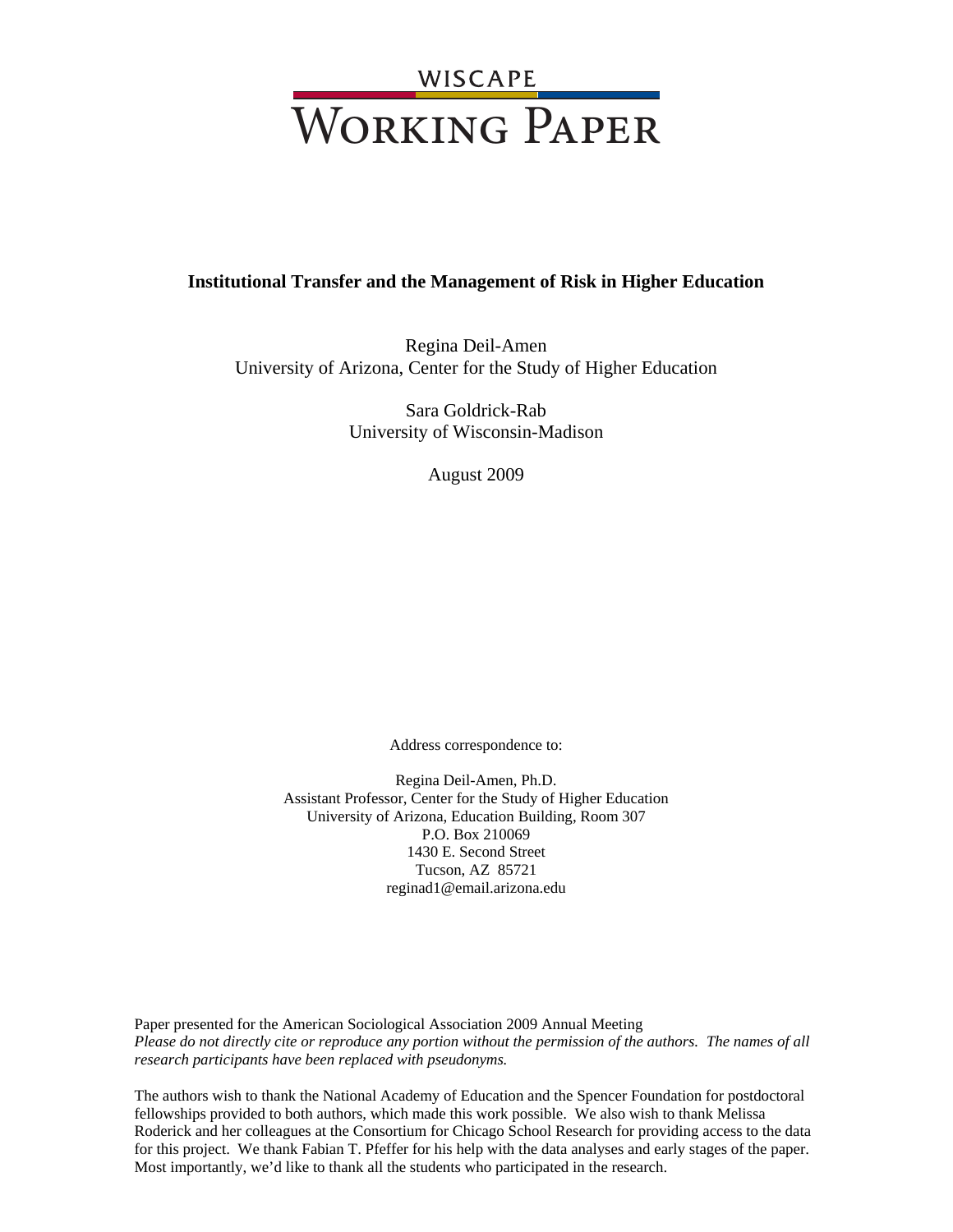National data indicate today's college students often attend more than one postsecondary institution (Goldrick-Rab 2006). While such mobility, or movement between institutions, can be beneficial, it is clear that a growing proportion of undergraduates who change colleges are not completing degrees. For instance, while transferring from a community college to a 4-year college is associated with increased odds of earning a bachelor's degree, a move in the other direction—a reverse transfer from a 4-year to 2-year college—is associated with lowered rates of BA attainment (Goldrick-Rab and Pfeffer 2007). Yet according to one national longitudinal study, 15 percent of 4 year students undertake a reverse transfer, and rates are especially high among students from families with lower levels of parental education. Nearly one-fourth of 4-year students whose parents did not finish high school engage in reverse transfer, compared to less than 7% of students with parents holding professional or post-graduate degrees. Moreover, among low SES college students, a reverse transfer (4-year to 2-year) is more common than an upward transfer (2-year to 4-year) (Goldrick-Rab and Pfeffer 2009).

If their initial entry into 4-year colleges is indicative of desires for earning bachelor's degrees, and evidence of at least some level of resilience and success, why are so many low SES and first-generation college students ultimately transferring to community colleges? Goldrick-Rab and Pfeffer's (2009) analysis of national longitudinal survey data determined that many typical predictors of college attainment (e.g. inadequate high school preparation, lower expectations, lack of strategic college planning, and lower financial capital) do not predict reverse transfer. Instead, differences in the success of the initial college academic experience (as evidenced by first-year GPA) provided the strongest clue (of those examined) as to why students with lower levels of parental education were more likely to reverse transfer. This association persisted net of the factors noted above, suggesting students are encountering a complex set of hurdles in their first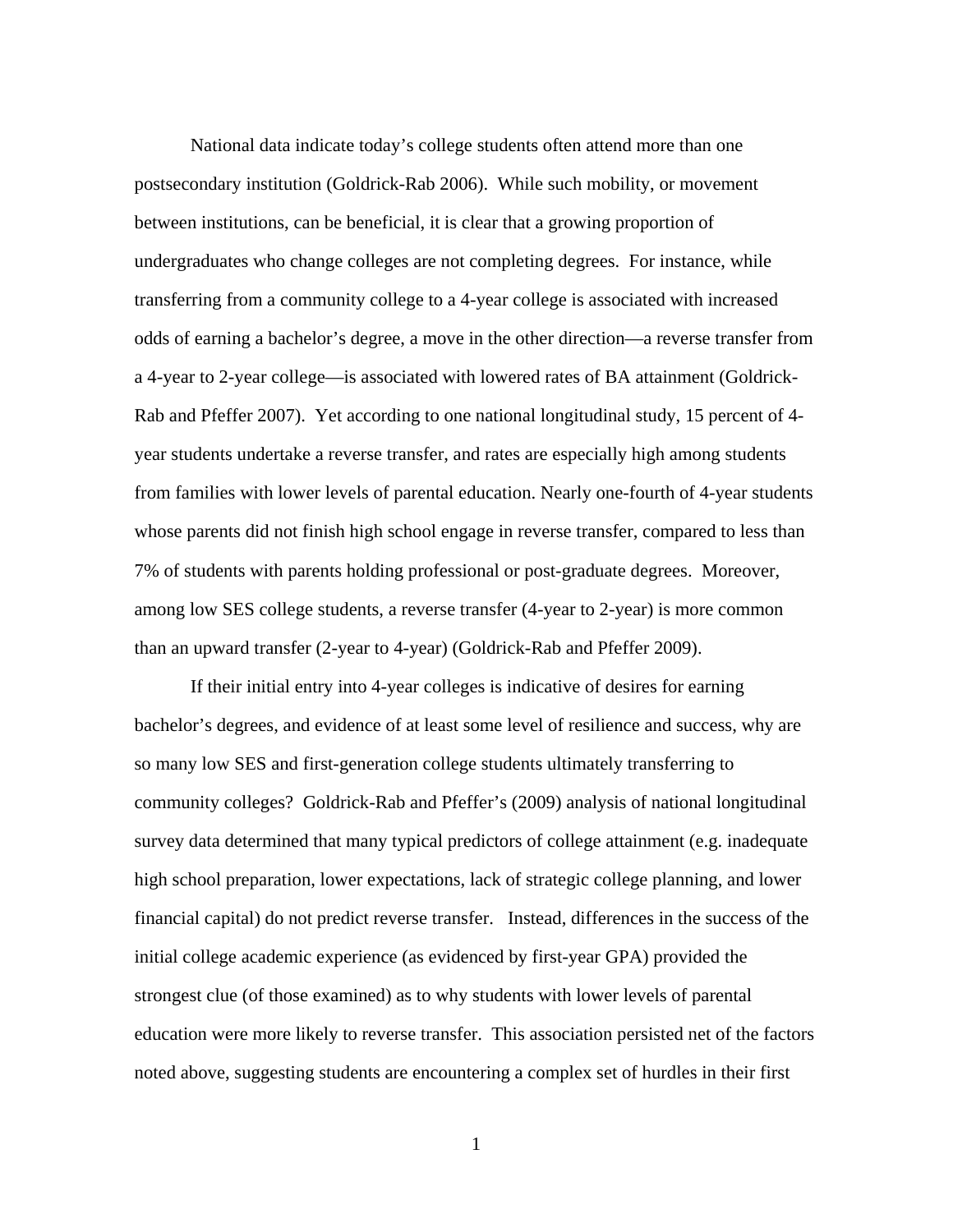year of college for which simple measures of finances and prior goals, planning, and academic preparation cannot account.<sup>1</sup>

 A richer and more meaningful explanation for the phenomenon of reverse transfer clearly requires additional theorizing and testing using micro-level data more capable of capturing early college experiences. On the one hand, we might consider the utility of a rational choice approach, in which the evaluation of costs, benefits and probabilities of success determine the postsecondary choices and eventual attainment of individuals from particular family origins (Becker 1976, 1993; Elster 1986; Goldthorpe 1996). Rational choice theory posits that individuals make decisions (e.g., about reverse transferring) by comparing the benefits with the costs for all possible alternatives, and then select the best alternative with the greatest net benefit, given the individual's preferences and tastes. According to this framework, students make choices that maximize their opportunities for success, and families with less access to information and resources tend to make less of an investment in postsecondary pursuits. Although foregrounding individual agency, this approach does acknowledge the existence of structural and cumulative inequalities that limit or prevent the social mobility of poor and working class students (Goldthorpe 1998). Furthermore, it offers a viable explanation for why students with less parental education engage in reverse transfer more frequently. However, a rational choice perspective does not shed much light on two key questions. First, what factors influence students with less parental education to reverse transfer? Second, within that group of students, what differentiates those who persist in four-year colleges from those who engage in reverse transfer?

In contrast, socio-cultural theories of social reproduction in sociology, exemplified by the foundational work of Bourdieu (1977, 1984; 1990) and Bourdieu and Passerson (1977) offer a more culturally-nuanced conceptualization of the factors that may be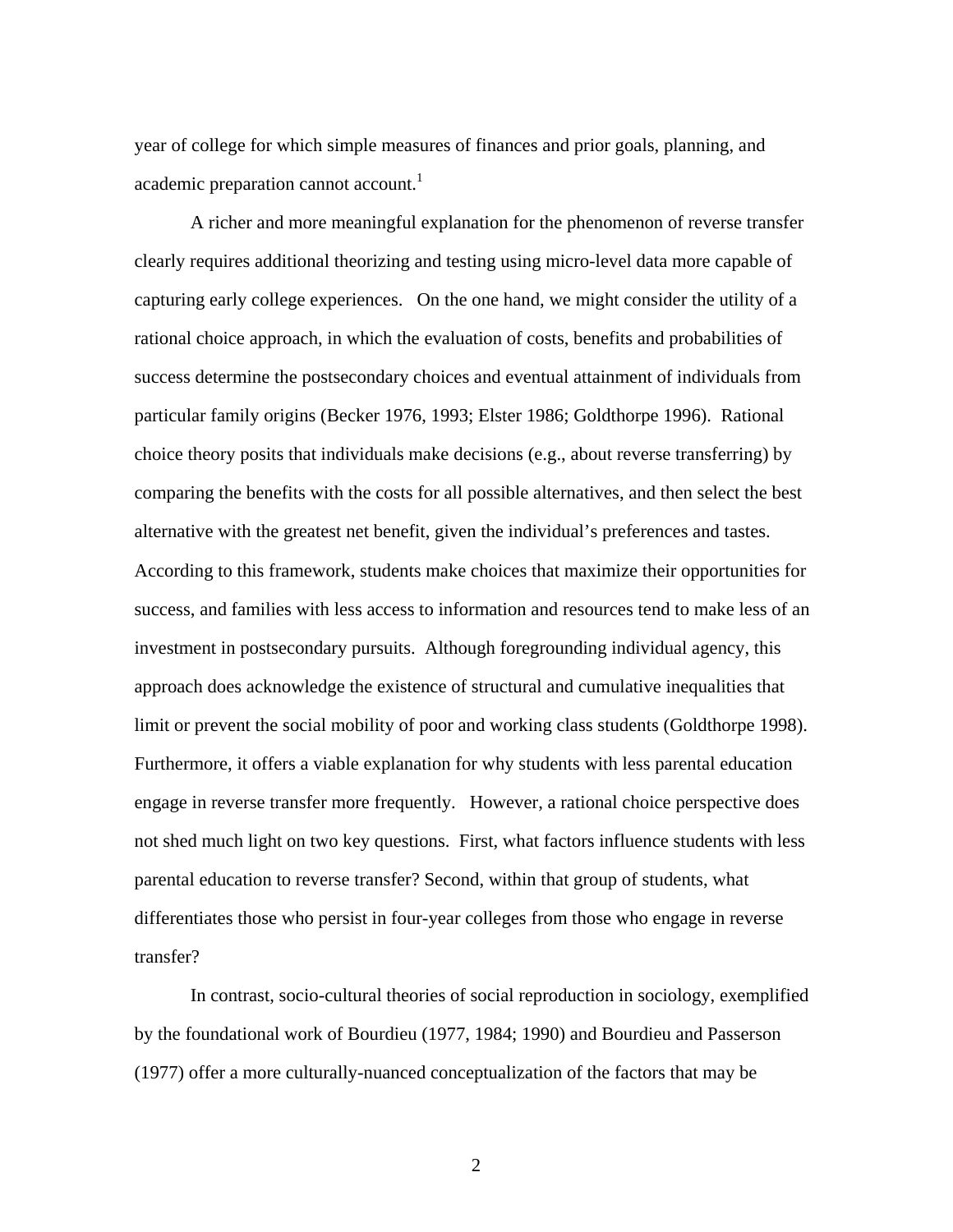influencing lower SES students to reverse transfer more readily. Within such frameworks, class-based and collective explanations are offered for why poor and working class families make seemingly limited educational choices that foreclose options. Through the central concept of habitus, Bourdieu (1977) suggests individuals make choices defined by a cumulative set of embedded perspectives within their social class. It is within these structured patterns that agency is limited, and existing-class differentiated outcomes are thereby reproduced. Such a framework is quite deterministic, underplaying the agency involved as students and families make choices and take actions within stratified contexts. At the same time it opens the door to understanding of why lower SES students might choose the apparent 'non-rational' path of reverse transfer.

Rational choice theory, with its overemphasis on individual agency, and sociocultural theory with its tendency toward cultural determinism, may be more compatible than they appear on the surface, and the two theories in interplay may be more useful than in isolation. According to rational choice theory, all choices are rational in some sense, and the often unanswered puzzle rests in figuring out why individuals perceive the choices that guide their behavior as rational. In the culturally-based theory the independent influence of class culture is prominent, but the role of any given set of social relationships embedded in a class-context to alter or direct perceptions and strategic decision-making toward non-reproductive ends has been absent. Interestingly, both theoretical approaches emphasize the role played by family and social class in framing a student's postsecondary goals and options, which suggests some compatibility between the two frameworks. Yet, with their focus on cultural and other differences *between* social classes, neither approach appears adequate to illuminate differences in decisions and trajectories *among* students from the same lower social class of origin.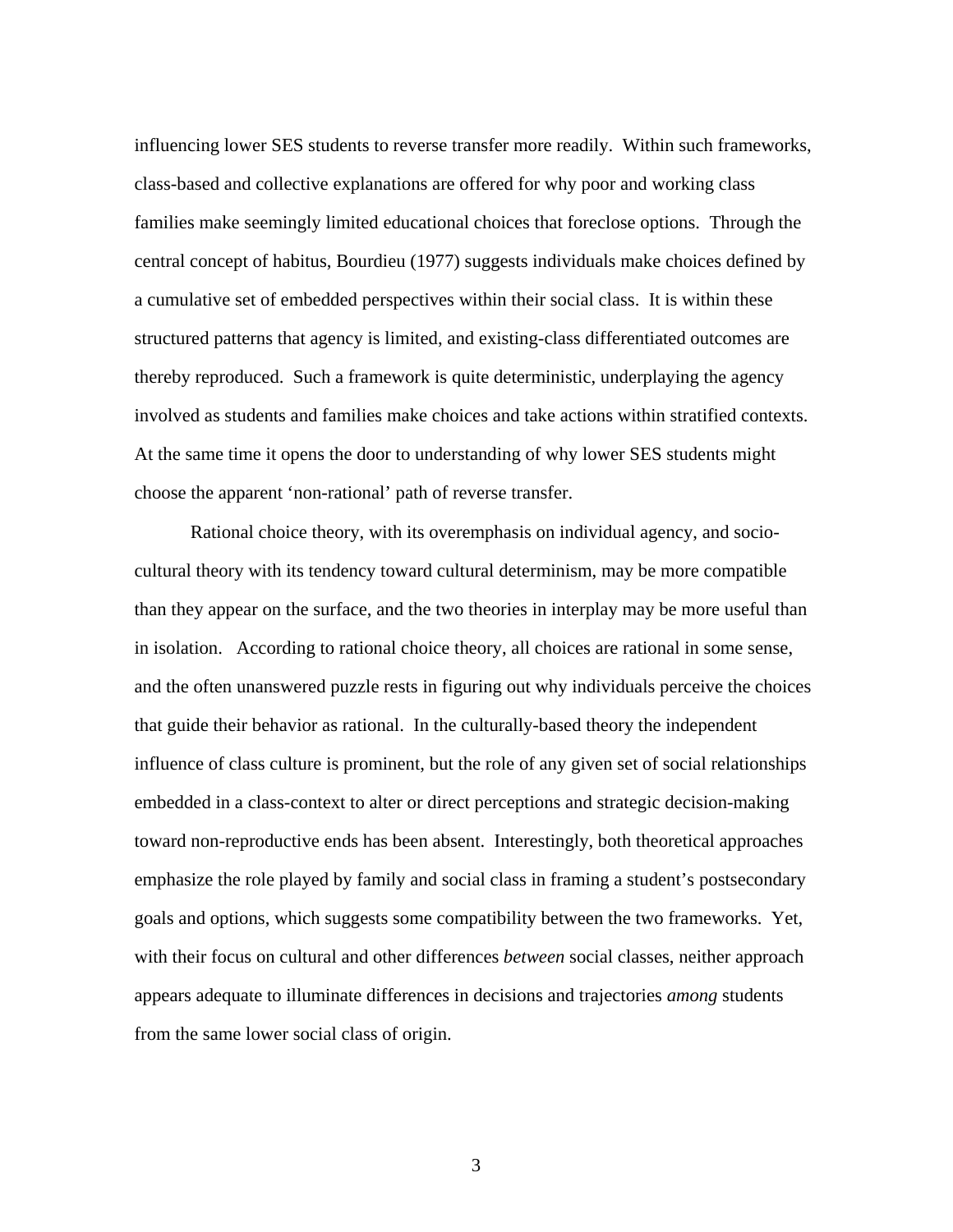By probing the micro-level interactions and experiences shaping students' thoughts, behaviors, and decisions during college we hope to generate a better picture of how individuals enact the intersection of their own agency with their given social context. Such insights may enable a more accurate and meaningful interpretation of the association between parental education, first-year GPA, and reverse transfer. Therefore, the purpose of this study is to examine the 'remain or reverse transfer' decision more closely by focusing on how it occurs among graduates of Chicago Public Schools (CPS).

CPS students are overwhelmingly from socioeconomically disadvantaged backgrounds and are disproportionately underrepresented racial/ethnic minorities, allowing a closer, nuanced look at this phenomenon than a nationally representative sample (such as that employed by Goldrick-Rab and Pfeffer 2009) can provide. Furthermore, most attend college in the greater Chicago area, which includes numerous 4-year and 2-year colleges, presenting a wide variety of opportunities for transfer. Using information from multi-year qualitative interviews conducted with 110 graduates of Chicago Public Schools, we find that underlying the statistical association between college grades and the incidence of reverse transfer is a set of experiences that develop over time and in concert with multiple personal and institutional actors. Cumulatively, these contribute to both a lower first-year college GPA and shape the *influence* of academic and financial difficulties on students' decision-making.

By illuminating these experiences and relationships we move beyond a reductive depiction of "at-risk" students risking their bachelor's degree aspirations to attend community college, to explore in greater depth the circumstances, behaviors, and understandings that lie at the root of their decisions to reverse transfer or not. In particular, we focus on how they experience and respond to the risks induced by an accumulation of inadequate guidance, misaligned goals, misinformed decisions, and the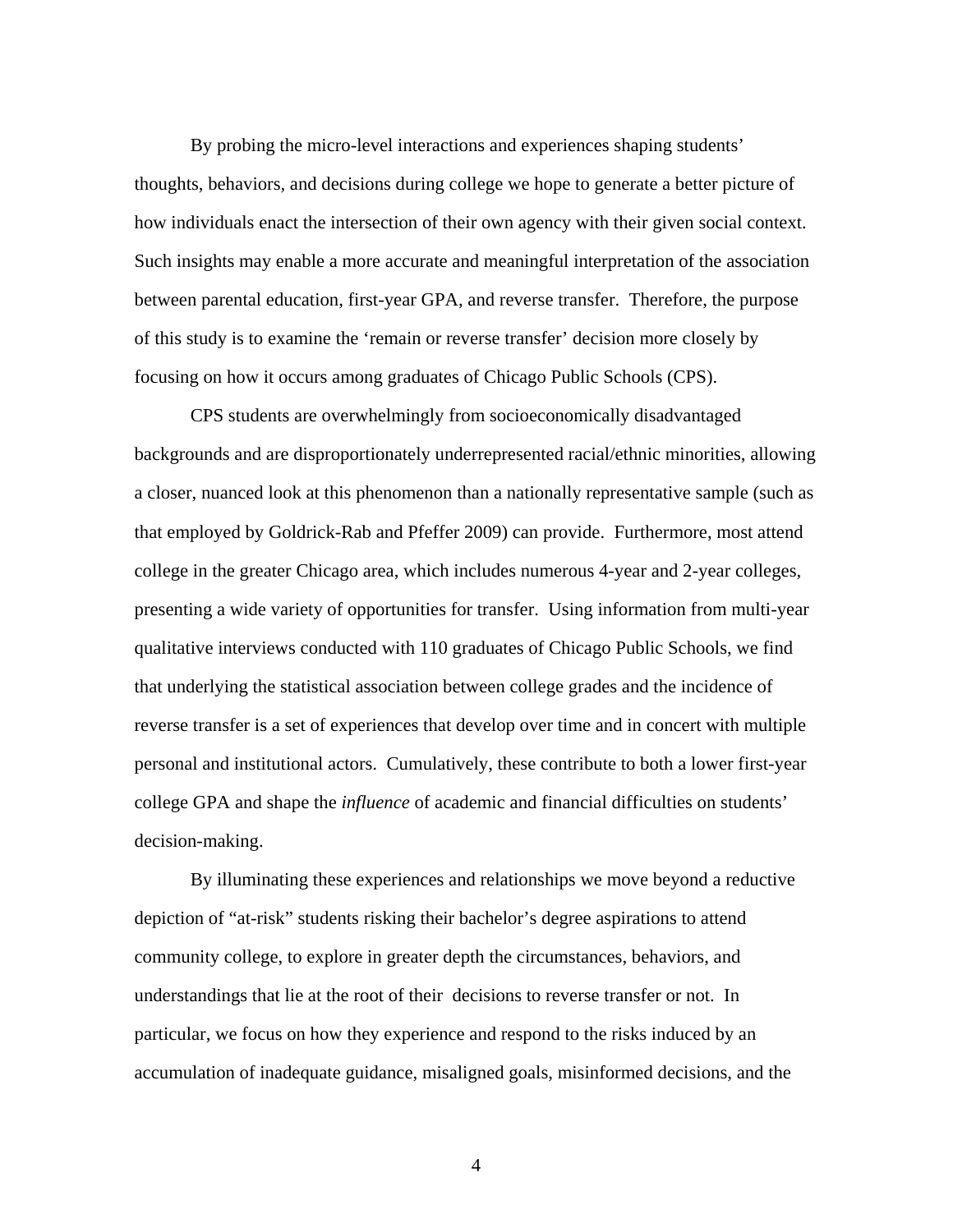academic and financial challenges inherent in their college trajectories. Although the term "risk" has precise and varied economic meaning, we are conceiving of "risk" as simply heightened exposure to the possibility of negative consequences; here, the potential consequence is leaving college without a four-year degree. Assuming that all students from disadvantaged backgrounds begin college at a 4-year school at least somewhat at risk of non-completion, we compare the reasons why some are more or less exposed to such risk relative to others of similar circumstances, and we also explore how some successfully manage risk in a way that leads to four-year college persistence while others confront risk in a way that leads to reverse transfer.

Based on the qualitative analyses, we conclude that the reverse transfer process is inherently an attempt to grapple with the creation, interpretation, and management of the risk of dropping out of college. Risk is *created* by misalignment between an individual's postsecondary aspirations and their secondary school preparation and support, and by the absence of a strong goal motivating completion of a bachelor's degree. Our evidence is consistent with many other studies that reveal how first generation and lower SES students in particular (but not exclusively) have college aspirations but lack college knowledge, high school guidance, and parental involvement in the college going process.<sup>2</sup> Risk is then *interpreted* after enrollment in response to distinct academic and/or financial challenges in ways that are informed by the nature of the construction of students' college goals and plans. Finally, risk is *managed* via social relationships, with some students benefiting from the influence of others who actively discourage a move to a community college. These findings support a synthesis of rational and cultural approaches to better explain how agency can be exerted in multiple and varied ways within an SES subgroup. The sum result of these three processes appears—in statistics—as either persistence in the 4-year college where a student began, or a reverse transfer.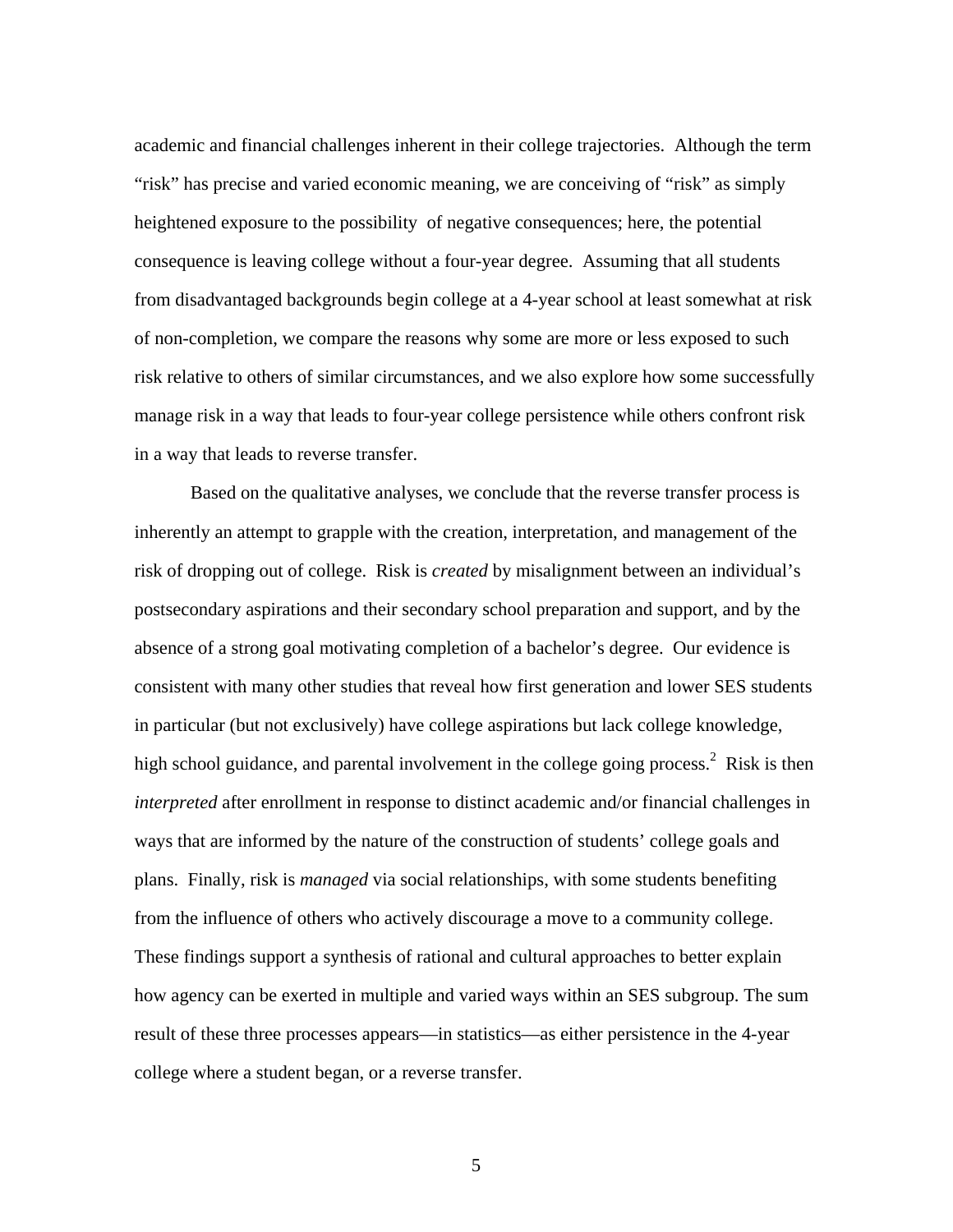#### **COLLEGE STUDENT MOBILITY**

Student mobility is a persistent—yet stratifying-- feature of American higher education (Goldrick-Rab 2006). A slight *majority* of students change institutions at least once during their college career, and nearly one-fifth of high school seniors attend more than *two* institutions (Adelman et al. 2003: 12; Adelman 2004: 45). Despite this, traditional models of educational attainment put intermediary college transitions in a black box, focusing on only the initial transition to college and the final transition to degree completion (e.g. Manski and Wise 1983; Mare 1980). Dominant theories of student persistence consider only academic and social integration into a single institution (e.g. Tinto 1993). Mobility is essentially set aside, contributing to incomplete and therefore limited depictions of contemporary college life.

Better understanding the causes and consequences of student mobility can illuminate pathways to successful degree completion, especially for students most at risk for dropping out – lower income, first-generation college students. Barely 17 percent of high school seniors from families in the lowest SES quintile finish a bachelor's degree by age 26 compared to 62 percent of those from the highest SES quintile (Adelman et al. 2003). Significant differences in *how* students attend college contribute to this gap (Goldrick-Rab 2006). For example, taking time off from college is associated with reduced odds of persistence and increases time to degree (Carroll 1989; Ganderton and Santos 1995; Guerin 1997; Hanniford and Sagoria, 1994; Horn 1998; Pascarella and Terenzini, 2005; Porter 1990), and institutional continuity increases the odds of BA completion (Adelman 1999; Berkner, He, and Cataldi, 2002; Eimers and Mullen 1997; McCormick  $1997$ ).<sup>3</sup>

Studies tend to focus on the traditional transfer pathway from community college to a 4-year college – measuring the gap in bachelor's degree attainment between 2-year and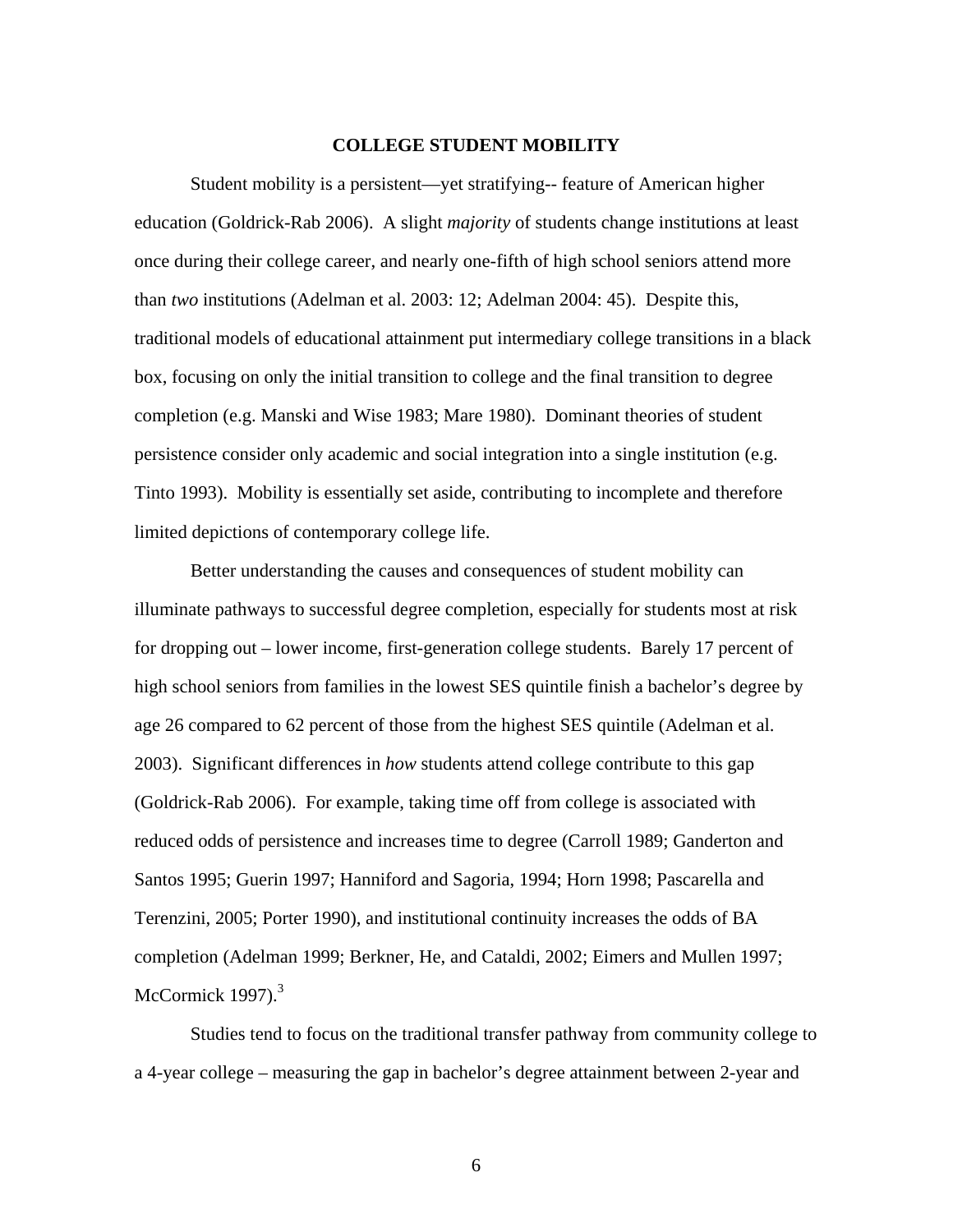4-year college beginners. $4$  Given the well-documented finding that, on average, initially entering a 4-year college is more beneficial than starting in a 2-year college, it is surprising that more research has not been conducted on the mobility patterns of low-income, racial minority, and first generation college students who begin at 4- year institutions. Furthermore, despite dramatic increases in college-going among low SES students over the past several decades (Rosenbaum, Deil-Amen and Person, 2006), they remain at greater risk of dropping out of 4-year colleges (Adelman 1999, 2006; Choy 2001; Haycock and Huang 2001; Kurlaender and Flores 2005; McCarron and Inkelas 2006; Mortenson 2007; Rosenbaum 2001). Although likely more promising than 2-year enrollment for most students seeking a BA, enrollment in a 4-year institution does not guarantee completion of that degree (Goldrick-Rab and Pfeffer 2007; Long and Kurlaender 2009), especially for underrepresented racial minority students who have 4-year college completion rates below 50 percent (Mortenson 2005; Swail, Redd, and Perna 2003).

#### **SITUATING RISK AND AGENCY IN THEORETICAL CONTEX**T

The pervasiveness of risk in students' college trajectories is inherent in sociological and economic theories recognizing the pivotal role of family and social class circumstances. On the one hand, socio-cultural theories, like that of Bourdieu, do not discuss the concept of risk explicitly, but they do emphasize the role of habitus in shaping one's perspective on what is appropriate and likely for themselves as a member of a particular social class group. On the other hand, rational choice models address risk directly, as its assessment is considered part of the decision-making process. Breen and Goldthorpe (1997) embed risk within the family, using the concept of relative risk aversion to explain why persistence to a degree is strongly influenced by parental social class. Their model assumes families "seek to avoid downward social mobility," with parents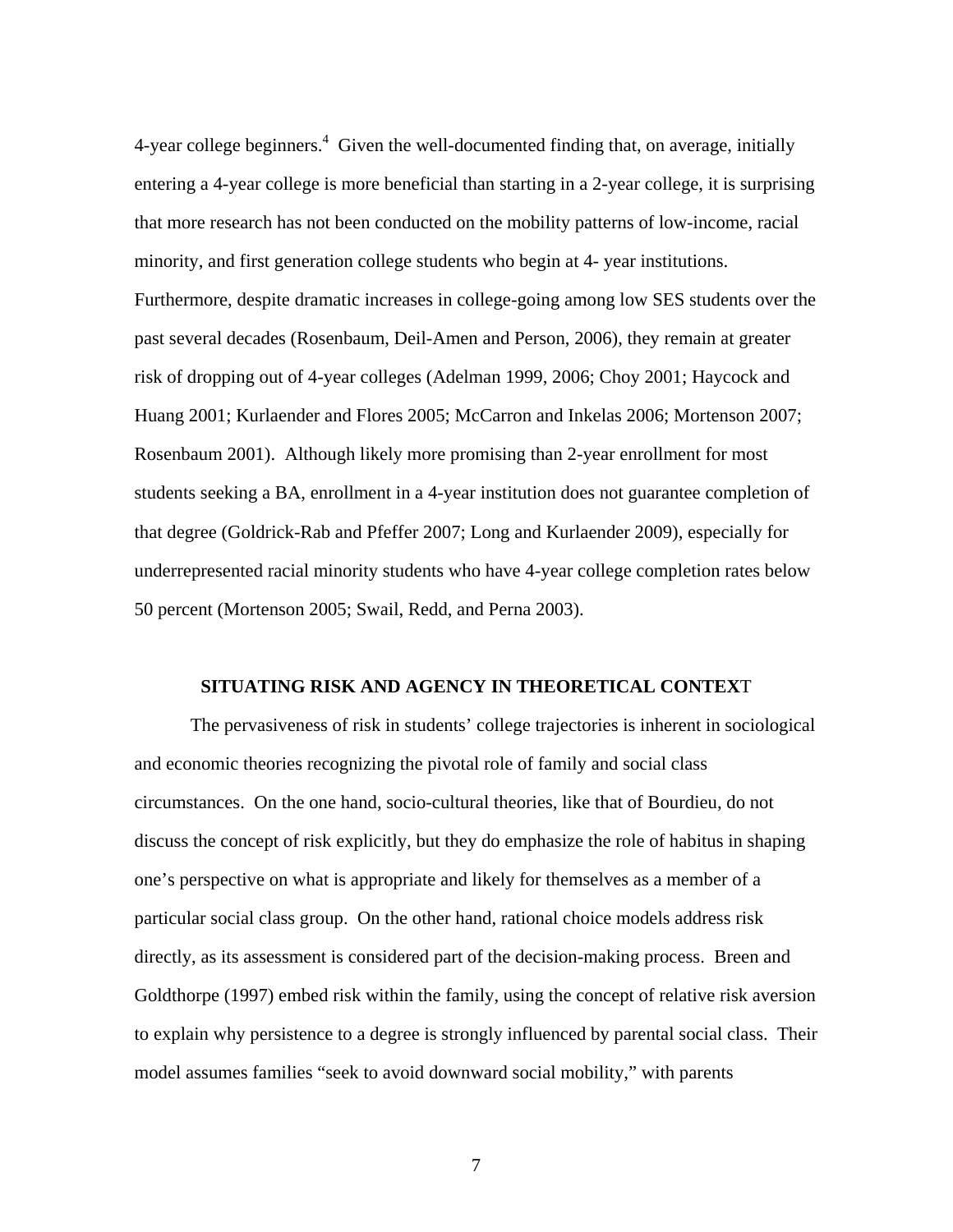attempting to maximize the probability that their children will acquire a social class position equivalent to or higher than their own. Given inequalities in resources and differences in constraints and opportunities faced by members of different social classes, rational actors participate in higher education at rates that maintain existing class differentials. Members of elite social classes participate more and pursue higher degrees while members of lower social classes participate less and are more likely to opt out or not persist. Both of the above economic and socio-cultural models, however, do little to explain the horizontal stratification of risk (e.g. risk variations within a given SES level) as they relate to different trajectories *among* students from families of similar social class origins. In such theories, the ways in which individual agency intersects with sociocultural context are underdeveloped.

Prior sociological and educational research provides some direction to fill this gap, particularly studies indicating that explanations for postsecondary participation and success extend beyond the family. The high school context has been found to play a central role in shaping the college choice process and in providing a foundation for college success. College aspirations (Hout and Morgan, 1975; Morgan, 2005; Pascarella and Terenzini, 2005), college knowledge/information (Vargas, 2004; Venezia, Kirst and Antonio, 2003), strong academic preparation (Adelman, 1999; 2006; Perna, 2005; Rosenbaum, 2001), and a high school culture and counseling structure that encourage and guide students' college planning (Hill, 2008; McDonough, 1997; Perna, Rowan-Kenyon, Thomas, Bell, Anderson and Lee, 2007; Roderick, Nagaoka, Coca and Moeller, 2008), are key components of 4 year college enrollment, setting the stage on which students attempt to enact their college goals. For example, regarding the construction of college goals Schneider and Stevenson (1999) demonstrate that high school institutional context plays a prominent role in fostering student plans that are either aligned or not aligned with their ambitions. This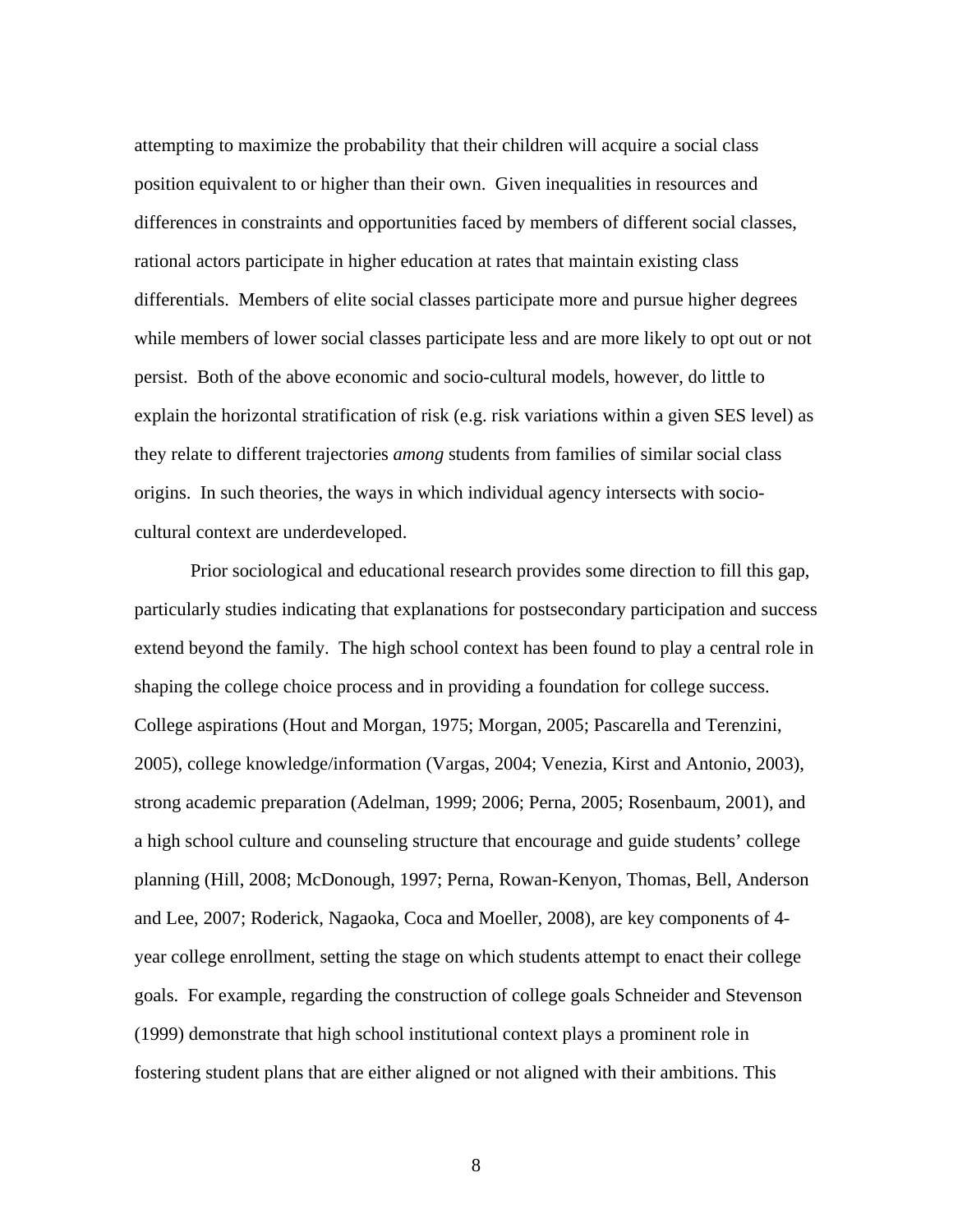school context dynamic acts in concert with family influences. Due to a lack of clear direction from schools and parents, many students have poorly formed, unrealistic, and unspecified plans that lead to mistakes in choosing coursework, choosing a college, and setting career goals. This hinders their ability to realize their college and life goals. The authors identify community college enrollment as a *high risk* college pathway and mechanism through which ambitious plans falter.

Consistent with Schneider and Stevenson's recommendations regarding the potential value of providing students with the needed direction to avoid high risk community college pathways, the work of Stanton-Salazaar (1997, 2001) and Bensimon (2007) foreground the agency of supportive others in minority student success. Stanton-Salazaar depicts how minority youth struggle to mobilize their social networks to access high school institutional agents who provide support and transmit valuable social capital. Bensimon (2007) turns attention to the positive aspect of a similar dynamic in the postsecondary context, noting the role of college practitioners in providing information and support to minority students in community colleges. Furthermore, Deil-Amen and Rosenbaum (2003) detail how the college organizational structures within which information and services are provided can reduce the confusion and mistakes 2-year college students experience in navigating the institution and strategizing success. In particular, college staff- or faculty-initiated contact rather than student-initiated contact were found to be more effective in guiding and assisting vulnerable students who lacked social know-how regarding college.

Taken together, such research can inform existing socio-cultural and rational choice frameworks to move beyond an individualistic depiction of students as the sole authors of their decisions and success (or lack thereof) toward a focus on the intervention of active, institutionally-located others in their college trajectory. Yet research tends to pay attention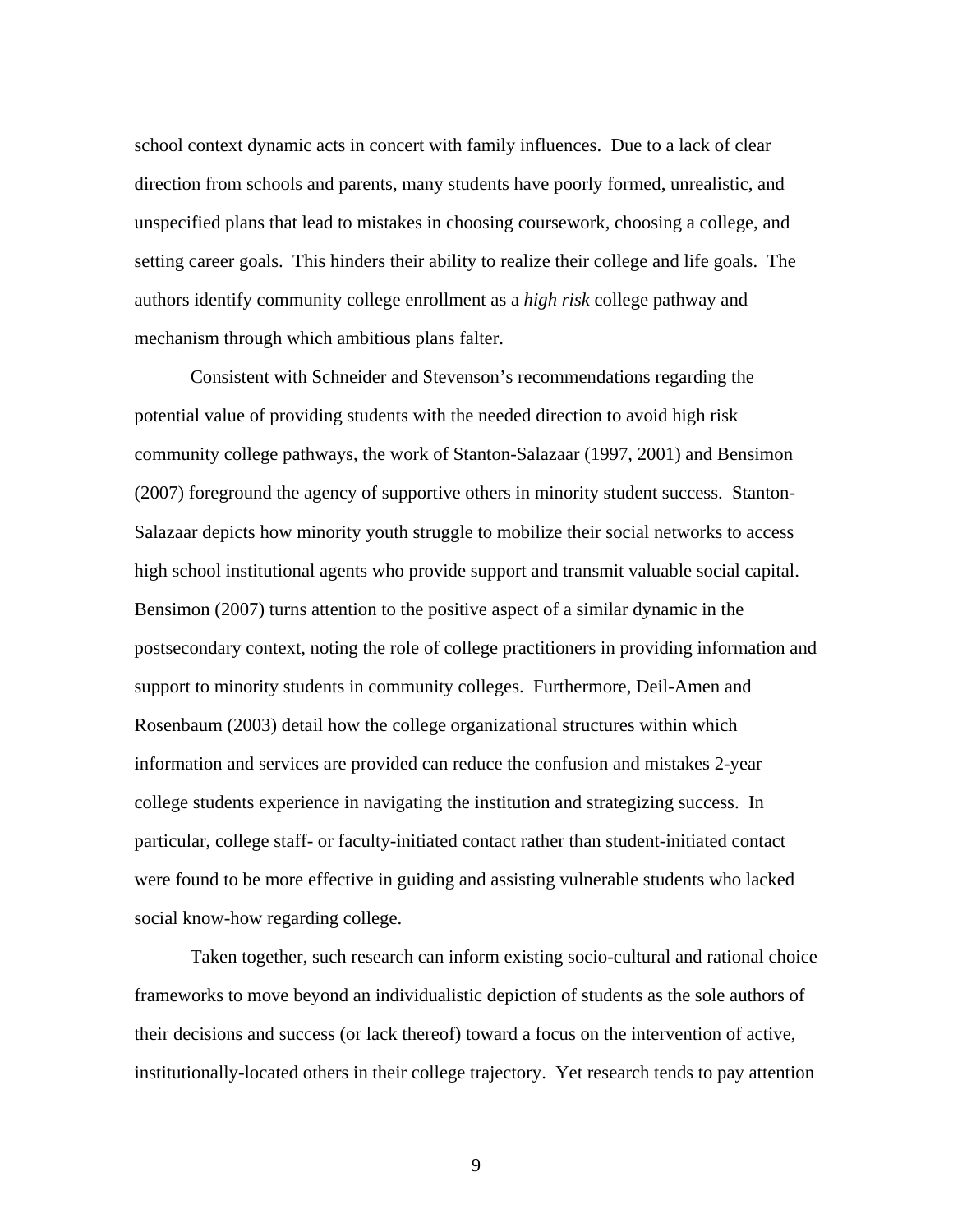only to trajectories of risk during both the transition out of high school and the 2-year college experience. Scholars have not yet explored how such dynamics might operate for 4-year college beginners and their relevance to reverse transfer as a mobility option. In sum, apart from family background, prior research has established that several high school context relevant conditions must be met in order for students to have a good chance of succeeding in college. When not met, students are placed at risk of not fulfilling their aspirations, and their trajectories are embedded within risk-inducing circumstances. But exactly how does that process occur and what are the particular dimensions of that process for 4-year college beginners? What role do others play in their decision-making and trajectory? If reverse transfer is evidence that dreams of a bachelor's degree will not come true, how do 4-year college goers arrive at that decision? These questions are the focus of our inquiry.

#### **DATA, SAMPLE, AND ANALYTIC METHODS**

Our approach brings together two distinct yet interrelated sources of quantitative and qualitative data on the college trajectories of a sample of Chicago Public School (CPS) students. The quantitative data, used here for descriptive purposes, come from the Chicago Postsecondary Transition Project, a unique longitudinal study of the college experiences of CPS students conducted by the Consortium on Chicago School Research, <sup>5</sup> which surveyed and tracked the post-high school experiences of successive cohorts of CPS graduates using National Student Clearinghouse (NSC) data. The NSC provides an indicator of college enrollment and the school in which a student is enrolled. In addition, we use CPS data on students' family background. The qualitative data used for analytic purposes comes from semi-structured interviews with open-ended questions conducted with 110 African-American and Latino students chosen as a stratified subset of over 1100 seniors attending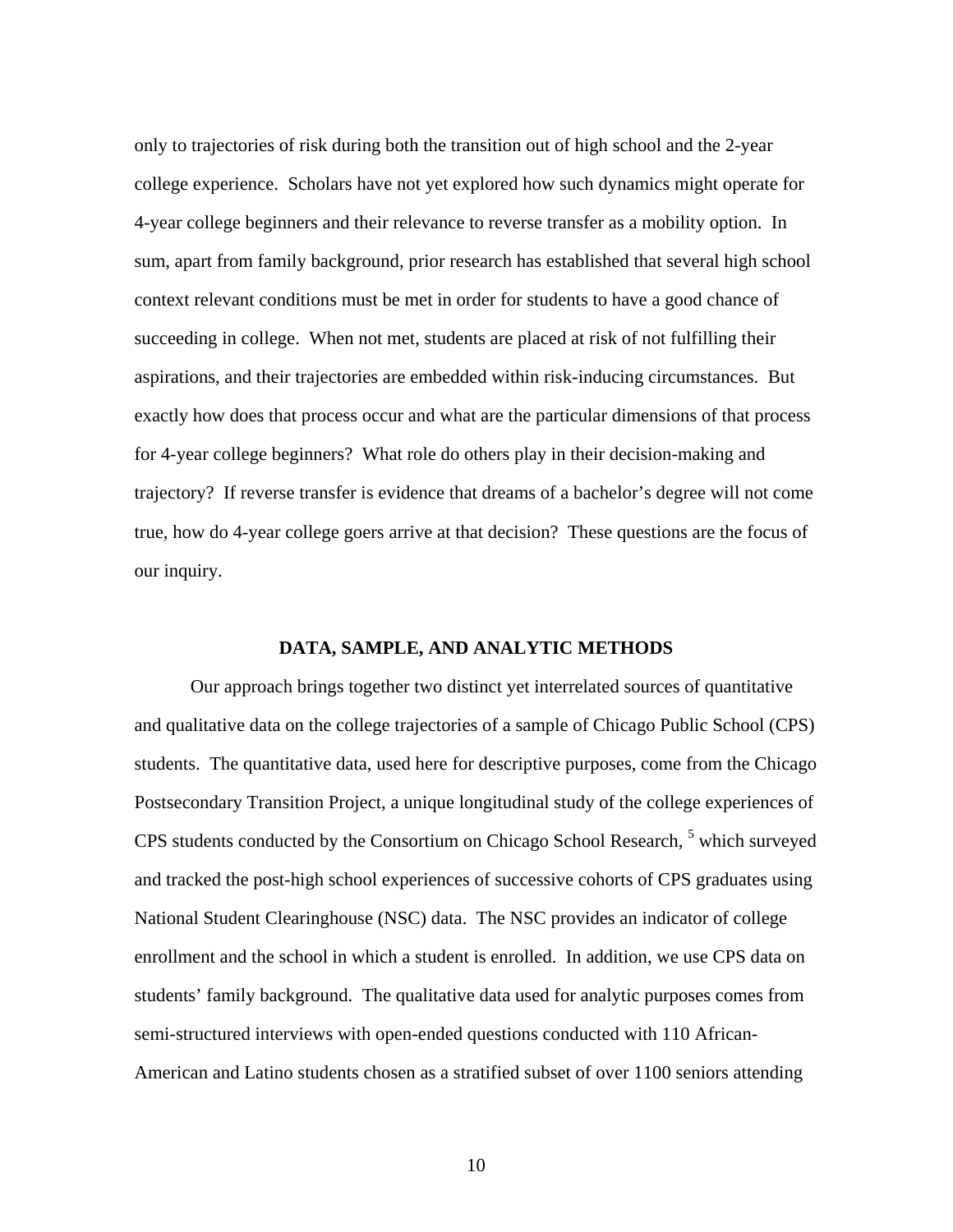five high-poverty Chicago high schools in 2003-04. Data from the Chicago Postsecondary Transition Project includes these students. As such, this joint research effort provides a unique and rare opportunity to combine findings from a longitudinal quantitative and longitudinal qualitative study to understand the college transition experiences of a particular group of students.

Interviews were conducted at three points in time to span the qualitative sample's transition into college.<sup>6</sup> Initial interviews (N=110) took place during the students' senior year in high school. The second interview occurred 12-24 months after senior year of high school (during the first year of college for most). The third interview occurred 24-36 months later.<sup>7</sup> Fully 76 percent of those initially interviewed were re-interviewed at all time points.

All interviews were fully transcribed and analyzed inductively (Coffey and Atkinson, 1996; Creswell, 1998) to generate original coding schemes. *NVivo* was used to facilitate the analysis, which began with an open coding technique (Corbin and Strauss 2007) to identify general themes, and axial coding (Glaser and Strauss 1967) was used to structure a 'ranking' of concepts and sub-concepts. Selective coding helped to identify the main themes used to organize the final stages of the analysis and interpretation of the data. A modified version of the constant comparative method was used to develop concepts, categories, and social processes that were emerging in the data over the three year period in which data collection was proceeding, rather than waiting until all data was collected (Bogden and Biklen 2007; Strauss 1987). As a result of this questions on the student interview guide were adjusted as new unanticipated themes were identified between the years that interviews were conducted.<sup>8</sup>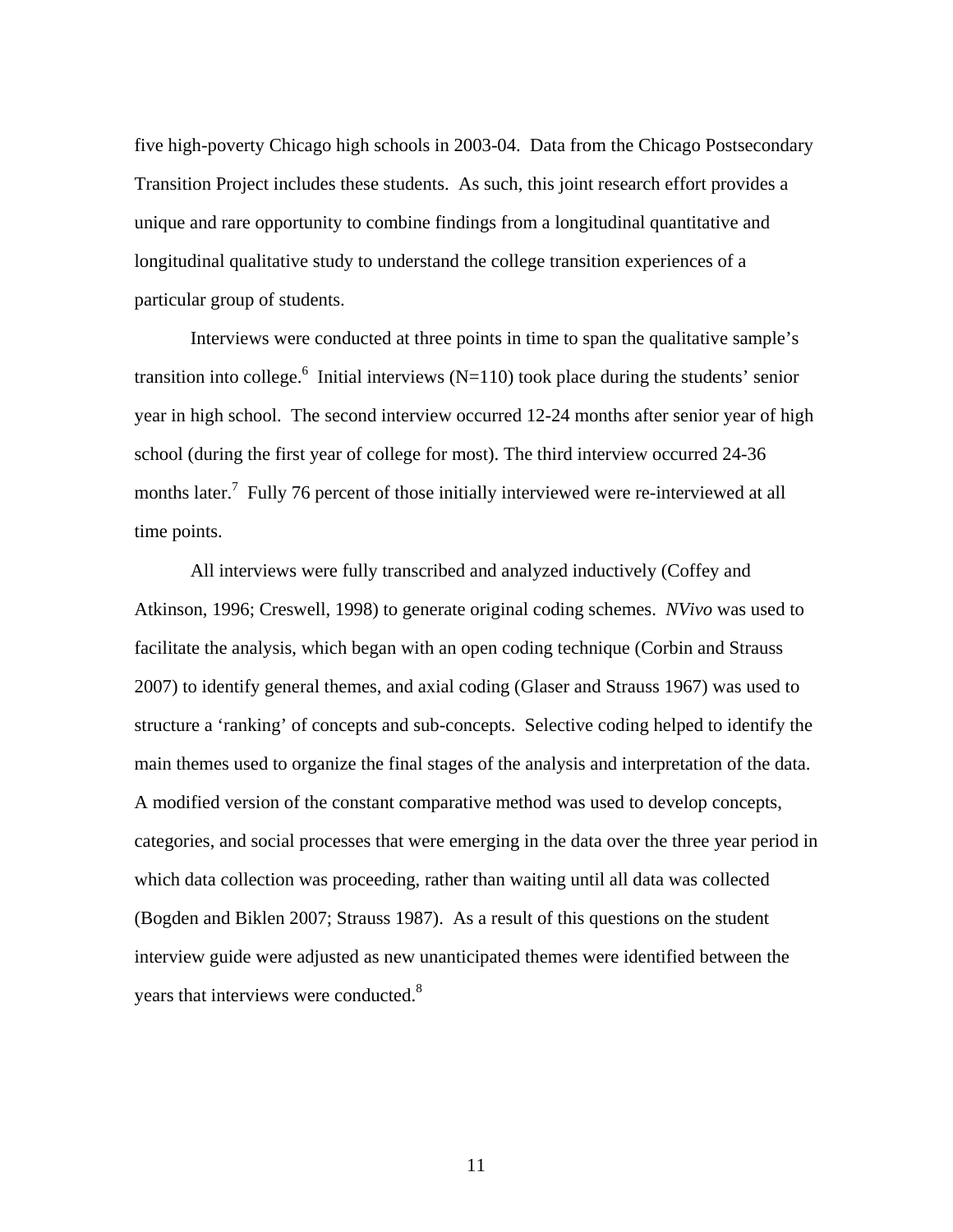#### **FINDINGS AND DISCUSSION**

#### **Reverse Transfer in Chicago**

Most analysis in this paper focuses on the 44 students in the qualitative sample who began college at a 4-year institution.<sup>9</sup> These students are largely first-generation African-American and Latino college students whose parents have not completed a bachelor's degree. Nearly all began college enrolled full-time, as is increasingly common among students who attend college right out of high school (Schmidt 2009). Although they all graduated from the same five low-performing high schools, their high school curricula, grades and ACT scores vary. Most did not take AP classes, and among those that did few scored high enough on the exam to receive college credit. Some students were high achievers earning all A's, while others were B/C students. Their ACT scores range from  $15-24^{10}$ 

Of these 44 students, 24 remained enrolled in a 4-year college three years after initial entry, 15 transferred to a 2-year college, and 5 left college without re-enrolling during the period of time we observed them. Does this make the qualitative sample unique, or is it typical of CPS students more broadly? And how do rates of reverse transfer in Chicago compare to those nationally? Our calculations of data on 2004 graduates of Chicago Public Schools and a national sample of 1992 high school graduates (NELS:88) reveal the following. First, the rate of reverse transfer in our qualitative sample (35%) is higher than the CPS average (20%) and the national average (15%). However, when we narrow the comparison to students graduating from high-poverty high schools in the CPS sample, and low SES students in the national sample, we find that rates of reverse transfer are similar (40% in the CPS sample, and 34% in the national sample). While transfer is observed over somewhat different lengths of time in each sample it does appear that the students we are studying leave 4-year colleges for community colleges at rates roughly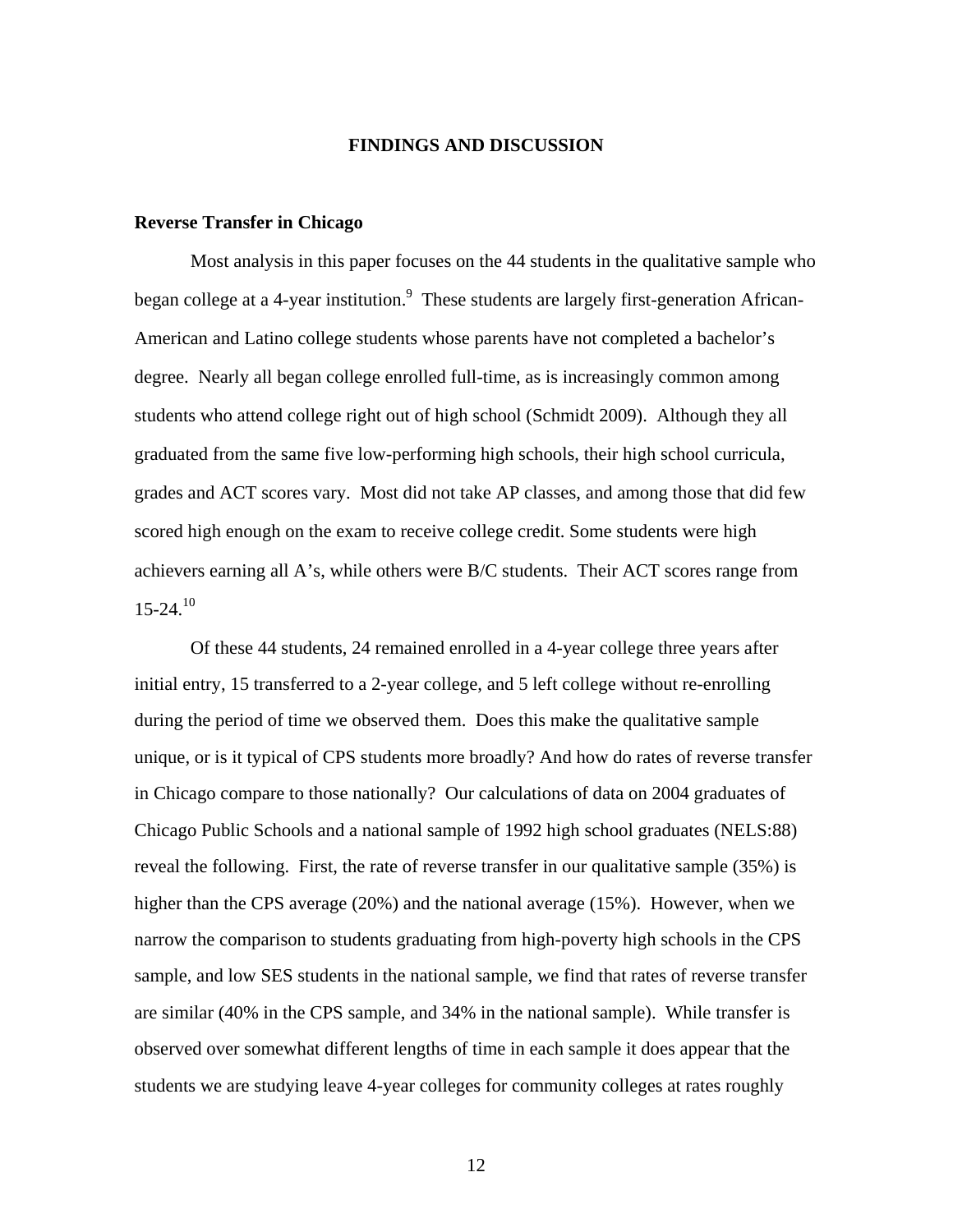comparable to their counterparts. However, while analysis of national data finds that reverse transfer students have lower than average levels of academic preparation for college, we do not find this to be the case in the qualitative sample—likely because there is less variation in academic preparation within that sample. So, although academic preparation is strongly correlated with college success (Adelman 2006), the value of examining this particular sample comes from a closer look at divergent trajectories within a sample of lower-income students, all relatively weakly-prepared for college.

 Given our intention to illuminate the findings from national data on the reasons for reverse transfer, we next examined the qualitative data with an eye towards identifying key differences between students who persisted in a 4-year setting and those that moved to a community college. Broadly speaking, we found that variation stemmed primarily from: (1) How students experience the creation of risk, and (2) how they interpret and manage risk in the face of academic and financial challenges. Four distinct yet mutually reinforcing factors contribute to the creation and interpretation of risk. The creation of risk was affected by: (a) guidance in the construction of college plans, and (b) development of a motivating goal. The interpretation and management of risk was affected by: (c) academic and/or financial support, and (d) the presence of advocates to promote and strategize bachelor's degree completion. These four factors cut across variation in high school grades, ACT scores, and selectivity of initial institution of enrollment<sup>11</sup>, and can be thought of as *risk-minimizing supports* that spanned the transition into and through college.

 Although nearly every student in the study experienced at least one of those four factors, those who persisted in a 4-year college throughout the study experienced all four factors. In contrast, none of the students who experienced reverse mobility or stopped out from college experienced all four factors—at least one was missing. This left them vulnerable as they tried to negotiate the thin line between staying in their college, leaving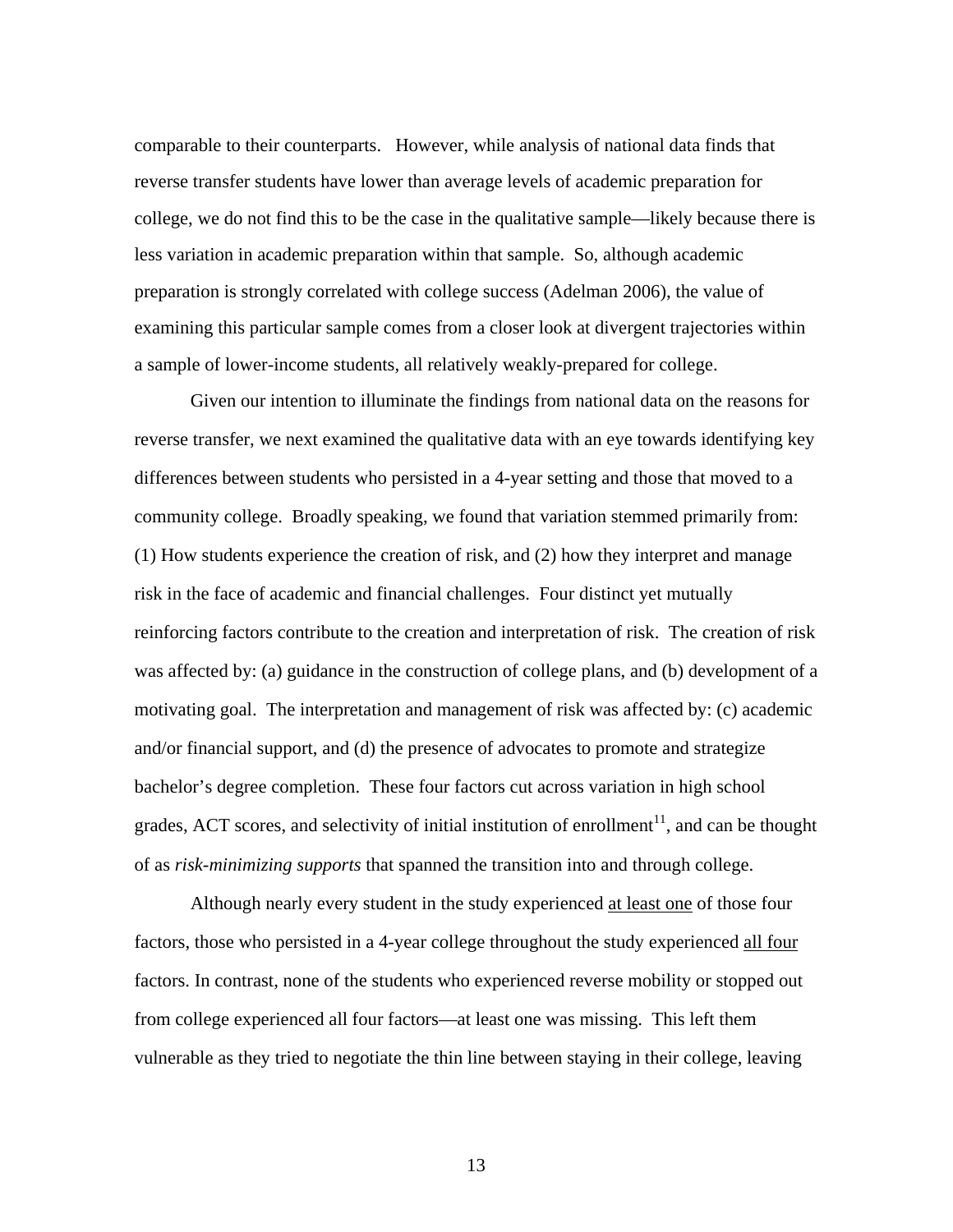college, or the third option of reverse mobility. Table 1 illustrates this pattern in detail for 10 of the 24 'persisters' in the sample. Table 2 illustrates the pattern for 11 of the 20 who did not persist in a  $4$ -year<sup>12</sup> and demonstrates the ways in which those students who stopped out or reverse transferred were lacking in at least one area (as indicated by an italicized font). Next, we discuss dynamics of each factor.

[insert Table 1 and Table 2 here]

#### **The Creation of Goals at Risk**

Students experienced the creation of risk when initially constructing their college goals and plans in different ways. Although exposed to fairly similar high school contexts, some students were able to better negotiate the risk-inducing conditions of their high schools and benefited from additional help in planning and in the development of a strong motivating goal, each of which factored into their decision-making as they transitioned into and through college. Others were not as successful in negotiating the risk-inducing circumstances to marshal additional assistance.

#### *College planning*

Students attended high schools in which risk-inducing pre-college circumstances were pervasive in the sense that general encouragement to attend college was frequently offered, but it lacked specificity and was not tailored to account for individual circumstances and interests. This was particularly problematic for students whose families lacked "college knowledge" (Conley 2005). Three different students provide examples of the encouragement they received in high school, which was motivating but often generalized to the whole group rather than specific to individual students:

My world literature teacher…likes to tell us…"Go to college, college is good for you." So they really motivate me… all of my teachers that I have had say you need to aim for college as a necessity I guess, a requirement...They just say, "Go to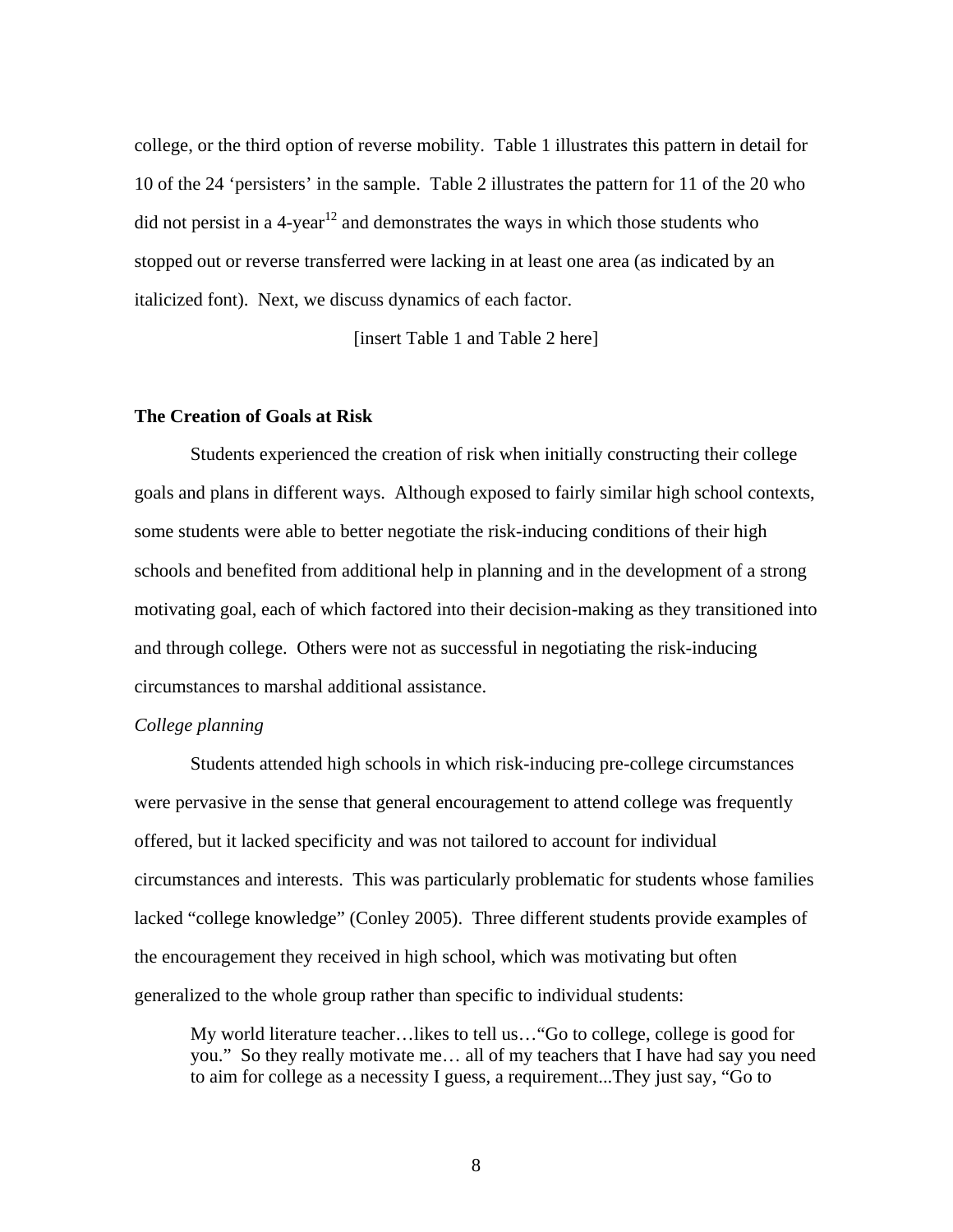college, you need college, go for it, you can do it. At the end everything pays off, when you have your house, your car, your family, you'll see that college was the answer.

They ask the class in general…who's planning on going to college and that's about it…but they never ask questions about, you know, what you want to be when you do go to college, what do you want to major in…They just say you should go.

They just, like glorified it, you know like, "Go to school, it's just so wonderful and you'll do this and you'll do that." And I'm like, "There's the bad sides of college, too. It's not all good, you know. It's highly stressful..." …I don't know how you would prepare someone for that, but I guess it's just like giving them information, letting them know. … Maybe have a more, um, more one-on-one with people that's in school, going to a university…so you can really see, "this is what it's going to be like.

Counselors rarely filled this information/guidance gap systematically. One student explained that she did not consider her counselor to be "helpful" in her college planning, and she did not talk to her much about college. She met with her counselor regularly, but "it was mostly like about talking about my schedule. I would not consider her a person that helped me with preparing for college or anything. She was just doing her job…scheduling my classes." So, while all students reported encouragement from family and high schools to pursue college, it was almost always accompanied by limited specific information, questionable academic planning, and barely adequate guidance.

When students came from families where the parents had not attended college, the absence of detailed advising at school was even more problematic. In Darian's case, his parents -- who had less than a high school education – were not involved at all in his college decisions. His college planning process and the help he received was minimal since he had not accessed any form of support to compensate for his parents' lack of knowledge. As a result, he applied to only two colleges – Southern Illinois University (SIU) and University of Illinois Chicago (UIC)—and his decision to apply to SIU was based simply on his counselor's brief response to his interest in engineering. "I told…the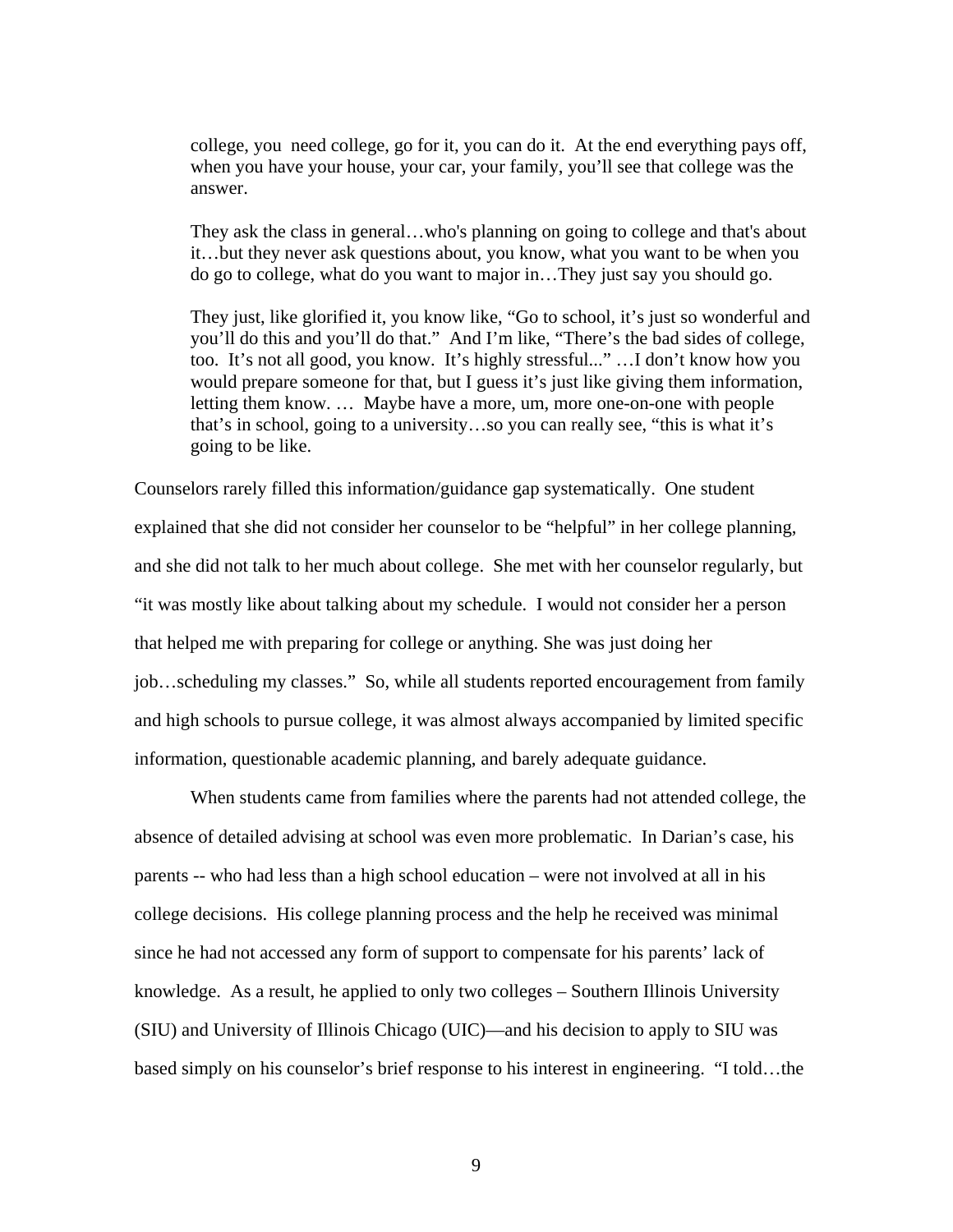counselor about my interest in engineering and she's like, 'Oh let me find out schools about it.' So she gave me that school." Darian neither learned more from his high school about engineering as a degree, a field, or an occupation, nor received any further help planning for college from his family, despite their verbal support. His older siblings told him "just to go to school" so that he won't "get stuck in the dead end jobs."

Darian enrolled at UIC as a commuter student rather than attend SIU due to cost-- SIU had higher tuition plus the expense of living on campus. When asked why he did not continue at UIC after his first semester, he stated financial reasons and a self-imposed pressure to not continue being a financial burden on his family. He explained that he wasn't working and his parents, "they were supporting me," which he described as a problem because "first of all, my dad doesn't really…earn a lot. So does my mom. My brother is still living here helping out with the house. Just in general, it put a strain on everybody." Darian made the decision after one semester to drop out and then return to a much cheaper community college the following fall. It is quite clear that his initial goalsetting and college choice process (described above) were void of a planning process that included a well-thought out financial and academic plan for pursuing his goals. Ironically, it appears that encouraging high aspirations in this context *induces* risk since students are not adequately equipped financially, socially, and/or academically to succeed, and thus more likely to fail in college.

However, it appears the negative consequences of a risk-inducing context accrues to some students more than others, partly based on the students' capacity to marshal *additional* assistance. Students who either developed unique one-on-one relationships with counselors or teachers or went beyond typical circles to find help in constructing college plans (relying on wider social networks) were later much more likely to persist at a 4-year college (tables 1 and 2, first column). Those who did not were more likely to develop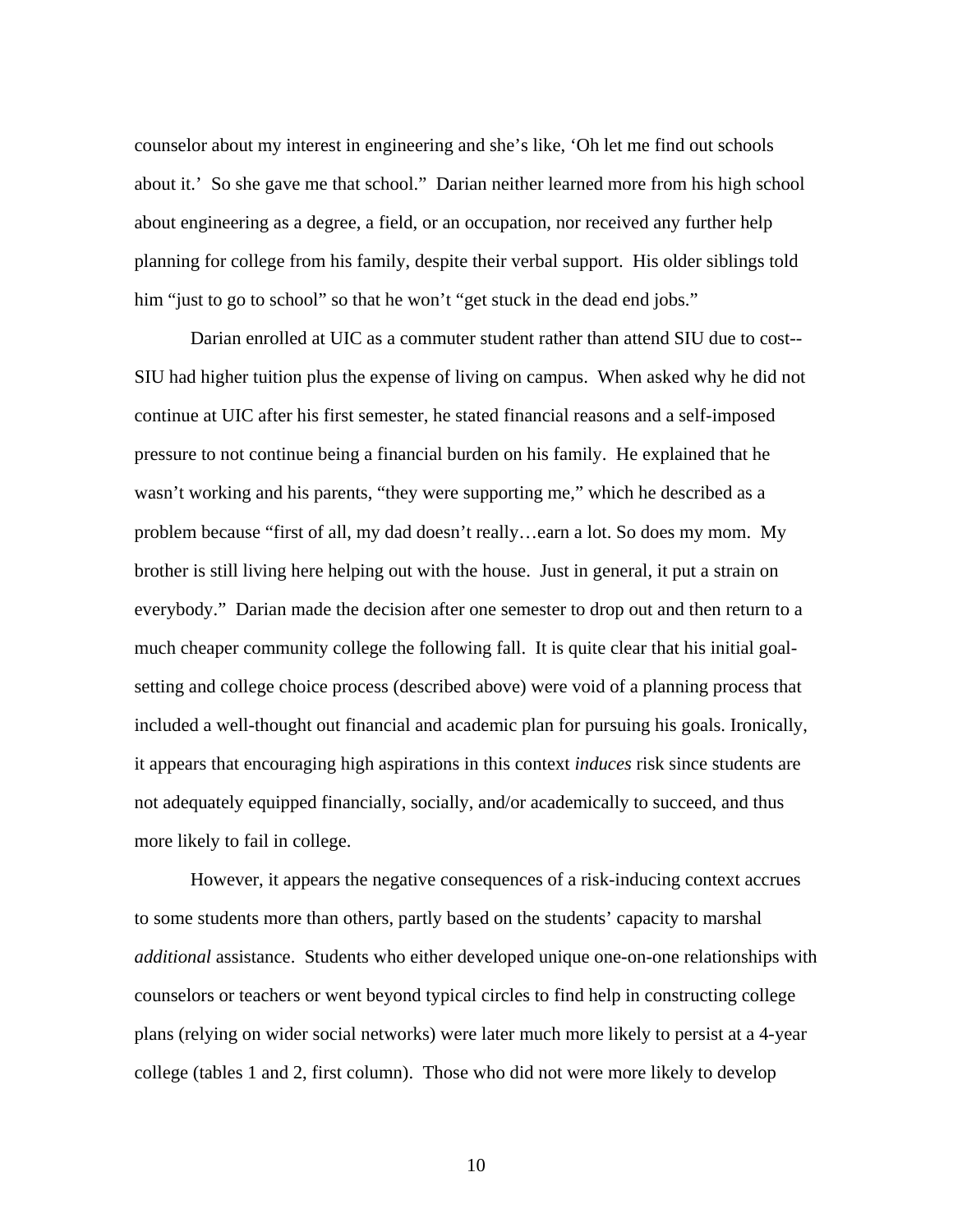misinformed goals based on false assumptions and little guidance, and since they were not as adept at anticipating or preparing for challenges, they eventually reverse-transferred.<sup>13</sup>

Veronica provides a key illustration. Her college expectations were heightened by the encouragement she received in high school. However her plans to pursue forensic psychology were interrupted by unexpected obstacles related to her lack of information about what to expect when living away on campus and how to plan accordingly. Her college application was sufficiently strong to merit admission to the only college to which she applied -- the flagship campus of the state's public university system, University of Illinois at Urbana Champaign (UIUC) – four hours away from home. Her high school culture made her feel that going away to college was ideal, but she wanted to remain close to home--though not too close. After successfully completing a bridge program for at-risk students, she decided to transfer back to a city community college after her first semester. No one had warned Veronica of the additional years of study beyond the bachelor's degree that it would take to attain her goal of being a psychologist. She explained, "I wanted to be a psychologist, but I didn't know that you have to do like seven years of school to be a psychologist." Nor had anyone informed her of the added costs not covered by her grants or the drawbacks of living away from home. In her second interview she reported:

Champaign was too expensive for me. I did not want to take out any more loans. I took out a \$6,000 loan and that was just for a semester. …I could not afford that… I could not deal with that much. It was too far from home and too expensive…and it being four hours away and I wanted to come [home] every weekend, and then that is gas just being wasted and a lot of money.

She was also poorly informed about the social culture that would surround her in her dorm:

I did not like the environment either. It was way different from over here [in Chicago]. I…never did like the environment…the dorm rooms, the kids. I would be like trying to do…my homework and concentrate, there would be kids in the hallways running around banging on my door and then I would go out and start cursing at them. They were ignorant and being very immature.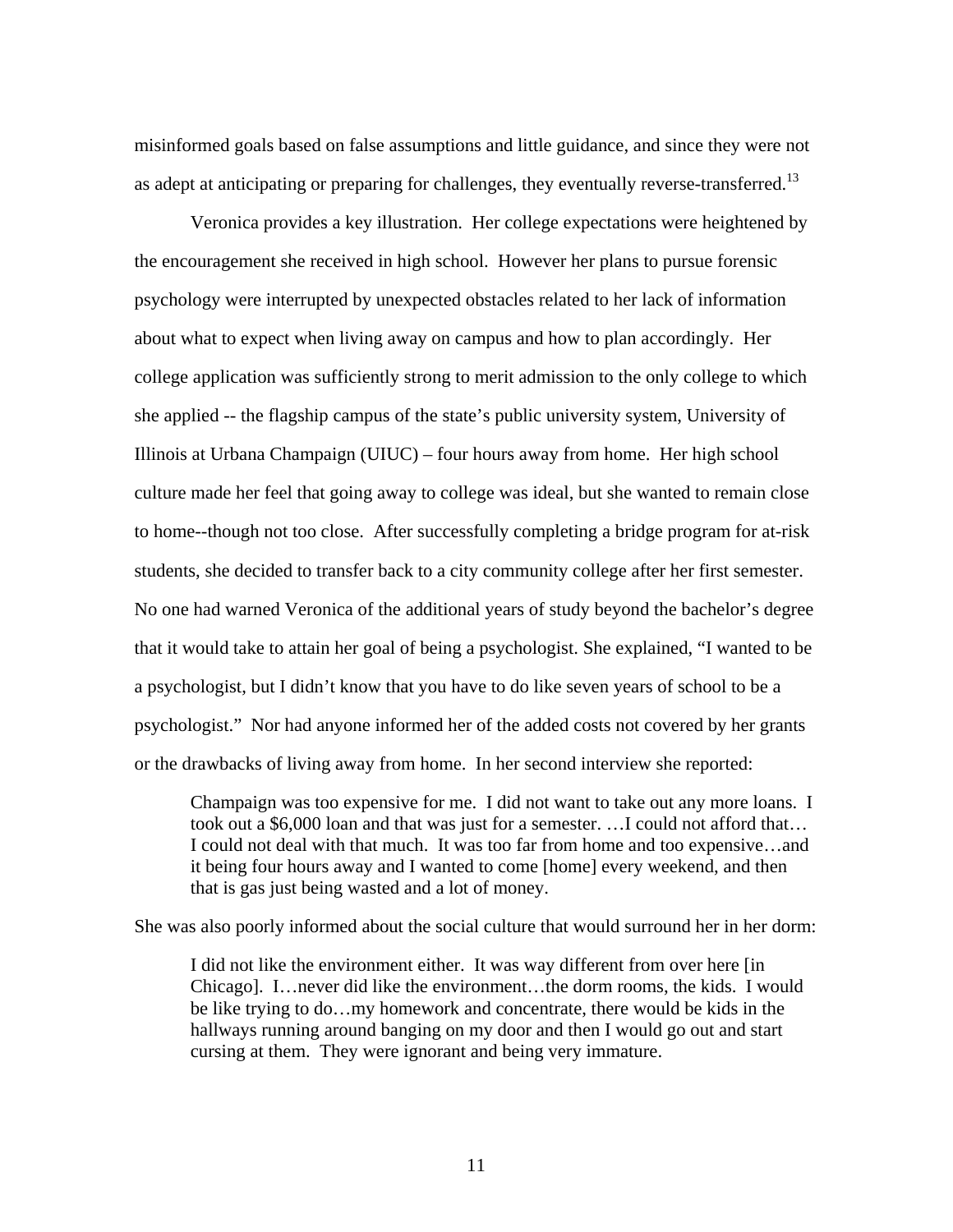As a result, she adjusted her goals downward after her enrollment at the university:

I went for a…semester…then I dropped out for the second semester…now I am going to be going to [a community college] in June. I am going to go for two years and…major in criminal justice. …I am going to be a police officer.

 In contrast, those who persisted in 4-year colleges accessed considerable help in planning, either from home, school, or other sources. Lenny grew up in a housing project and described the lack of knowledge of professional life in his family. "My family, they don't know a lot [about college, careers, and professions], so…my mind frame wasn't as great as it is now because I was learning from my family who didn't like typically know much about [these things]." He applied to college because of an internship he had gotten at Quaker Oats through a high school program. Before that time, he had not been putting much effort into school, and was desperately looking for a job simply to make money - not for "big important jobs" because he didn't think he was, "good enough to work at a corporation or get an internship." During his internship he developed relationships with several mentors, who, along with mentors at his church, helped him perform a directed college search and informed him of the details of going to college to become an accountant. He applied to four colleges and chose one based on their opinions:

Well my main mentors come from my church. I've been going to this church ever since I was nine years old I think. There are a lot of people there that have really nice jobs and really know about education…so they kind of helped me out through high school and they still help me out now. And my other mentors were from work. I work at Quaker Oats, and they're of course really big on education and learning. And they know a lot about different universities, so they told me that Northern was especially good in my field, which is accounting. So that's why I chose Northern.

We thus find evidence confirming Schneider and Stevenson's (1999) claim that the risk-inducing circumstances of some high schools lead to the development of "misaligned ambitions." Where those authors emphasize the results in terms of an "ambition paradox" in which bachelor's degree aspiring high school graduates enroll not at a BA-granting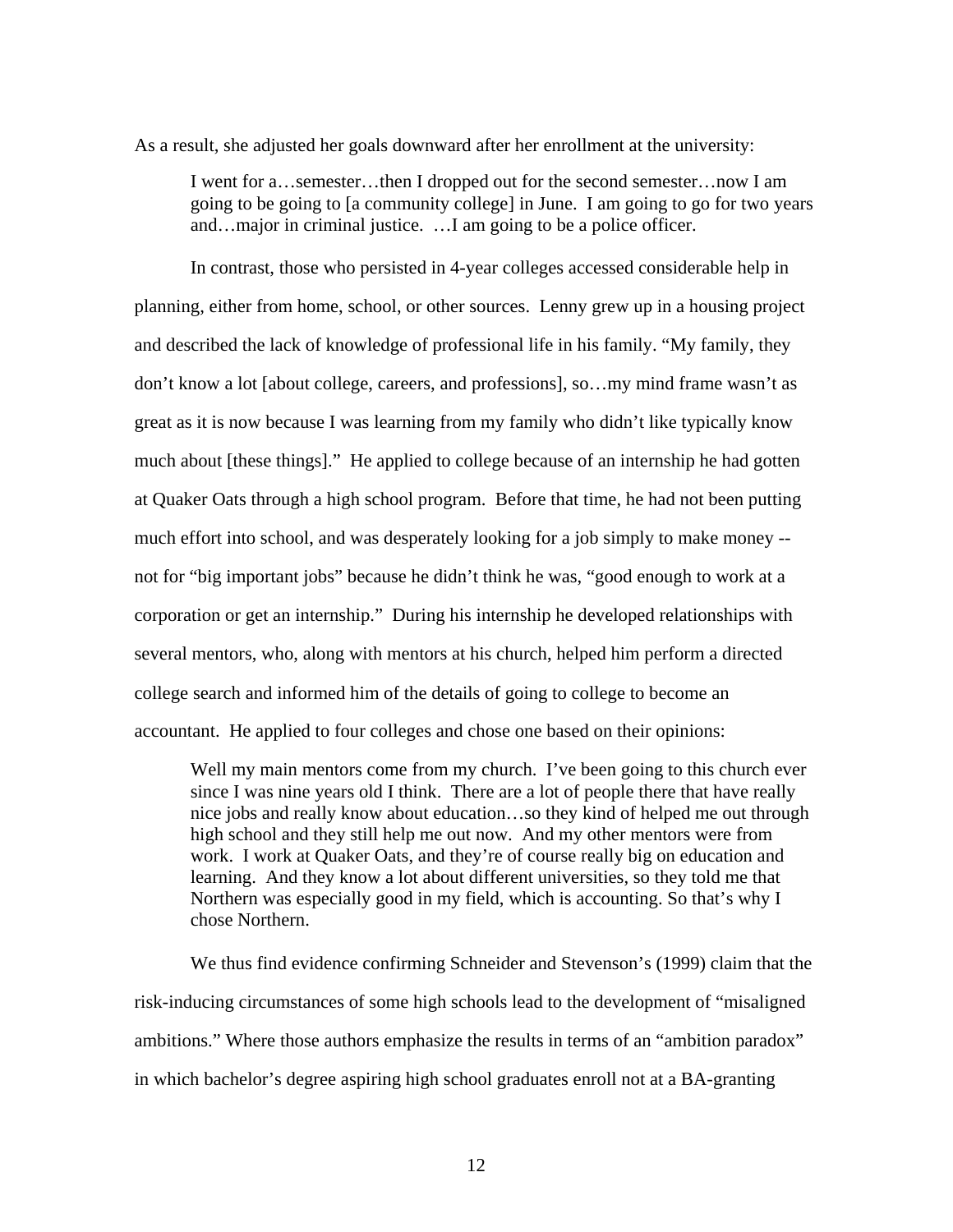college but rather at a community college. In our study, we find similar processes occurring among students who bypassed the community college initially, but ended up there eventually.

#### *A motivating goal*

 Another component of the creation of risk process was the presence or absence of goals that superseded the mere desire to pursue college. We found that students who held such a goal perceived persistence to a four-year degree as an unbending proposition. The 4-year college plans of those without such a clear goal were more tenuous. Notably, nearly all of the 4-year persisters held a motivating goal, compared to only a fraction of nonpersisters. The goal often included a highly desired career or postgraduate plan that set a students' field of vision beyond the short-term bachelor's degree goal. For some the goal was personal, such as a strong motivation to not return to their old neighborhood or to buy their mother a house. And all who held this kind of goal were convinced that there was no turning back -- they saw that accomplishing what they set out to do required persisting in college. The following quotes – the first from Olivia and the latter from Andrew – illustrate this kind of motivation:

I realized that if I don't slow down and do my best every time I do something, I'm gonna be back at home, a place I don't wanna be because there's nothing positive going on at home right now – my neighborhood, the people I know…If I don't get through school…get this college education, I'm not going to jump out of the cycle that I'm going through at home. I don't want to be what I see around me. I want to be more. …I want to help people too. I can't help people if I'm in the same situation.

Motivation. …I didn't want to…come back here in this neighborhood. I wanted to go somewhere and stay there and not come back. Basically I've been living here all of my life and I'm tired, so I wanted something different.

 In contrast, it wasn't until several years after Harmony had left college (without a degree) that she developed a desire to return. Going away to college "for the experience"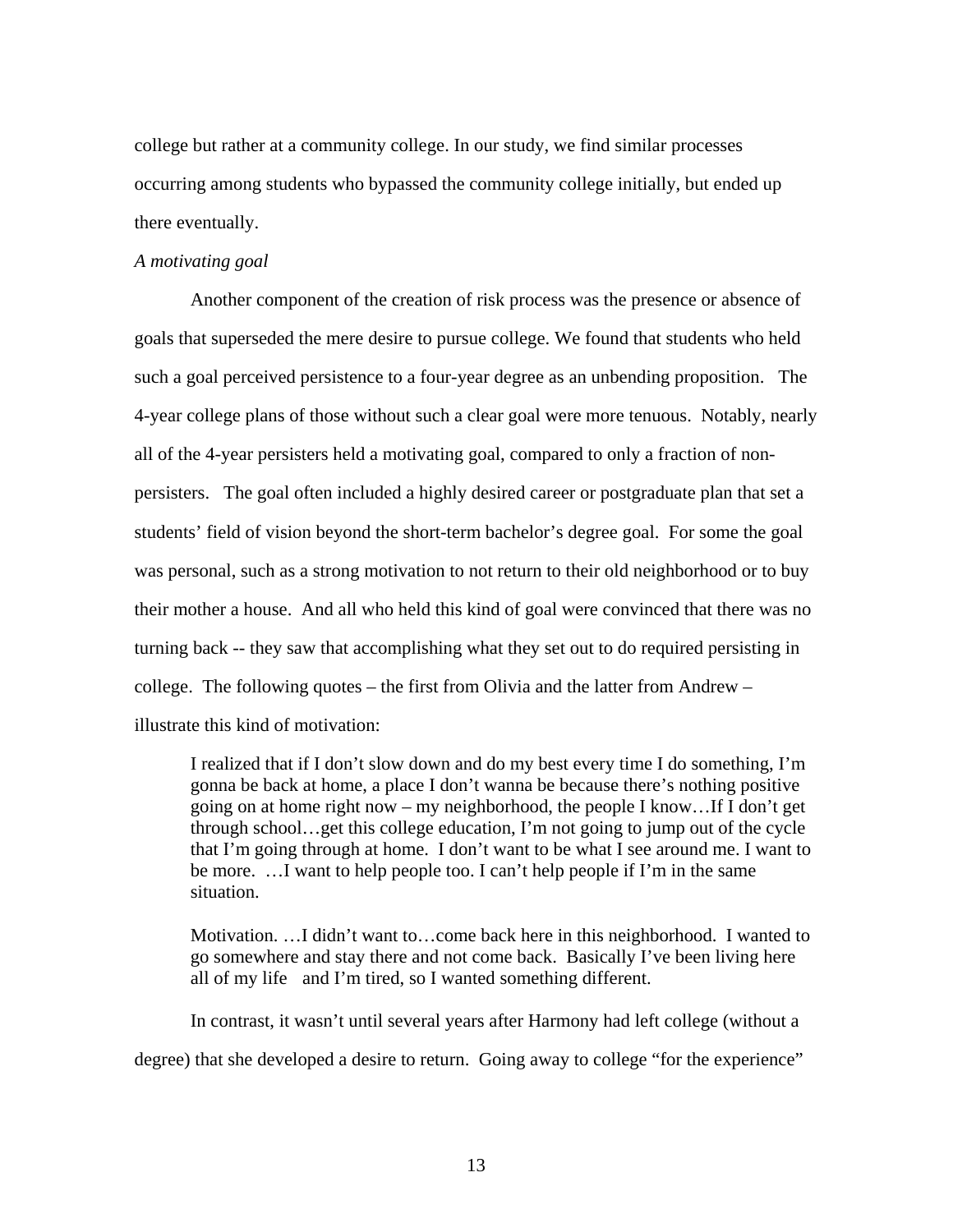and then coming back to her neighborhood after her mother had moved to Wisconsin left her on her own to work while attending community college. She hadn't thought through the implications of how leaving college would affect her day-to-day life, but once she did, she then connected her bachelor's degree to the opportunity to change her circumstances:

I want to go back and get my Bachelor's degree. …Now it's just, my objective is work, school, home, work, school, home, work. And I feel like, "Wow, I'm only twenty. This is so boring." … Now since I've gotten older and…I have to take care of myself and everything… I'm thinking in the future now and not in the moment. …I want to get my Bachelor's degree…to see how far I can go with that…I want to get out of this environment too. I don't want to be here much longer. It's not for me.

Also, Harmony was never fully committed to going to a 4-year rather than a community college. In fact, Harmony did not have much drive or vision of why she was at a university other than "the experience."

I didn't want to go away to school… I waited 'til the last minute to turn in applications and it was like I was unconsciously fighting it. I didn't really want to go. And at first my plan was…"I think I'm going to go to [a community college], and then I'll go to another school." …But, I don't know, I kind of got caught up in the "…all my friends are going away to school, and I don't want to still be at home and everyone else is like living the college life." So, I guess that's what really pushed me to go.

Although Darian was motivated to avoid dead end jobs, he was similar to Harmony

in that his goals about his chosen institution and potential major were also quite unstable. His motivation to "just go to school" was not enough to keep him at UIC. His career goals were varied and extremely tenuous. He was also willing to change his goals radically after stopping out and returning to a community college. In his first interview, while in high school he said, "I know I want to do something like getting in the math field…in like …civil engineering." Then in his second interview, after enrolling in community college, he said, "now I'm not currently sure, so I've been looking at other options…like teacher, that's kind of fun, and also cooking …cause I've been talking to some of my friends and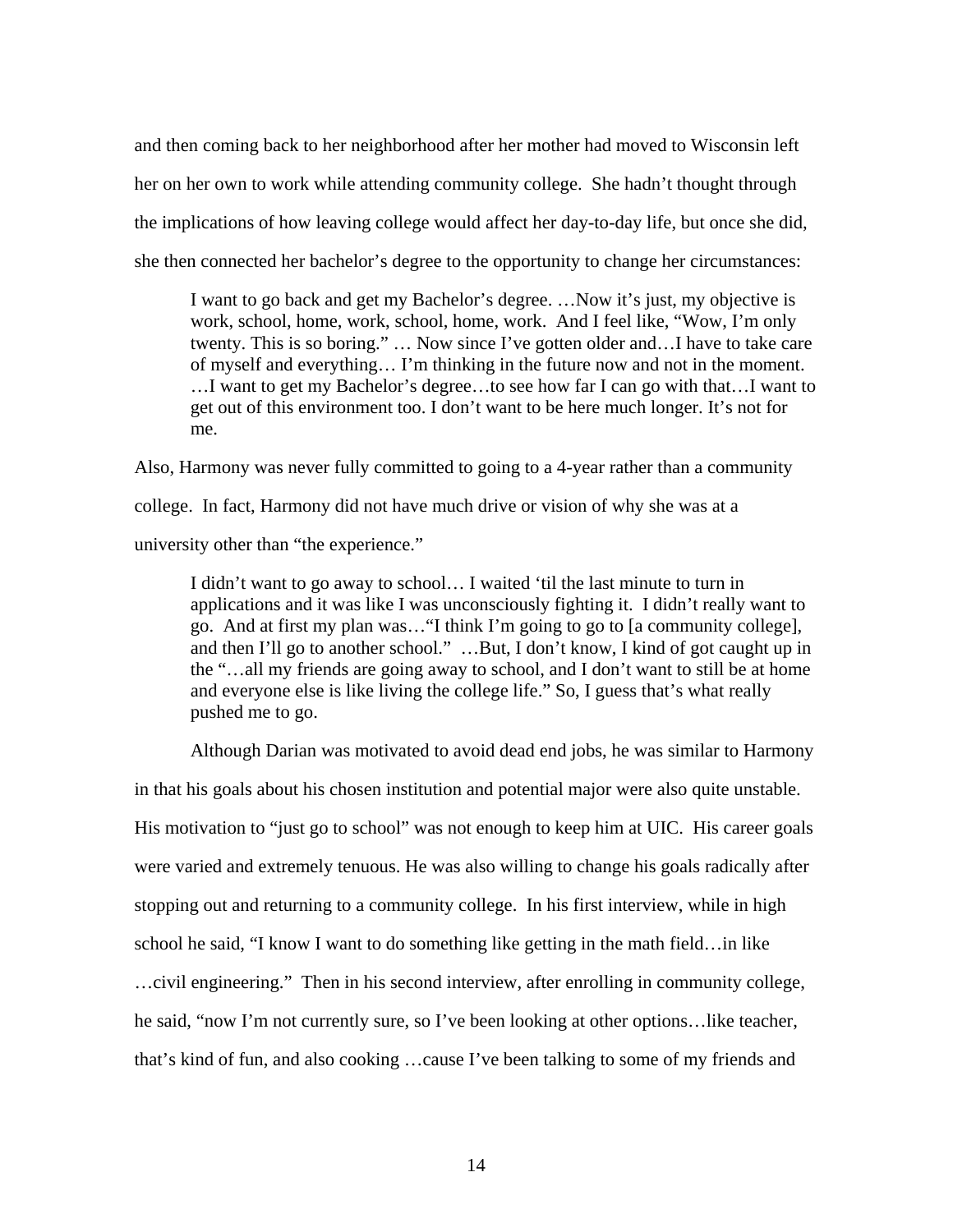they're at CHIC (culinary school)." In Darian's third interview, his goals were still malleable and he was quite impressionable, easily swayed by friends' experiences. Across his college trajectory, his approach to obtaining a degree, his institution choice, and career/major choice were vulnerable to challenges. As his unanticipated circumstances changed, so too did his strategy.

#### **The Interpretation and Management of Risk**

The second element contributing to differential trajectories was how students interpreted and managed risk in the face of challenges during college. Our findings indicate that even though changing colleges is associated with lowered levels of degree completion, students themselves often see mobility as a strategy to *reduce the risk* of dropping out. Given this paradox, we explored the interview data to determine whether informational deficiencies or other factors contributed.

Surprisingly, most students in the study (regardless of whether or not they reversetransferred), were initially, academically, financially and/or socially overwhelmed in college. However, we noted that students who reverse transferred or stopped out were more likely to experience *protracted* and unresolved academic and/or financial struggles and therefore to view reverse mobility as one of their only feasible options, especially when faced with the reality or impending reality of academic probation and loss of financial aid due to their poor academic performance in college. In the face of such challenges, one group of students chose reverse transfer or stop-out as an acceptable pathway to avoid putting themselves at risk of "failure" as defined by complete academic failure, further accumulation of debt, or more wasted time in pursuit of a goal not likely to be achieved in the short-term. They interpreted their heightened level of risk as a signal to pursue reverse transfer or stop-out. The other group interpreted their existing risk as a signal to take action to avoid not only the failure noted above, but another form of "failure"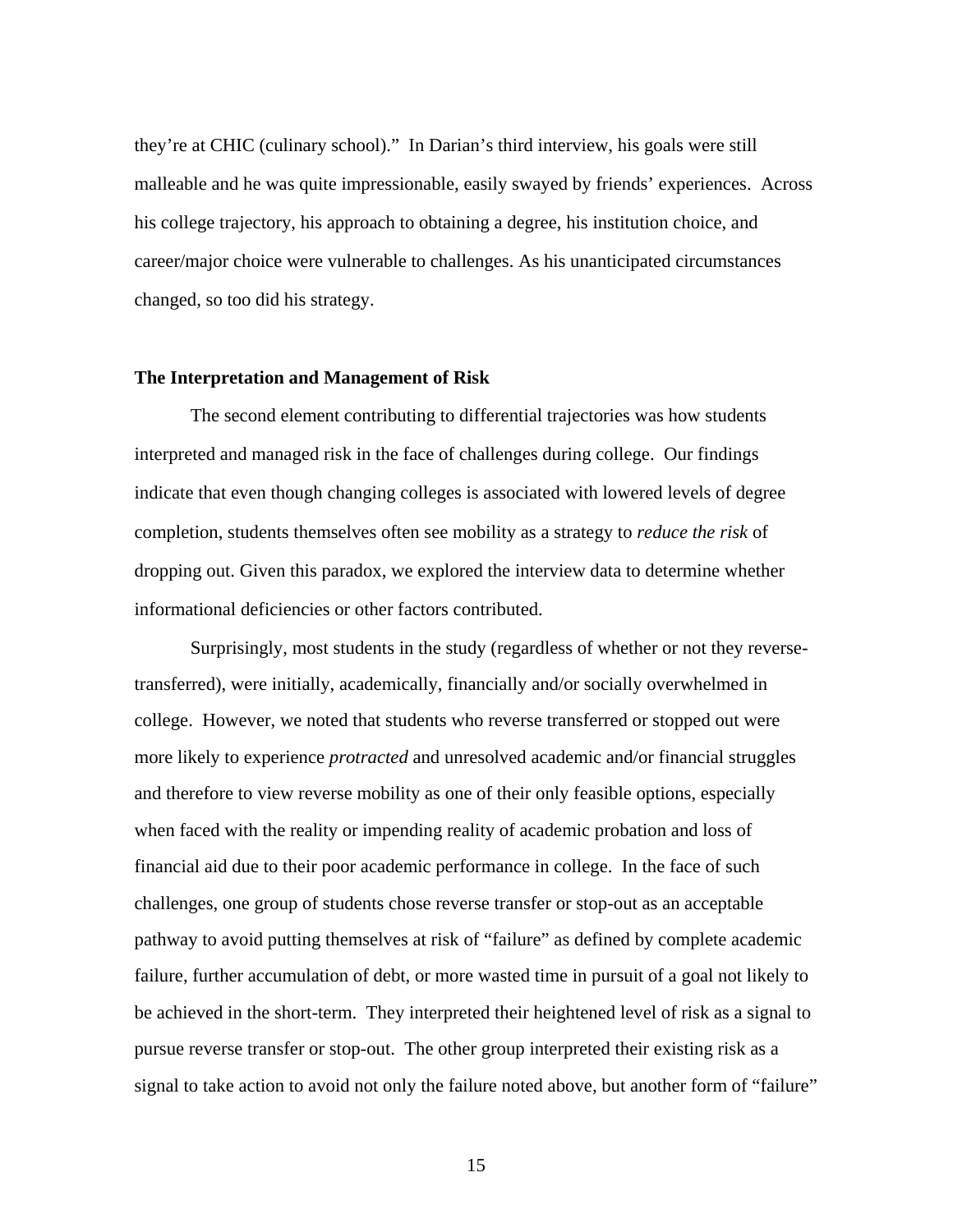– movement out of a 4-year college. Their actions, therefore, reflected an effort (with the help of others) to avoid both of these risks of failure so defined by employing "riskmanagement strategies."

Overall, we found that the nature of the support students received to negotiate academic and financial challenges, and in particular their access to advocates who prioritized 4-year completion, were two critical factors distinguishing those who reverse transferred from those who did not. Furthermore, strategies employed by students and their advocates to manage risk were informed by the dynamics inherent in their construction of their college goals and plans as well. In effect, these advocates framed students' high-risk college planning and academic and financial challenges within a risk management strategy that defined 4-year persistence as the only appropriate goal, ruling out reverse transfer. In essence, they changed the "default" option from transfer to persistence, and was a powerful change.

#### *Risk management strategy #1: Access to and utilization of academic and/or financial support during the "challenge" encountered after enrollment*

Over 70 percent of the qualitative sample faced an academic or financial challenge during their first year. The third columns of tables 1 and 2 (shaded in grey) indicate experiences of severe academic or financial challenges that put students at risk of leaving , including challenges to the ability to afford college as well as threats of academic failure (academic probation), which could or did facilitate the loss of financial aid and scholarships. Clearly, the incidence of these conditions did not vary by outcome. This highlights the point that, although such challenges are often central, they should not necessarily be considered in isolation of the other three factors.

Those students who managed to access effective support to overcome their challenges were able to persist in a 4-year context. For instance, while both Darian (above) and Andrew (below) faced financial challenges, Darian had no support at UIC in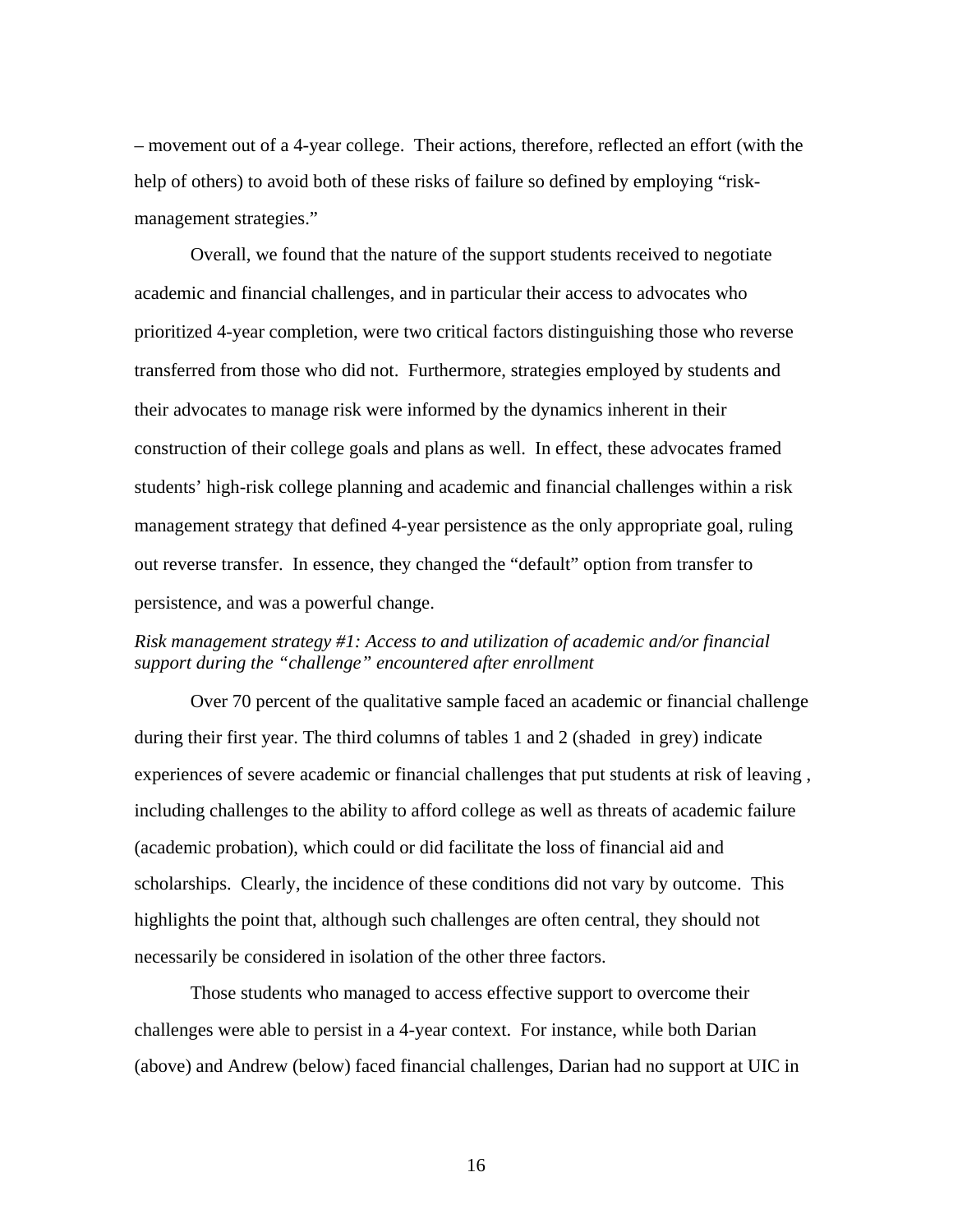strategizing his financial circumstances post-enrollment while Andrew accessed help from sources at Morehouse. As detailed below, academically, John, Tyrese, Monique, Harmony, and Olivia all struggled in the face of standards in college for which their high school work had not prepared them, but only Olivia rallied the support she needed.

The students' retelling of their academic adjustments highlights their centrality. About his experience at UIC, John stated, "College requires more study time…At first my grades went down. I had to get used to their way of doing stuff." Olivia admitted, "I didn't end up on academic probation, but I was a point away." Other experiences illustrate how the threat or reality of loss of financial aid is often embedded within the academic struggle. Harmony's 0.5 GPA put her on academic probation and then forced her to leave Illinois State after losing her aid. Tyrese described his predicament at Chicago State, "I have to get my GPA up a little to get my financial aid back...my parents are pushing me toward a trade school, but I'm not sure…" Monique simply explained, "I got thrown out" as a result of her failure to bring her grades back up at UIC.

 In the face of this academic shock and the threat of financial repercussions, study habits had to be re-oriented. Some figured it out, but most learned this lesson too late, and a lack of success in accessing support played a pivotal role. In his second interview, Tyrese explained how he was trying to recover from his poor academic performance by meeting with students after class to do homework and going to the tutoring center weekly. In his third interview, he said, "I had to get the time thing down, the study skills, finding a method that worked." Although he showed some improvement, it was too little too late. He wasn't able to bring his grades up enough to prevent loss of financial aid, and he stopped out. Monique, who eventually reverse transferred, reflected on why she waited so long to seek help, "The workload was very different...I know why my grades dropped...I thought I should do it by myself…For some reason I felt that if I got help, I'd be failing still." Harmony had similar feelings, and in retrospect in her third interview, she regretted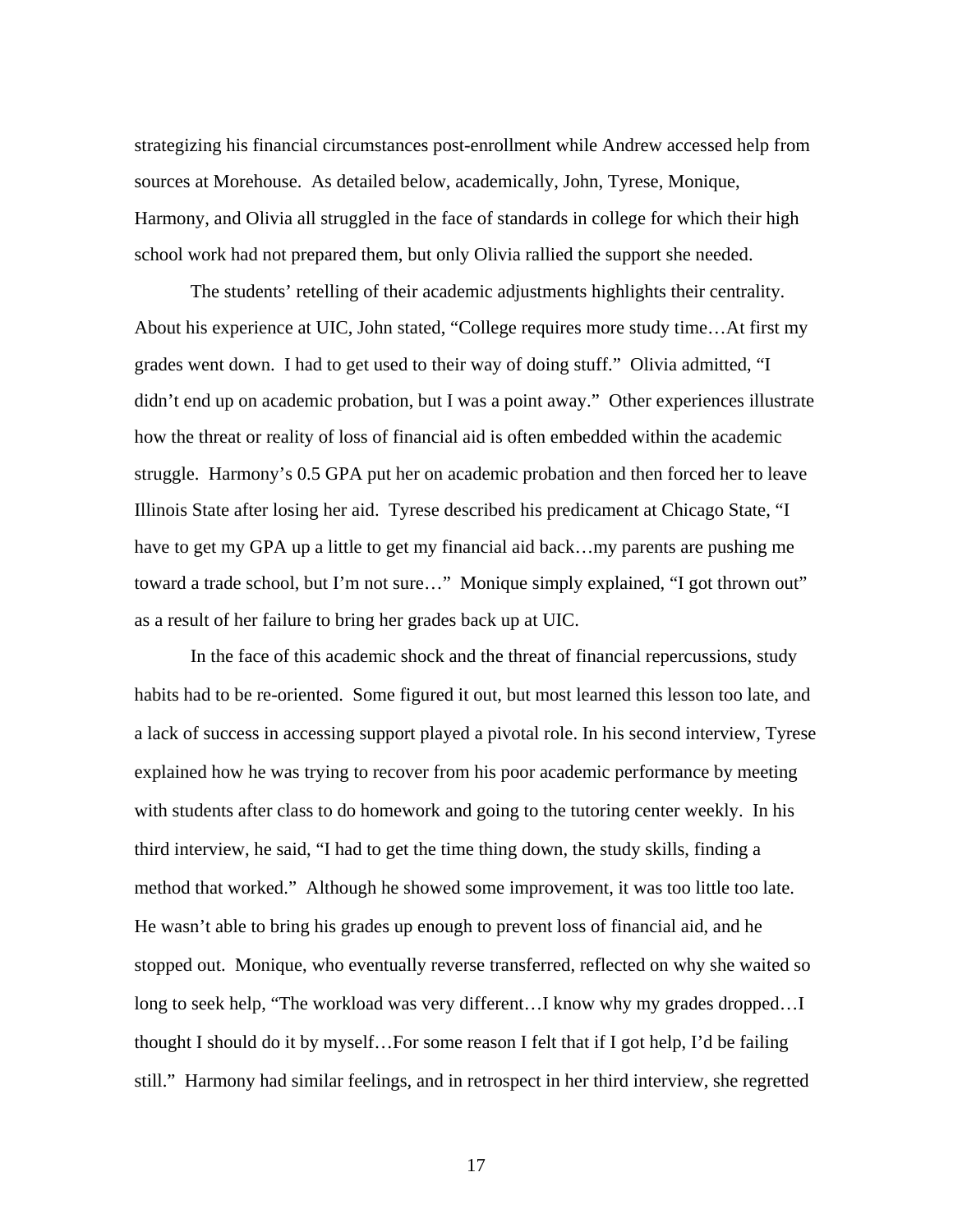her approach, vowing not to repeat the same mistake of not seeking help with her academics:

When I do get ready to like go back and get a bachelors or whatever, I know now…I made those mistakes and "don't do that again." So now…if I'm having problems…I go and talk to the teachers, you know. Like I didn't do that a lot at Illinois State. If I was having problems…couldn't figure it out on my own, I was like, "Well, forget it."…I really don't like to ask for help… But I'm trying to break out of that now…I'm learning, you know. Sometimes you need help…You need help, you ask.

Just under one-third of the students who reverse transferred hesitated to seek help for similar reasons; they thought it would be an admission of their lack of competence as college students. By defining the need to seek help as a failure, students inadvertently placed themselves at risk of spiraling even further downward in their academic performance. Prior research has found that students receptive to receiving help from advisors and academic support systems do better than those who are reluctant (Smith, 2005). Not seeking help creates a cycle of academic decline that is almost impossible to reverse, particularly for students with inadequate academic preparation. For these students who did not access support, the decision to reverse transfer became not a decision at all, but a process in which students' options are quickly reduced based on their academic decline (academic probation, loss of financial aid), and they are then forced to depart from their four-year institution.

Based on their initial non-help-seeking behaviors after enrollment, such students might appear unmotivated, uncommitted. In fact, most models of student persistence assume a student's efforts to seek connections, interactions, and relationships within a college setting are a reflection of their level of commitment to their goals (Astin, 1999; Bean, 1980; Nora, 2003; Tinto, 1975, 1993). As Arbona and Nora (2007) state, "Students strongly committed to their goal of obtaining a degree are more likely than their less committed peers to participate in the types of academic and social activities that provide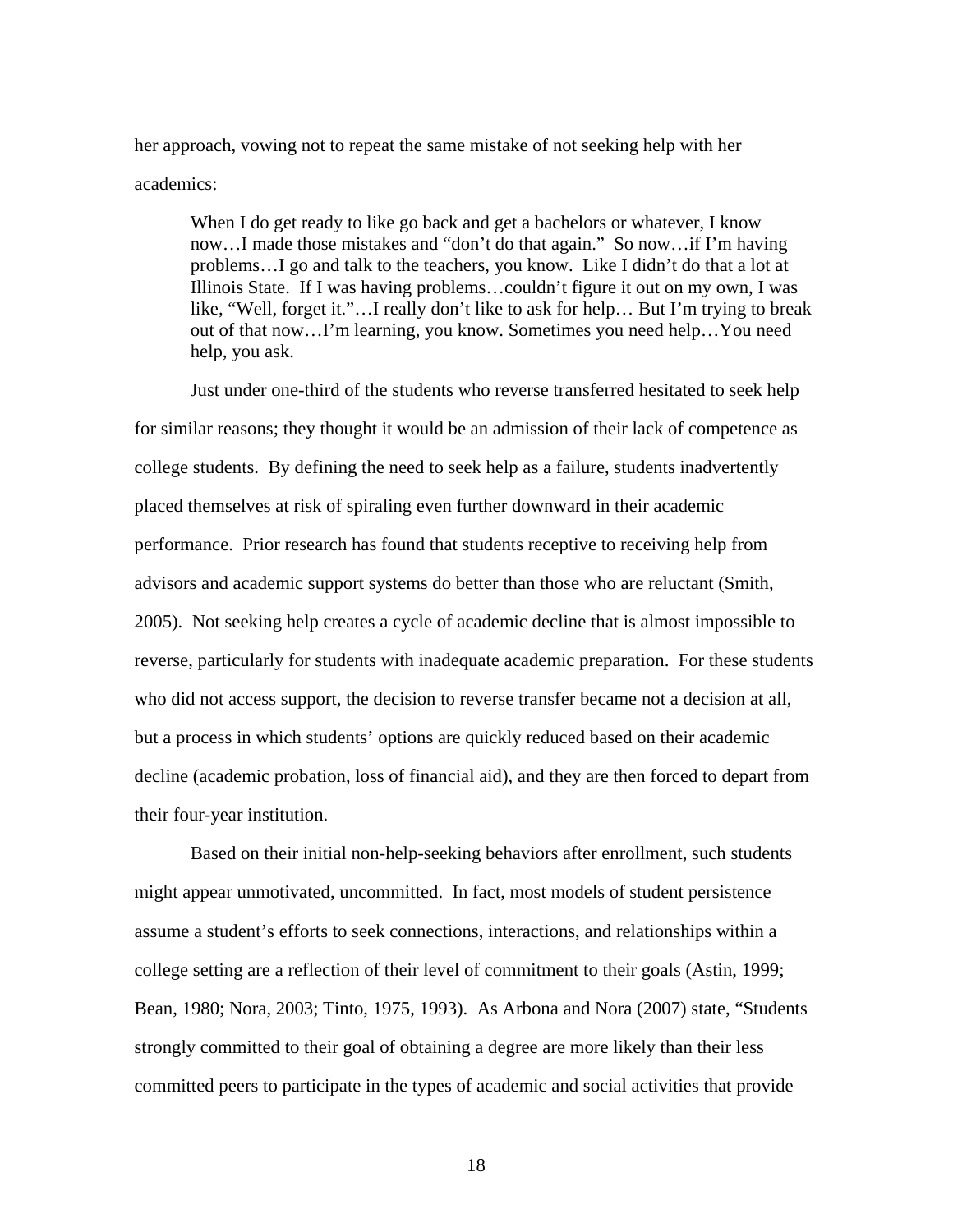the support they need to meet the challenges faced during the initial year of college" (p. 250). By extension this means that less commitment should lead to less investment—a rational choice. However, the present findings reveal a group of motivated students whose sense-making framework made the *avoidance* of help-seeking their logical choice. Therefore, it is important to recognize that while some students might access support on their own, others might avoid it, but this avoidance makes sense given their alternate logic. In short, the eventual reverse transfer 'decision' – a seemingly non-rational decision – actually has a rational base in that the reverse transfer behavior occurred by way of an accumulation of choices that appeared rational to the student in the absence of their knowledge that avoiding help would severely impair their persistence.

 Olivia is typical of students who do manage seek out the support needed to strategize success. Shortly into her second interview she proclaimed, "Anything below a 2.0, you're on academic probation. This was my first semester here. I had a 2.0 exactly. So I wasn't on academic probation, I was hop, skip and a jump away." Like so many others, Olivia noted the drastic difference in academic standards between her high school and the university. Olivia had to contend with the realization that she wasn't prepared for college, despite that fact that she had received mostly A's in high school and "took a lot of AP classes…"

I was like, "I'm not on these people's level. They've been doing this since they were in kindergarten. What am I doing here?" ... it's like you have to teach yourself all the things… Everyone else that's here comes from…like college prep schools. …Upper-class people send their kids to go to school here, and they're prepared for it… It was definitely scary. So my freshmen year GPA definitely reflects that I was scared and didn't know what I was doing…At [name of high school] I didn't have to work. Even in my AP classes I was breezing by. As long as I went to class and did my work - minimal work sometimes - I would do good. … That left me very unprepared.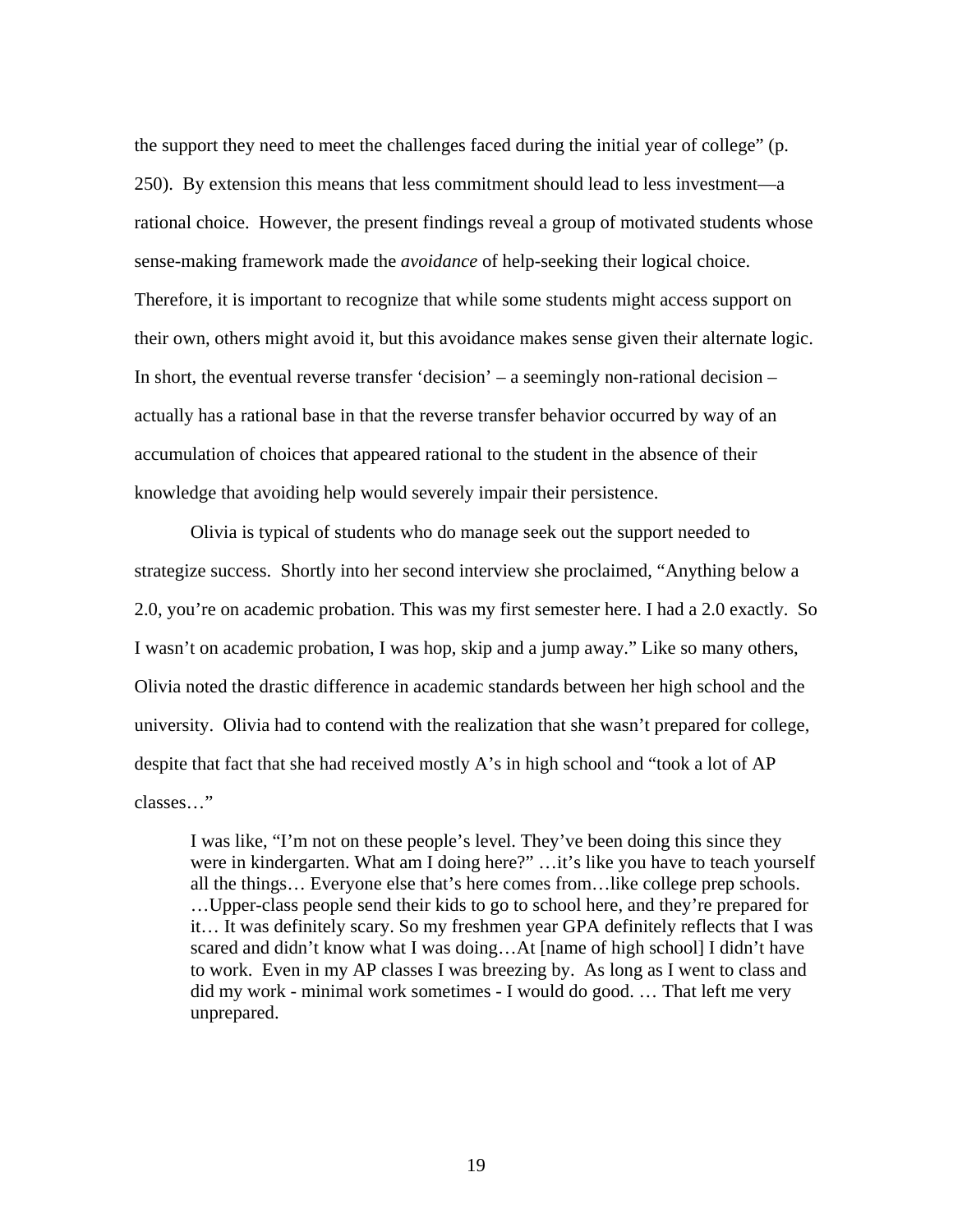Fortunately, Olivia developed useful relationships with many of her professors. "So all of the time I was sitting in the professors' offices… I'd have to sit down, go and see what this professor wanted me to do, and do what he wants me to do to get good grades. … I'm still in the process of making those changes." At the beginning of her second semester, Olivia began using the academic help center continuously and also sought informal help from a group of friends. She steadily raised her GPA to a 3.2 and graduated within four years. *Risk management strategy #2: Advocates who promote and help strategize 4-year degree completion* 

Access to a decision-making advocate invested in their success at the 4-year institution affected students' decisions as well. The embodiment of this advocate took many forms – faculty, counselor, mother, friend, cousin, aunt, a classmate, etc. Advocates supported students in one or more ways. First, they helped students strategize how to get from point A to point B and what behaviors would lead them in the appropriate direction. Second, they suggested where and how to find valuable information. Third, they helped students think through feelings, confusions, and resistance to come up with feasible strategies of behavior. Fourth, they aided students in making the adjustment or behavioral shift necessary to take advantage or strategize opportunities to incorporate new information, re-orient their approach to college or to related work habits, connect and integrate within the 4-year institution, and obtain the academic/financial support needed to remain. Lacking such *decision-making advocates* increased the likelihood students would reverse transfer, thereby decreasing their chances for degree completion.

These advocates, who in some cases changed over time, intersected or overlapped with the other risk-minimizing supports in key ways at different points. For example, Olivia had advocates in professors and in her mother, each supporting her in different, yet mutually reinforcing ways. Her professors gave help and attention outside of class time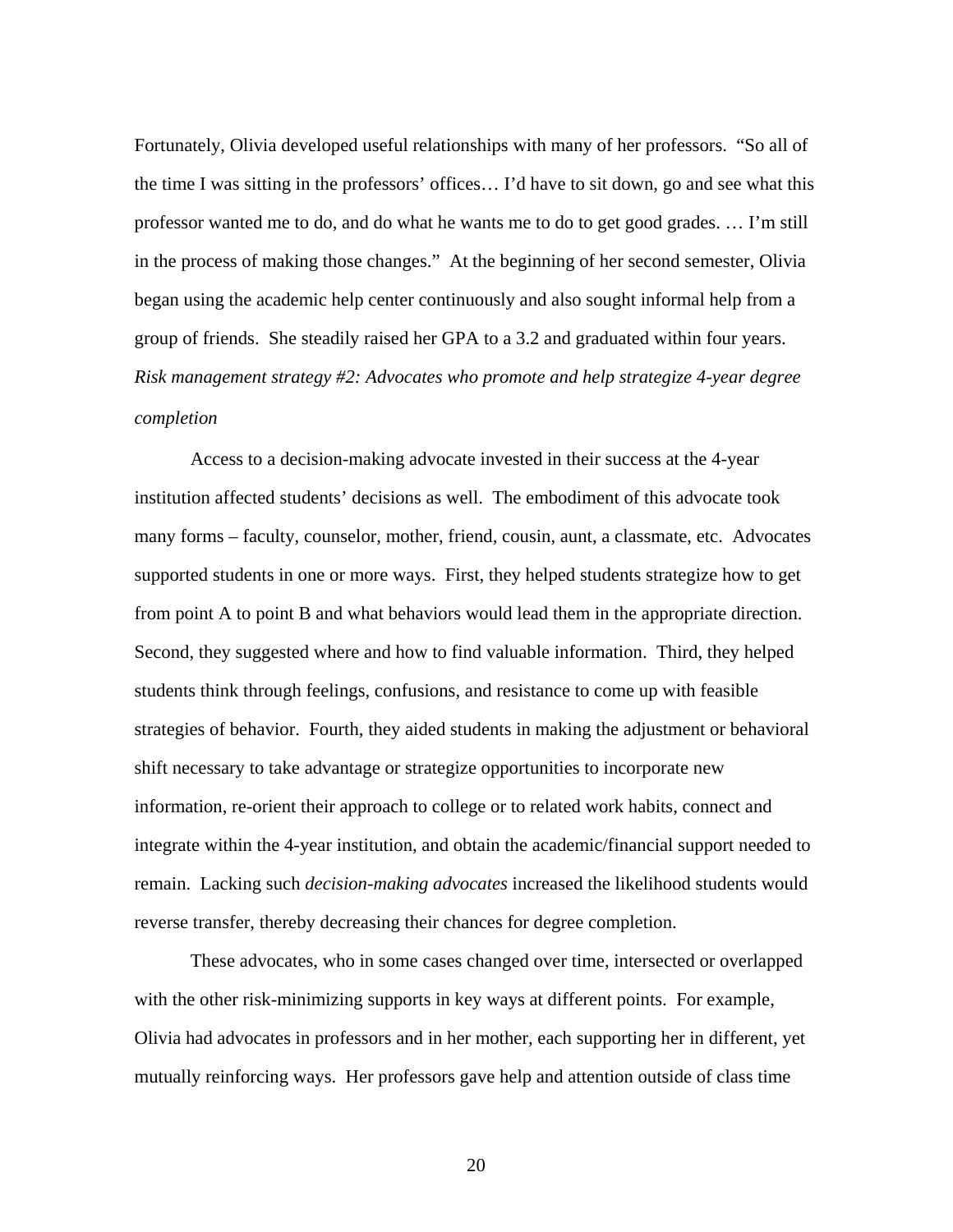and never once suggested she leave the university, while her mother, who knew how motivated Olivia was to succeed and help people like those with whom she grew up, offered emotional support and personal advice without pressuring her to return home or questioning her goals. Lenny's advocates were present from the start – helping him decide on a college, set a career goal, and strategize how to become more involved on campus and get help to raise his grades.

 The decision-making advocates used by students who stayed in 4-year colleges were distinct in their commitment to the completion of a bachelor's degree *at a 4-year institution*. This distinction was critical, since many reverse transfer students had advocates who were committed only to their staying in college and completing any degree, including a 2-year degree-- leading these students to view the two types of degrees as equally worthy of pursuing.<sup>14</sup> When asked, "Did anyone in your family have any opinion about whether or not you were going to go to college or where you were going to go?" John replied, "Nah, they didn't know. They just wanted me to go to college, any college, so…" Other students had important adults in their life who not only failed to distinguish between one and two year colleges, but also upheld the 2-year option as preferable. For instance, Veronica's mom encouraged her to "go to college" but when Veronica asked "which one?" she would say, "I don't know, just pick one." Meanwhile Veronica viewed her reverse transfer from a university to a community college positively, as something she probably should have done in the first place, "…my teachers from high school always told me to go to a community college first, get your basics, and then transfer over."

 In contrast, advocates who insisted on the 4-year degree led students to not consider a 2-year degree as an acceptable alternative. In comparing the different kinds of support and encouragement received from advocates, it becomes clear how influential this guidance was to students negotiating the thin line between staying in a 4-year college,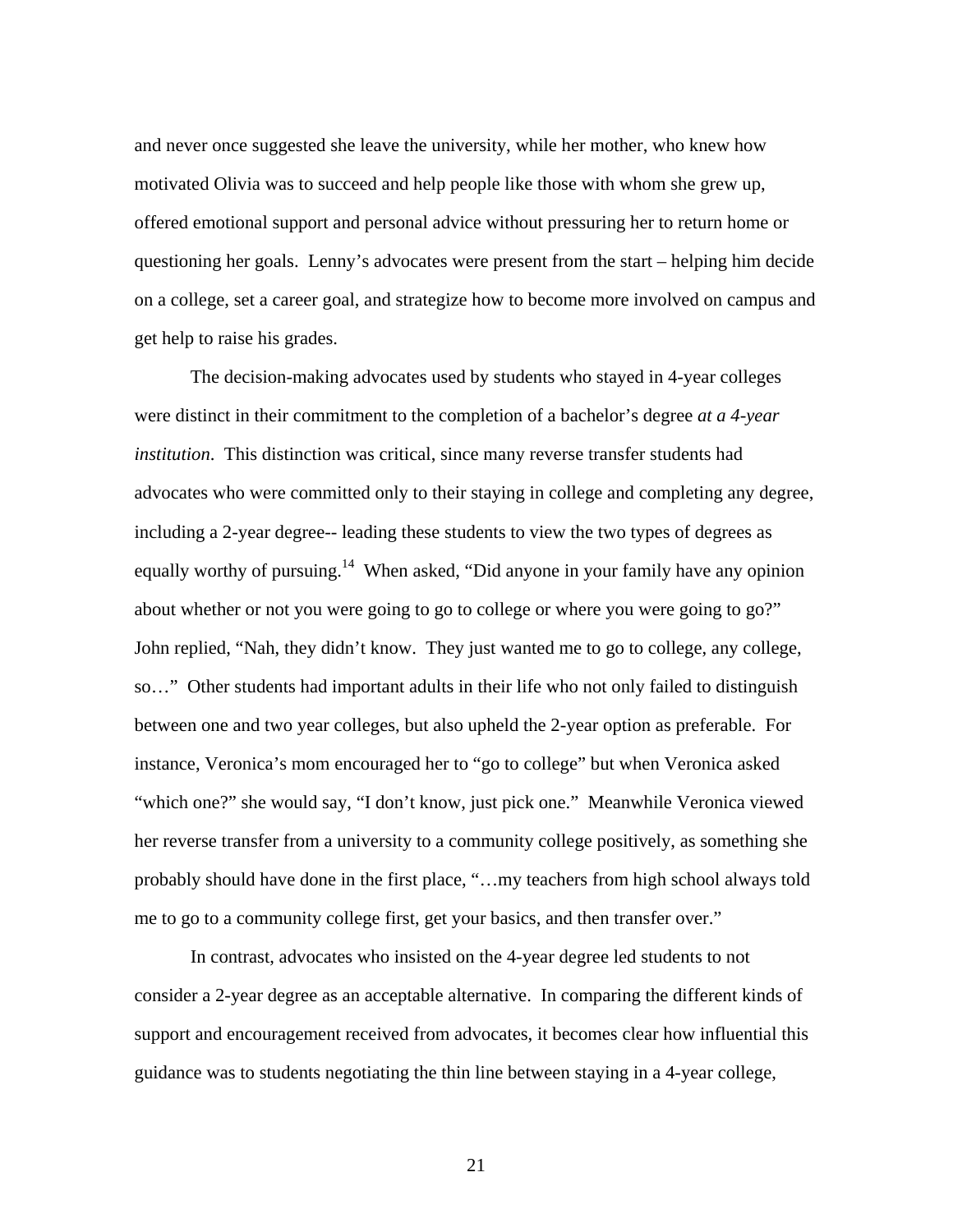reverse mobility, and leaving college altogether. For instance, Olivia's self-initiated

attempts to seek out academic help were met with receptive and supportive interactions

with her professors, none of whom suggested she think about leaving the university. She

was also able to simultaneously benefit from her relationship with her mother, who served

as her decision-making advocate. Although Olivia laughed at the prospect of her non-

college-educated mother passing along information about college, she did describe how

she and her mother talked through each of the struggles that confronted her in college:

Olivia: Yeah, me and my mom, she knows everything about relationships, schoolwork, what professors I'm not feeling this semester. She knows everything. I talk to her almost every day.

Interviewer: Ok, so she's like a real support for you in terms of just keeping you going..?

Olivia: Mm hmm (yes).

Interviewer: Is she able to provide...any information for you about the whole college process?

Olivia: No she didn't go to college, so she doesn't really know what to expect, or any advice to give me. …As far as like socially, she helped me to stay grounded. But like, classes and how to study for this test? No (laughing), she didn't go to college, so she doesn't quite know about that.

Rihana also benefited from supportive faculty and college peers as well as a mother who

firmly rejected Rihana's thoughts about leaving a university to go to a less-demanding

college or community college:

So of course you know, when I would have those days of "I don't want to be here. These people gettin' on my nerves blah, blah, blah," she was like, "You're going to stay there, and you know, you do your best…" And my grandma would be the one you know, "Well let us pray for you, let's pray about it….it's okay." …My grandma…as far as you know, going through finals and being so stressful and teachers being stressful and you know, she would just sit and talk to me and you know, encourage me. … So just…my mom and my grandma being there for me. They definitely helped.

Harmony's experience, once again, stands in contrast to the 4-year persisters. Like

Olivia, Harmony spoke with her mother regularly; however, unlike Olivia's mother and

Rihana's grandmother, Harmony's mother did not engage her in her day-to-day challenges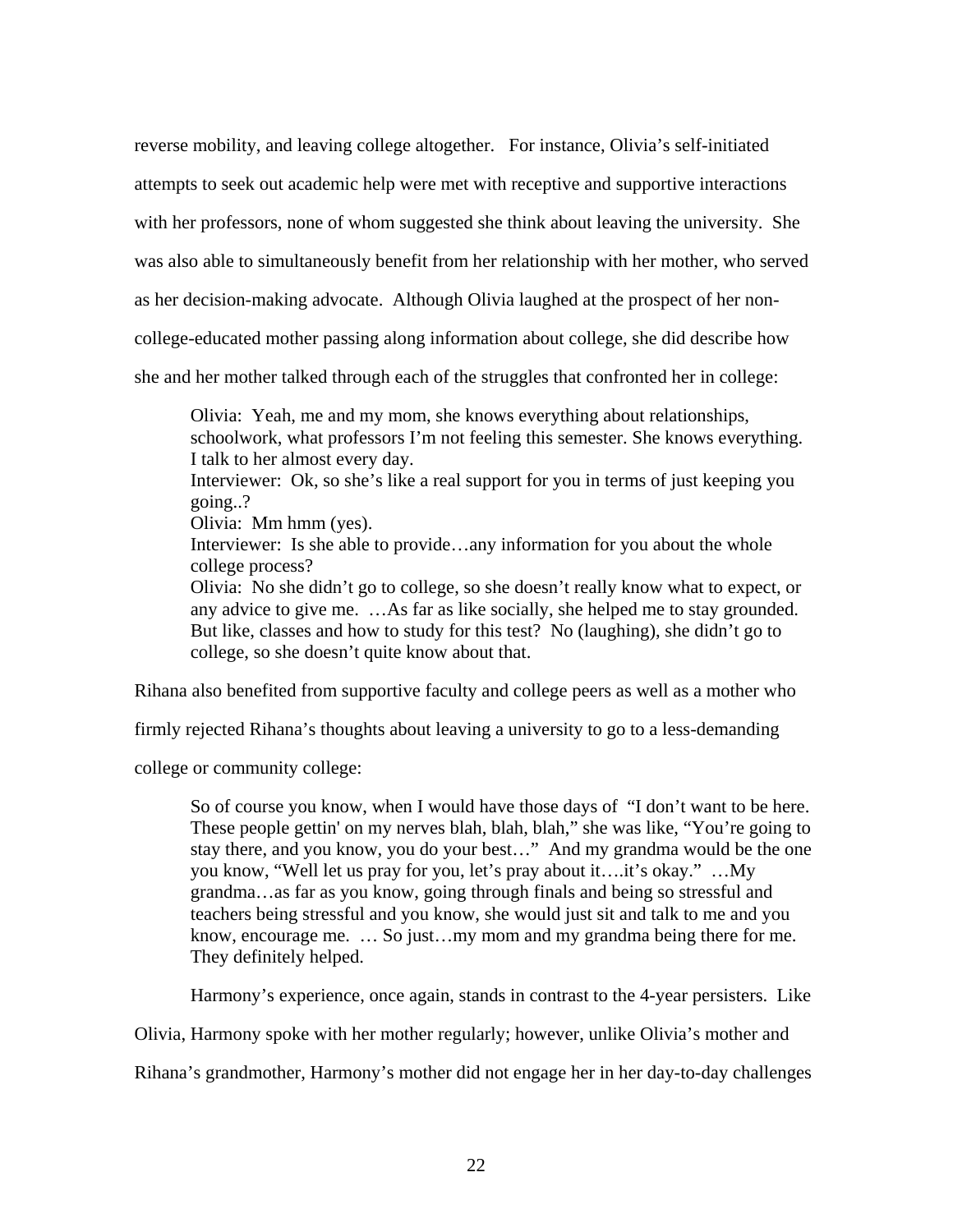of college life, and their conversations didn't produce strategies for her taking action to seek help. Also, unlike Rihana's grandmother, she was not firmly invested in Harmony remaining in her chosen institution. Her approach to her daughter's enrollment stood in sharp contrast to that of Rihana's mother:

Me and my mother have a good relationship, so she knew how I felt about going away to school, and she was just like, "Just go, you know, for the experience….I feel you should at least experience it…Even if you don't want to stay or anything, you decide that's not what you want to do, at least….get that experience." So, you know, that's what I did.

#### *A modified rational actor perspective on risk*.

 Breen and Goldthorpe's (1997) theory of relative risk aversion assumes students engage in rational action by behaving in ways that would allow them to avoid the risk of not achieving or surpassing the status of their parents. They make decisions and take action to avert such risk of non-achievement, or "failure." Within this framework, one expects students whose parents have at least a 4-year degree to discourage their children from stopping out or moving to a community college because it places them at great risk of a lower educational status relative to their parents. For first-generation college students, like the majority of those in this study, the framework supposes a reduced risk of status loss and therefore a greater tendency to opt out of 4-year persistence through stop-out or reverse transfer. However, this framework does not help to explain differences in 4-year persistence and reverse transfer among students whose parents have similarly low levels of education.

Six students in the sample had parents with a college degree, but this was not the distinguishing feature that determined the differential trajectories. Rather, a broader scope of influential people beyond the family intervened in students' choices and in particular on the topic of which risks to avoid. These decision-making advocates played a pivotal role in defining boundaries for expected and appropriate college pathways among students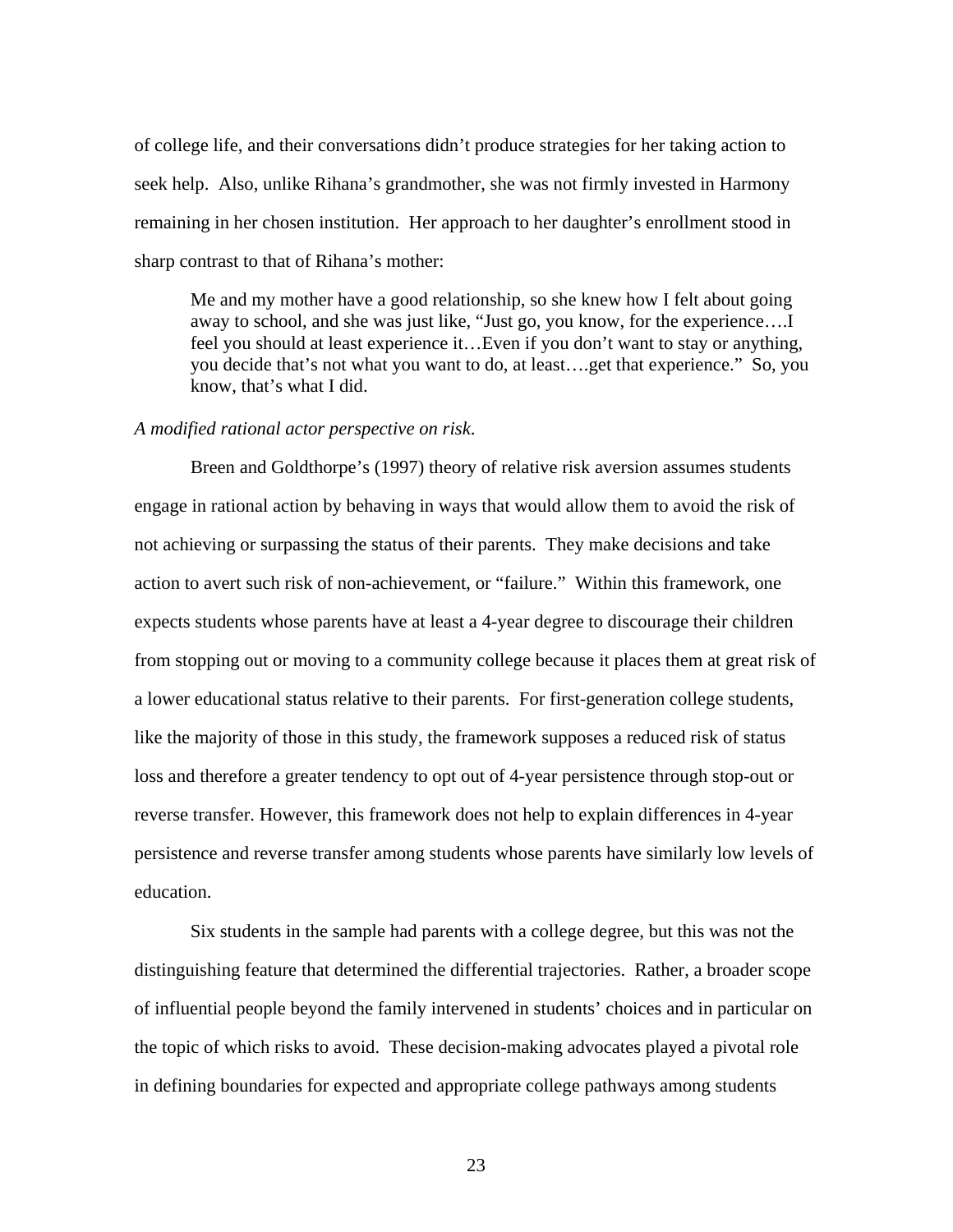whose parents were of similarly low education levels. Variation existed in students' interpretations of what it meant to avert risk since their definitions of risk varied according to the advocates who influenced their sense-making frameworks. Students with access to advocates who insisted upon and unconditionally supported their *4-year* college pursuits had very different notions about what constituted success and what constituted failure. They differentially valued the desirability of each type of enrollment, defining the goal of 4-year persistence and completion as mutually exclusive from the goal of persisting in a 2 year institution, and certainly, they considered stopping out as a fundamental failure in ways that the 4-year non-persisters did not. Students who chose reverse mobility tended to have advocates who, rather than differentiating between the value of 2 and 4-year enrollment, they instead valued the mere effort to go to college at all more prominently. This variation challenges the notion that behavior is simply a consequence of one's status relative to their parents. The influence of supportive advocates appears to play a fundamental role.

Furthermore, relative rational actor models narrowly focus on the idea of an individual acting to achieve or surpass their parents' education level. However, many of the students studied who refused to frame reverse mobility as an option were also heavily influenced by a motivating goal that involved avoiding the risk of returning to their old neighborhood or social milieu without a degree. In this respect, they moved beyond the notion of simply achieving or surpassing their parents' education level toward a desire to avert the risk that they and their family would be unable to escape the perils and disadvantages of their current social context. And several spoke of returning to help others in their community of origin, thus further broadening the collective scope of risk as defined by lower income students. Overall, the primacy of decision-making advocates of all sorts (not just parents) and of more collective definitions of who is at risk point to the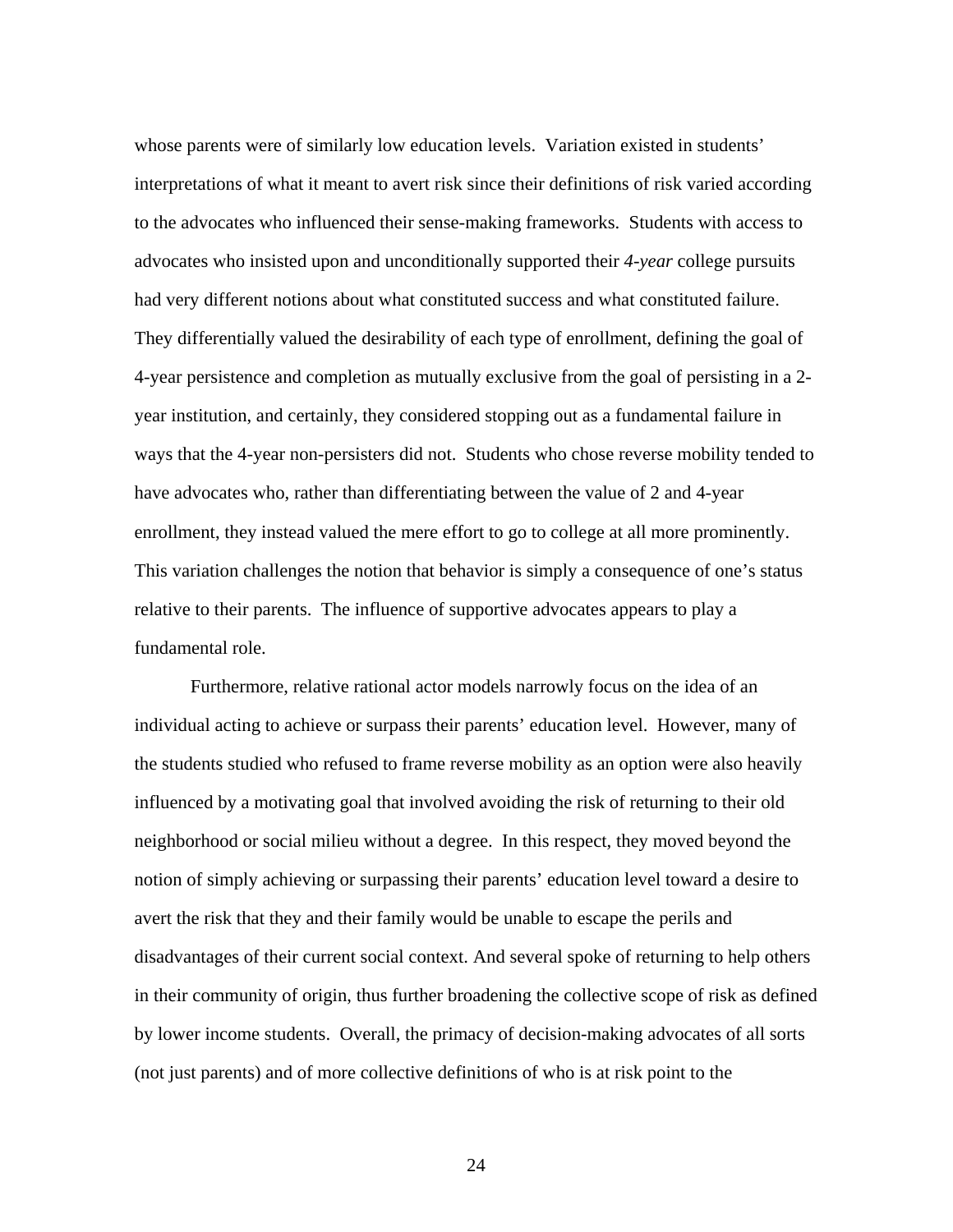importance of recognizing that, for the first-generation underrepresented racial minority students in this sample, risk is broadly defined beyond the family and is collectively interpreted in collaboration with others embedded along their college trajectory.

Such conditions mirror the emphasis of socio-cultural notions of habitus in which collective social class definitions shape the outlook of individuals. However, in this study, the proactive role of advocates and individuals in reframing definitions of risk adds a layer of agency to the more passive, deterministic, cultural approach. These particular examples of how agency can be compatible with a sensitivity to socio-cultural context supports the idea that scholars should attempt o fuse rational actor models with socio-cultural ones rather than continuing to pose the two as antagonistic to one another.

#### *The benefits of well-managed risk*

For students with supportive advocates who helped strategize their persistence, the benefits were particularly startling among the most upwardly mobile students who overcame serious obstacles. They activated their personal networks to access people with the organizational knowledge and power to intervene in ways that changed their likely trajectory. This social capital influence was sometimes intentionally activated by the student and sometimes the student benefited more passively from such networks of support. For Andrew, it was both. He attended Morehouse, which had a range of academic support services available to struggling students, but it was in overcoming his particular financial challenges that he more pro-actively sought out potential social capital. Andrew's parents were high school graduates, and he lived with his mom while in high school. He had a B average in high school and had been enrolled in all honors courses, but no AP classes, and he admitted to not studying. He had not been aware of what courses or work habits would be helpful for college because his focus had been only on high school graduation. Andrew was accepted to Morehouse on probationary status, and he described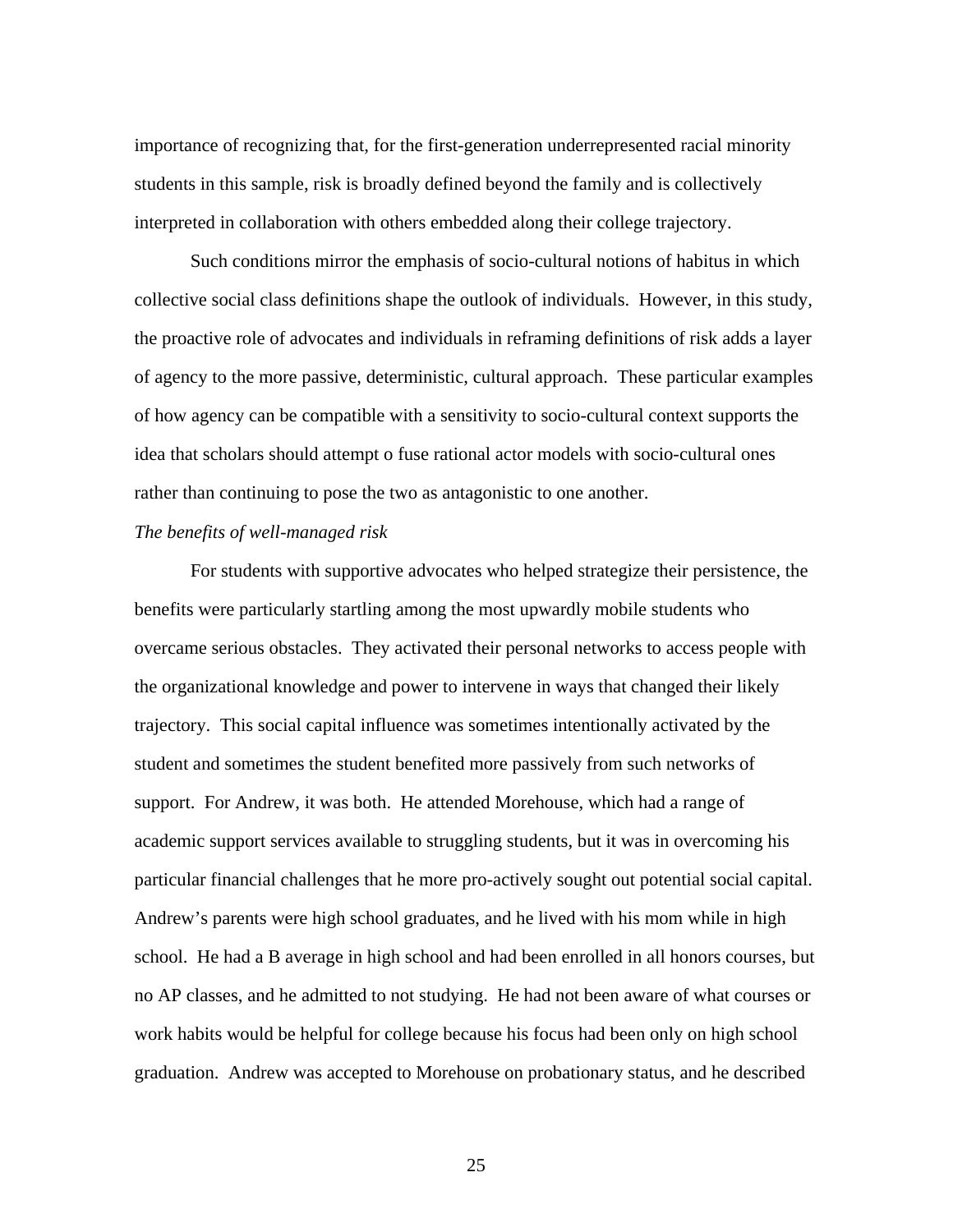his rude awakening once he realized how much time he would have to spend studying. He was totally stressed out by his progress report midway through his first semester indicating his poor performance in his classes, but he was told exactly what he had to do to improve. Professors were open to having him work during office hours and they called him on the phone too. Also, tutors were available for every subject, and he took advantage of this help during the week and on weekends.

 Andrew's financial situation also threatened his persistence. He had no scholarship, and his single-parent mother earned \$25,000 per year and took out a \$22,000 loan for his first year. He confided in an administrator about his situation:

 I didn't know how I was going to pay for my sophomore year. [An administrator] made a deal with me. …He was like, "If you can make that 3.25 I can get you a scholarship." I got a 3.50 and he helped a lot, tremendously. … He's like the big guy like all over the financial aid offices. I just happened to see him on campus and I ran up to him as fast as I could and talked to him. … [A professor] actually typed up a letter and sent it to one of the deans…that was over the money... That was real helpful. She also like told me if I wanted to come to her about my problems and this and that. When I talked to the dean he let me know to just keep working hard and people were actually paying attention to what I'm doing, it's not just going to waste. … It was an environment where everybody helped you. Because you know you can't really get through college without somebody helping you.

Andrew's story demonstrates how his ability to access advocates to support him in his attempt to persist at Morehouse coalesced with his efforts to overcome his academic and financial challenges. Students not able to activate such social capital struggled on their own to make a connection in the 4-year setting but failed to access the support needed to stay at their institution. So, they chose to leave for a community college.

 In summary, the experience of persistence among the students in this study, who have similar origins and similar initial college trajectories, can be understood as an accumulation of the four *risk-minimizing supports* outlined in detail above. For students who were lacking in at least one area, reverse mobility or stopout occurred. Those who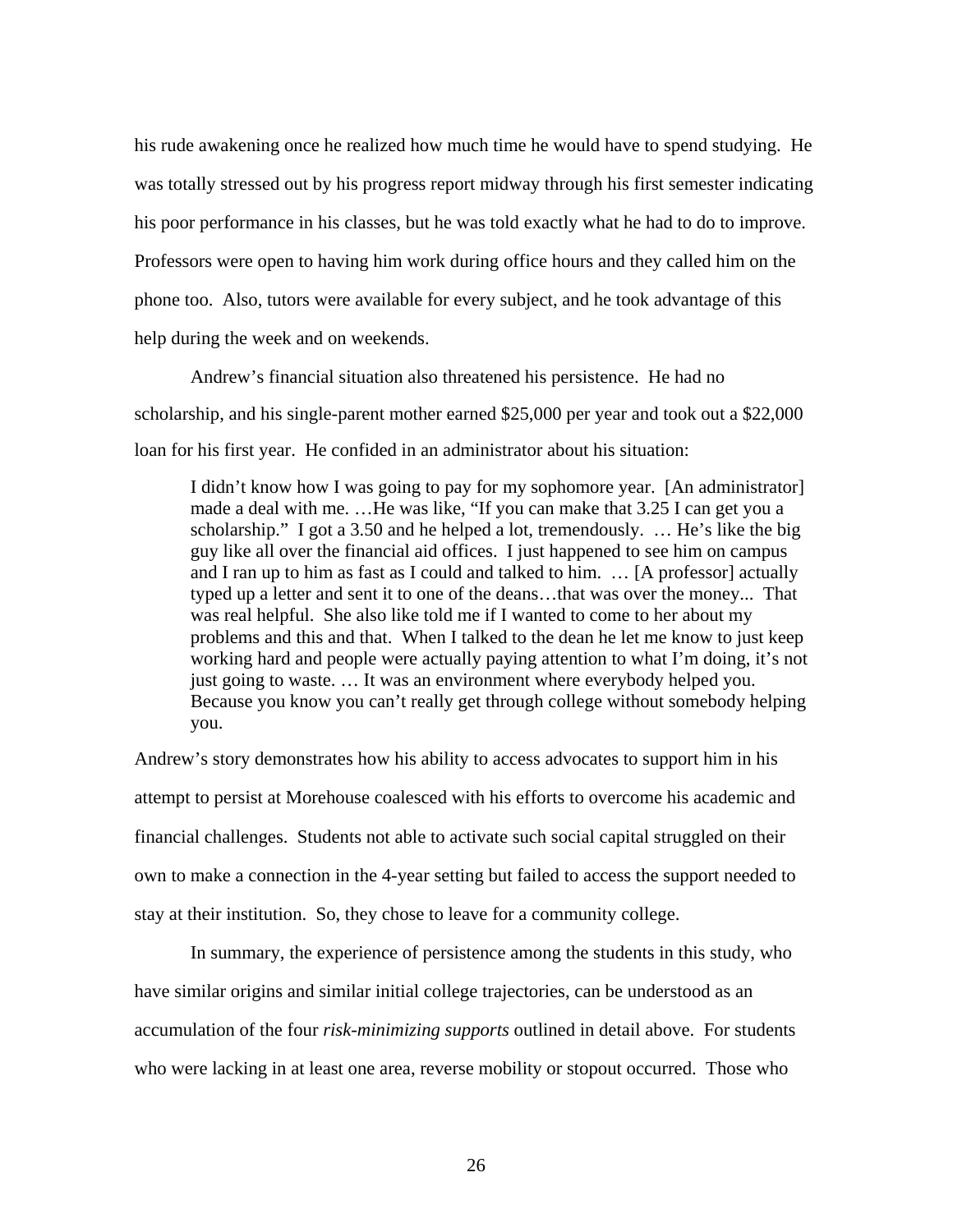persisted in a 4-year college, experienced all four risk-minimizing supports, and in particular, decision-making advocates played a critical role by defining the boundaries of successful and failing pathways and parameters of acceptable action that excluded 2-year college or stop-out as an option. If the 4-year persisters had not had access to this alternative reference group, they likely would have chosen reverse transfer or stopout as an option just as the others did.

#### CONCLUSIONS AND IMPLICATIONS

 This study reveals the multiple and complex ways in which a sample of low SES four-year college students enact choices and strategies that have an impact whether or not they remain on a four-year trajectory or experience reverse mobility. Findings demonstrate how the nuances of the pre-college goal-setting process have implications not just for access to college but also for students' trajectories through college. The importance of risk-inducing contexts and risk-management strategies emerge prominently, with the role of social capital in negotiating this process gaining central focus. As we see from the quantitative findings, CPS students who enroll in 4-year colleges experience reverse transfer at relatively high rates, and this pathway increases their risk of non-completion. Prior research and theorizing show lower SES students are more likely to participate at the lower rungs of postsecondary education, and when they do access 4-year college enrollment, they reverse transfer at higher rates (Goldrick-Rab and Pfeffer 2009). Moving beyond the role of parental education, our analysis of qualitative data highlights the pivotal role of advocates in helping students negotiate institutional contexts that induce risk and present serious academic and financial challenges. Several risk-minimizing institutional supports that act in concert with the actions of family must span the transition into and through college in order for students to overcome the risks inherent in their college trajectories. Without such supports, we find that students who move to a community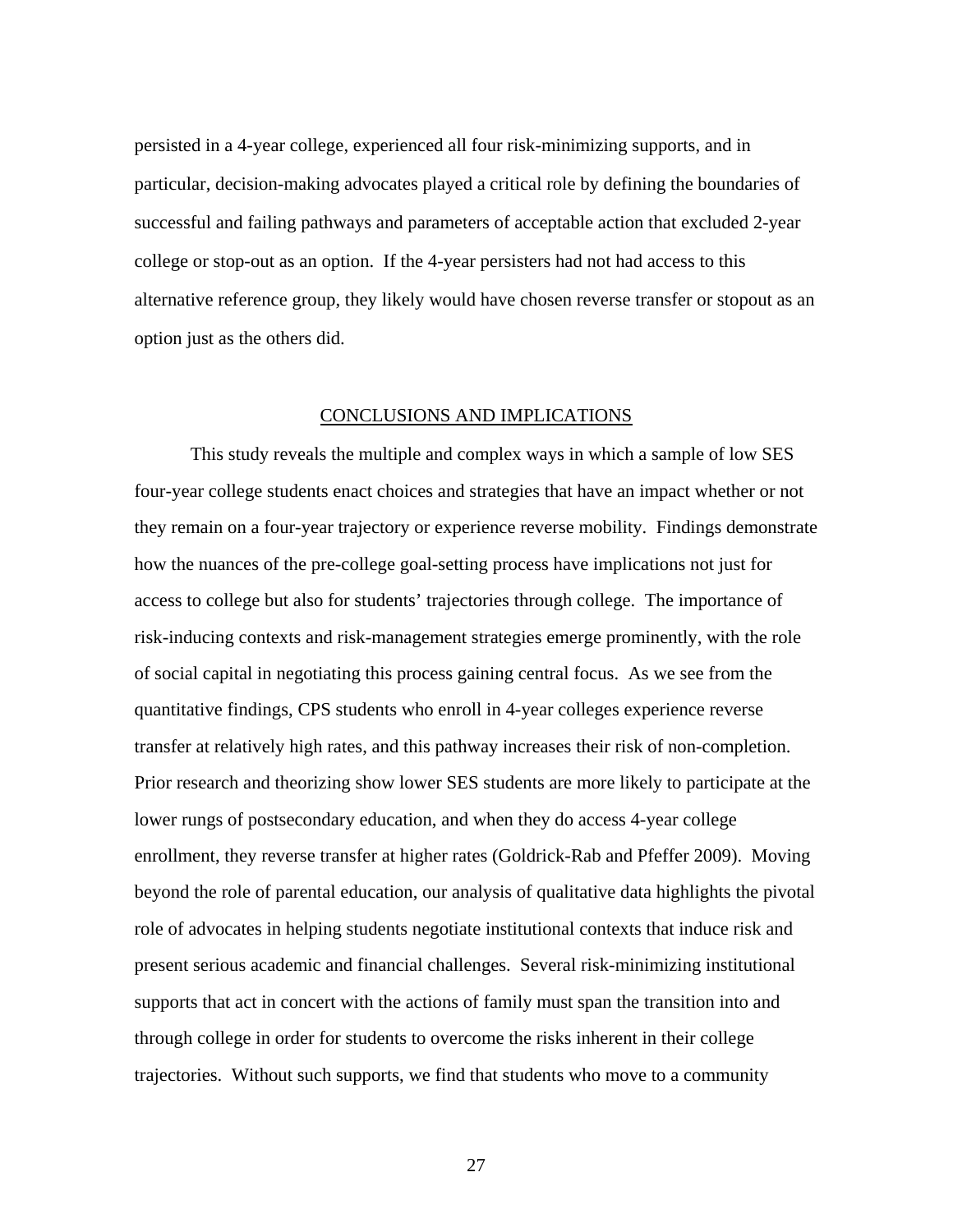college and those who leave college entirely face similar prospects. These findings address the shortcomings in the literature highlighted by Goldrick-Rab and Pfeffer (2009) regarding the need to identify and consider more nuanced factors to better understand who will and will not persist at 4-year institutions.

Oftentimes, theories of rational choice are positioned in opposition to more cultural theories to frame attainment processes. In exploring the experiences of a group of students from similar high school and demographic backgrounds, we find that elements from both theoretical approaches are useful in understanding differences within this subgroup – why some students reverse transfer or stop-out while others persist at their four-year institution. Unlike much prior research and theoretical framing, in which the emphasis is on understanding why and how differences *between* social class groups become reproduced, the interplay of agency and context must be addressed to better understand differences in outcomes *within* social class groups. We find the active agency of individual students working in concert with supportive others can produce an interpretation of plausible and appropriate options and actions that can influence behavior in a way that is markedly different from others who exist within a similar socio-cultural class context. Such nuanced understandings of how collective agency can exist and vary in subtle ways within a broader class and racial/ethnic subgroup with seemingly similar exposure to risks, reveals that interpretations of such risk play a role in facilitating differing outcomes.

Hatcher's (1998) refusal to engage in the binary logic that presents rational choice as incompatible with Bourdieu's culturally-based theory provides some guidance regarding the implications of our findings for theory. Hatcher reviews ethnographic research demonstrating that those in the same working class social and cultural subgroup will employ multiple rather than uniform choices and strategies (Hatcher 1998). He argues that rational action should be reconceptualized, concluding that habitus, institutions, and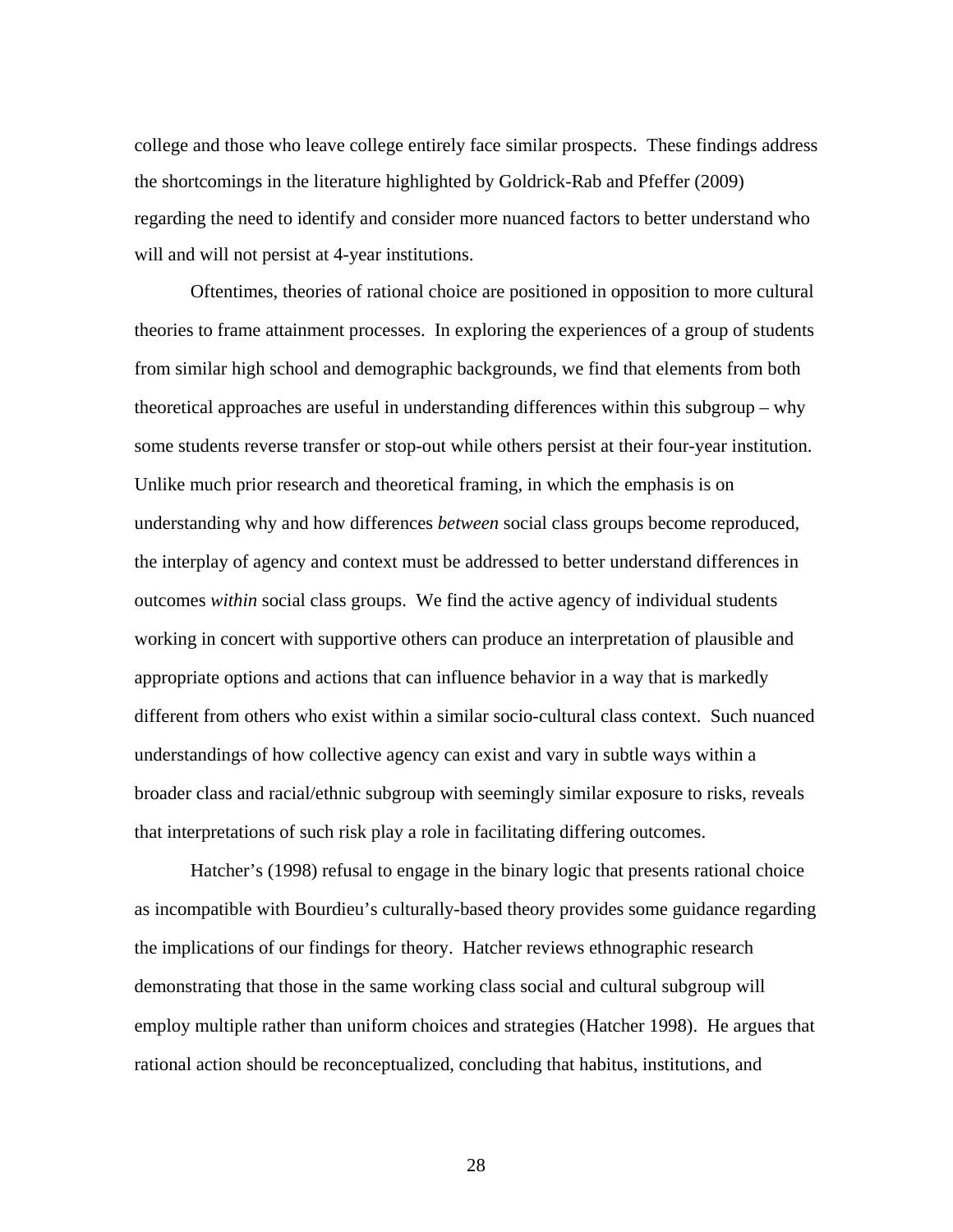rational action can be viewed as operating as a dialectic in which each of these forces confronts and transforms the other in an ongoing interactive feedback loop process. In this way, individual or collective choice is not relegated to the role of merely reinforce existing class differentiation, but it can also reduce such differentiation. In other words, conscious rational strategic action can be brought into socio-cultural models that foreground habitus. Yes, normative cultural predispositions do direct perspectives and choice rationales, and habitus provides the central mechanism filtering one's understanding of one's social and institutional context. However, Hatcher also believes habitus can be transformed or controlled under certain conditions. In particular, conditions that significantly alter potential trajectories or heighten awareness of one's situated context can facilitate the ability to become more conscious of the relational patterns that both structure one's current circumstances and provide opportunities for advancement or advantage. We find that the decision-making advocates and others who collectively participate in helping students define their goals in light of risk-inducing circumstances interpret and manage this risk along the way work to transform habitus in a way that facilitates the control of students' trajectories toward reverse transfer or four-year persistence.

Hatcher suggests the consideration of institutional transitions as key points during which this exerting of agency can challenge entrenched class patterns. He states, "Rational, knowledgeable, skillful strategic action for culturally-situated utilitarian and non-utilitarian goals on the part of working-class young people and their parents, acting individually and collectively, can begin to contest the ways in which the dialectic of habitus and school reproduces patterns of class differentiation in education" (p. 22). The process through which four-year college students decide to remain on their chosen trajectory or choose a different course toward reverse transfer or stopout can be seen as such an institutional transition point. It is in such decision-making processes that the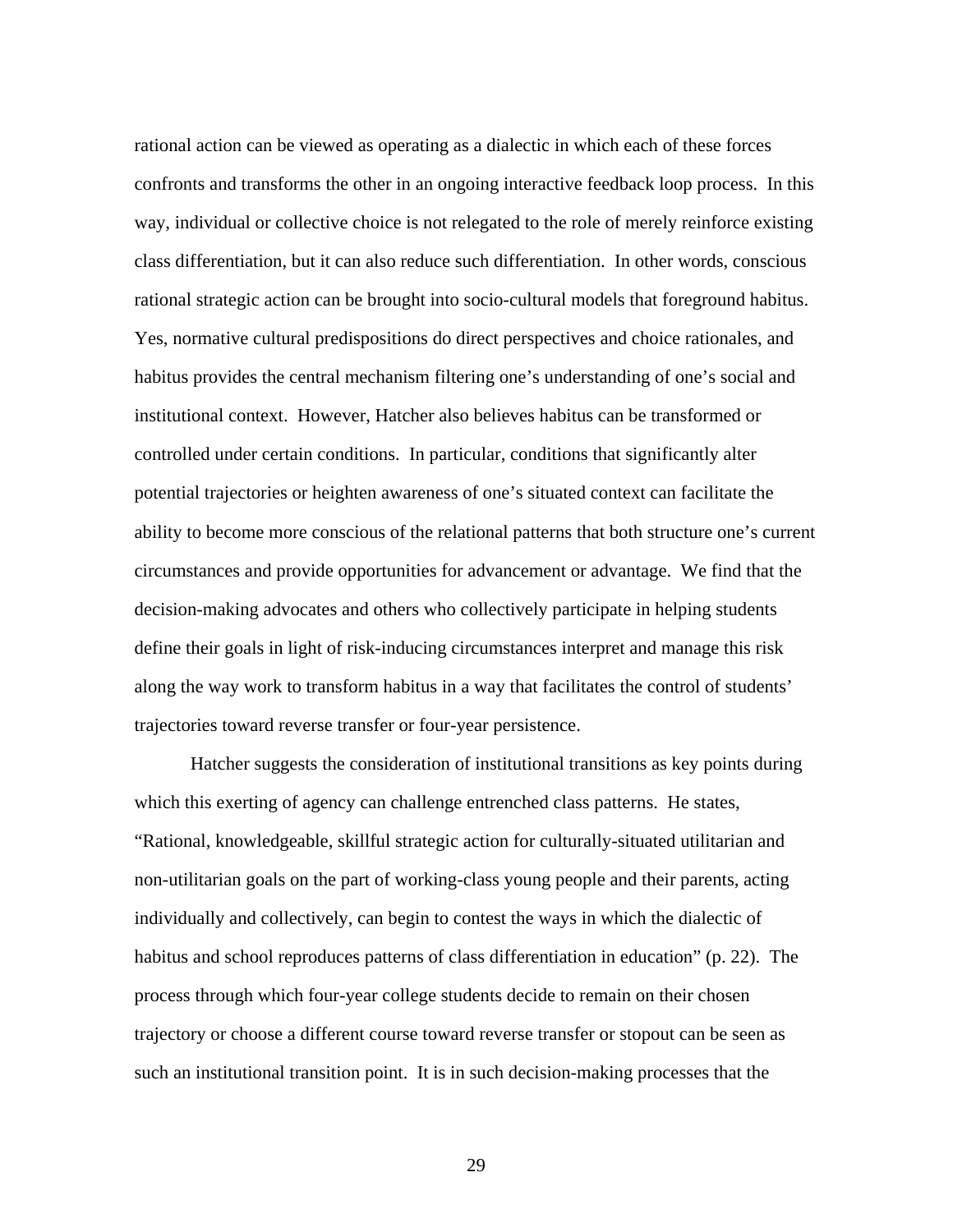forces of habitus, institution, and individual rational action converge and result in a particular action – staying or leaving. It is in the micro-analytic study of how decisionmaking happens at such crucial transition points that the elements of each of these three forces become more apparent.

Theories of relative risk aversion surmise the conscious consideration of risks as a primary mechanism of class differentiation. Our study provides an elaboration of the context within which risk is defined and responded to and thereby introduces both the institution and the habitus back into the framework to re-orient the notion of risk aversion in a way that better synthesizes it within the framework espoused by Hatcher in which all three elements – habitus, institution, and rational action -are central to choices as a lever of agency within a context of stratified opportunities. Our findings provide some elaboration of these three elements are operating in conflict and in concert in a postsecondary context, where arguably many stratification processes have been displaced in an era of near universal college access.

 A consideration of rational actor models in concert with more socio-cultural approaches can inform a better understanding of the variation that exists between those of the same social class. It can illuminate the mechanisms at work for students from seemingly similar SES background as they define and redefine the saliency of their goal of 4-year college completion. Even among students for whom parental level of education was similar, normative understandings of the appropriateness of persisting in a 4-year college relative to other options varied in meaningful ways, challenging the framing of rational college decision-making behavior as simply a response to parental status. For 4-year persisters, the social and interpersonal sanctions of reverse mobility or stopout loomed large in their immediate social network. Those who did not persist experienced the absence of such forces on their decision-making and efforts to persist. Breen and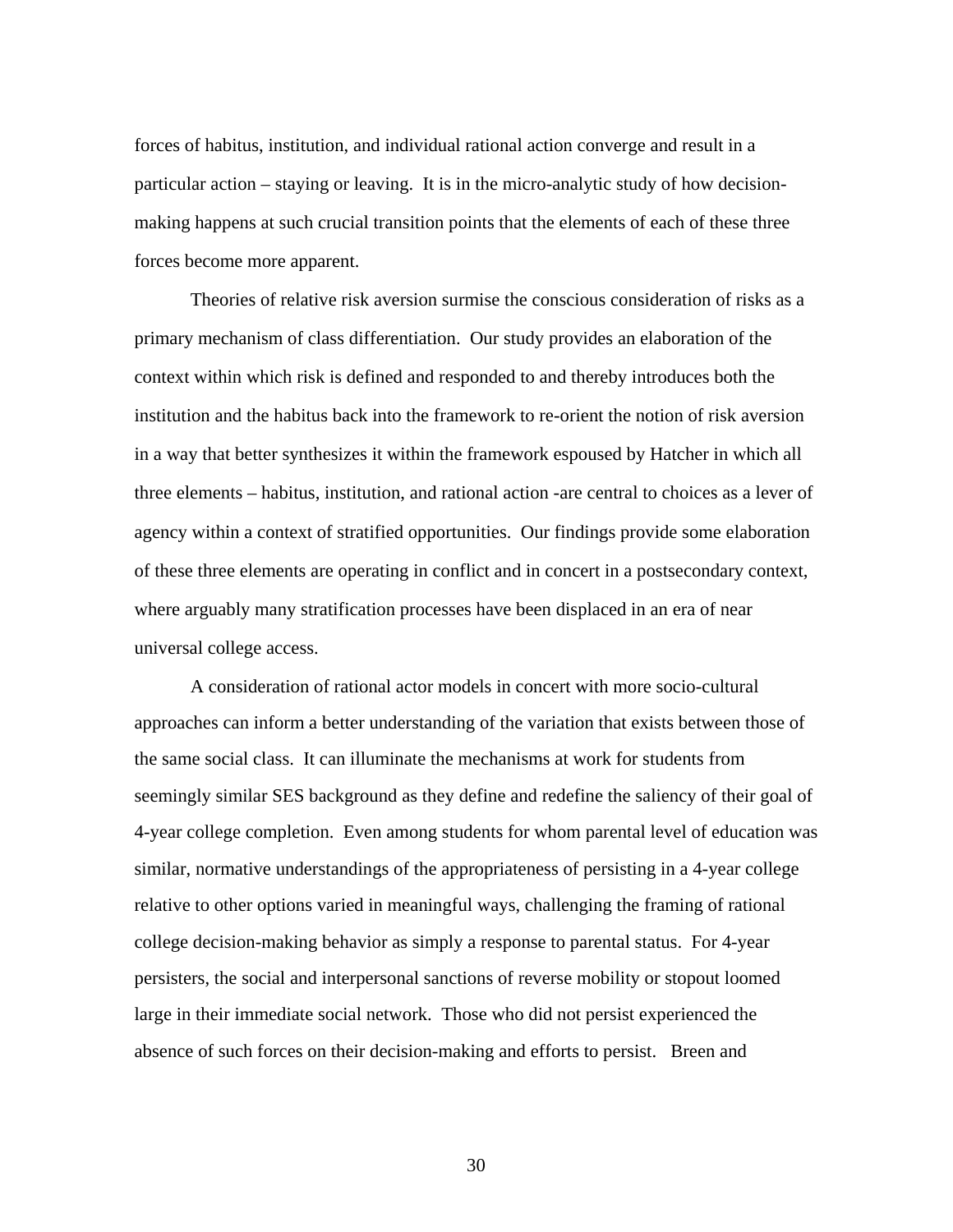Goldthorpe's model relies heavily on parental educational status to explain differing college outcomes, and in so doing, accounts for neither the influence of decision-making advocates as described in the present study nor the role of such advocates in defining the boundaries for expected and appropriate college pathways. Also, such a model favors an individualistic rather than a more broadly defined and collective interpretation of risk. The infusion of a socio-cultural theoretical frame that accounts for the multifaceted and complex influence of context better informs our understanding of differences within a social class subgroup.

 Fundamental to the success of lower SES students, many of whom are underrepresented minority students, is the reduction of the risks inherent in their institutional contexts, beginning with stronger academic preparation and more intrusive and individualized college counseling that extends beyond mere encouragement. At the postsecondary level, our findings provide further evidence that institutions differ in their contexts of support and that efforts directed toward underrepresented minority students post enrollment can be effective in overcoming academic and financial obstacles. If we want to improve institutions, we have to understand student experiences within these institutions, and this study elaborates these experiences in a way that other data does not.

Our findings also corroborate the suggestion of Spenner, Buchmann and Landerman (2003) to address the first year black-white GPA gap by crafting within institutions "effective programs to identify high-risk students early and to find effective ways to help these students acclimate to college and strengthen their academic skills" (p 25). As our results indicate, some students possess a logic that prevents them from seeking academic and other forms of support when faced with first-year challenges, and according to this logic, the perceive their choice not to seek help as a rational one. Similar to what Torres (2006) notes for Latino, commuting, first-generation university students, institutions should not assume all students can envision and understand what it takes to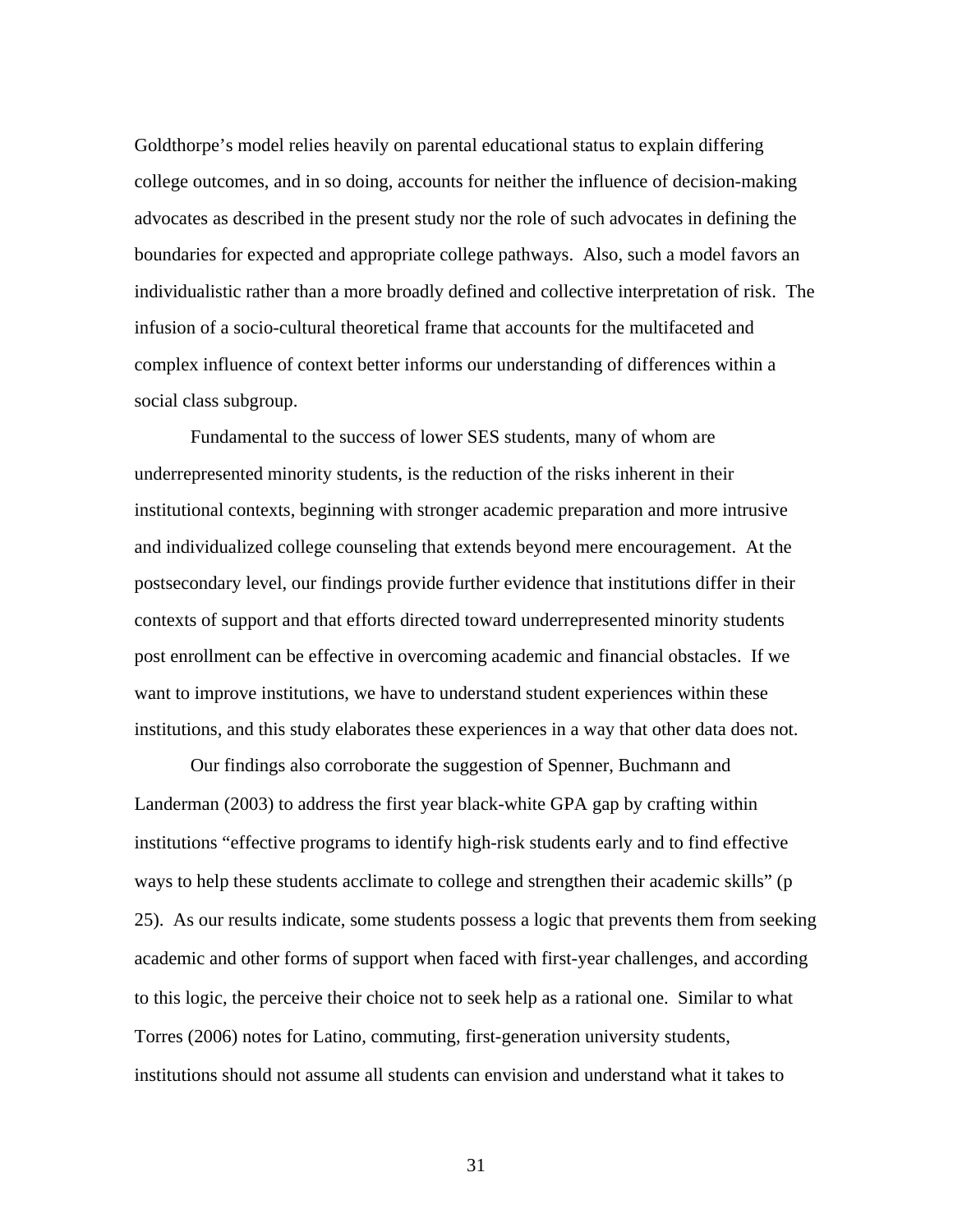succeed in college. Given this reality, institutions should take a more pro-active approach. Some institution-specific studies have shown institution-initiated, proactive, or intrusive, advising and systems of support to be successful in portraying that the institution cares and in helping students navigate through college, reduce mistakes, and access the support they need (Deil-Amen and Rosenbaum 2003; Heisserer and Parette 2002; Smith 2007). This aligns with the work of Rendon (1994), which finds that, for non-traditional students, simply providing opportunities for involvement and assistance is not enough. Instead, faculty and others in the campus community taking an active role in initiating interactions for the purpose of validating students by providing encouragement, affirming them as being capable of doing academic work, and supported them in their academic endeavors and social adjustment, appears to be much more effective than expecting students to initiate that first contact.

 Another key to student success is providing a mentor, adviser, or counselor at different stages in the trajectory who can advocate specifically for *4-year* enrollment and persistence, and provide accurate information, assistance, and guidance in shaping and reshaping plans and strategies, so as to minimize risk for students. These advocates should work in conjunction with families to ensure feasible and well-constructed college plans that are aligned with family constraints and student ambitions. Findings are consistent with those who suggest that models of student success should not simply depict the student as the author of his or her own success. Rather, the ways in which minority and other marginalized students experience their secondary and postsecondary institutional context with or without the advocacy of practitioners and institutional agents (Stanton-Salazaar 1997, 2001) in facilitating their success should not be overlooked (Bensimon 2007).

The present study also has implications for rethinking our approach to the study of community college students. Bensimon (2007) illuminates the possibility that institutional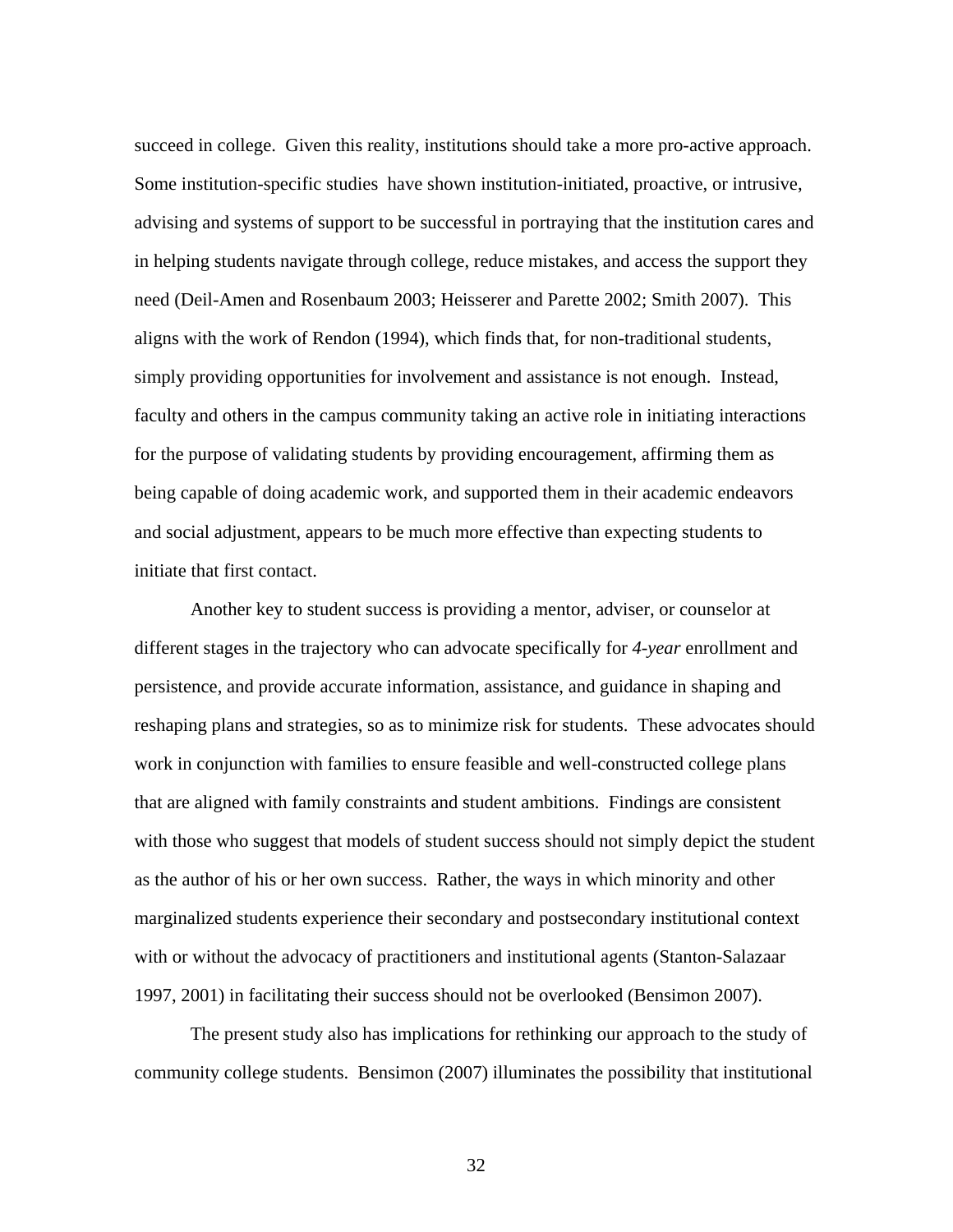agents, rather than just the particular characteristics or behaviors of students, play a pivotal role in enabling the success of those community college students who manage to persist. Such dynamics of agency and advocacy appear relevant in the present study of 4-year college beginners, whose high-poverty backgrounds are similar to those who attend 2-year colleges. Therefore, it may be useful to consider the commonalities that exist for such students across different types of postsecondary institutions. Future research should extend beyond research on 2-year colleges that merely compares two and 4-year beginners toward a focus on students from similar "high-risk" backgrounds who enter 2-year colleges compared to those who enter large access-oriented 4-year colleges. It may be that such students face challenges in 4-year access institutions that are more similar to similar students in community colleges than they are to students who attend more selective 4-year institutions.

Finally, it may not be productive to frame the factors relevant to success in terms of the presence or absence of a particular support or intervention at one point in time. Rather, it is important to consider an accumulation of supportive factors over a prolonged period of transition spanning several years pre- and post-enrollment. This portrayal acknowledges the emphasis Bensimon and Stanton-Salazaar place on institutional practitioners and agents and extends their approach to include a complex set of mutually reinforcing cumulative institutional supports that intersect in key ways with students' own family relationships of support. The elaboration of a four-part support structure distinctly notes the value of family support interwoven at differing stages of students' transition, and this recognition highlights the need for both high schools and colleges to work in concert with families. This would involve identifying the type and extent of advocacy that exists for each student and focusing institutional efforts accordingly. Without such attention, educational institutions induce risk by allowing cumulative disadvantage to overwhelm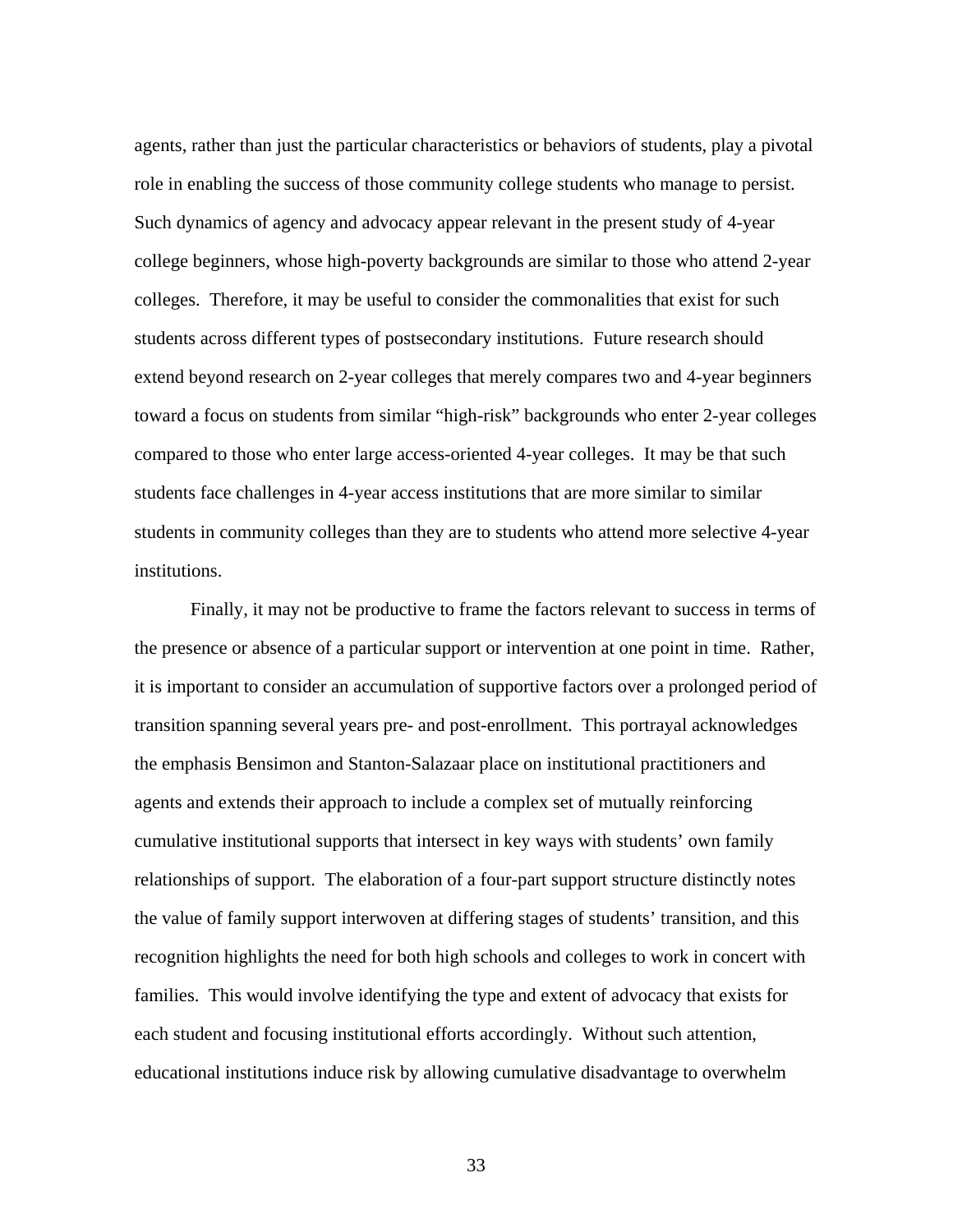student ambition and effort. Therefore, research should continue to consider models that include an understanding of the nuances and interdependencies of students' trajectories as they experience them over time and negotiate risk in conjunction with continual interactions with those in their family, school, and postsecondary contexts.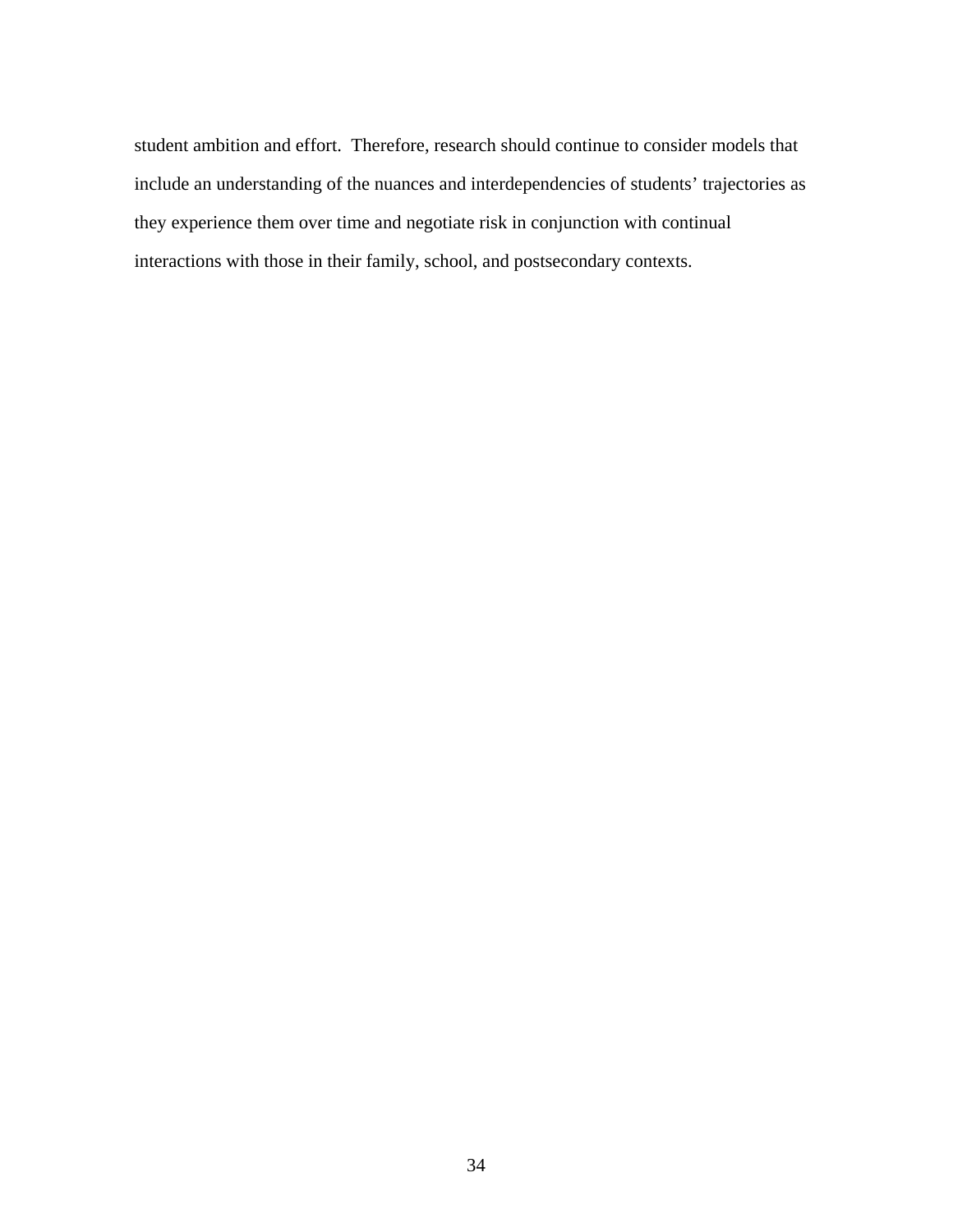#### **REFERENCES**

- Adelman, Clifford. 2006. *The Toolbox Revisited: Paths to Degree Completion From High School Through College*. Washington D.C.:U.S. Department of Education, Institute of Education Sciences.
- Adelman, Clifford. 2004. *Principal Indicators of Student Academic Histories in Postsecondary Education,1972-2000*. Washington D.C.: U.S. Department of Education, Institute of Education Sciences.
- Adelman, Clifford, Bruce Daniel, and Ilona Berkovits. 2003. *Postsecondary Attainment, Attendance, Curriculum, and Performance: Selected Results From the NELS:88/2000 Postsecondary Education Transcript Study.* (NCES 2003–394). Washington D.C..: U.S. Department of Education, National Center for Education Statistics.

Adelman, Clifford. 1999. *Answers in the Tool Box: Academic Intensity, Attendance Patterns, and Bachelor's Degree Attainment*. ERIC ED 431 363

- Alba, Richard and David Lavin. 1981. "Community Colleges and Tracking in Higher Education." *Sociology of Education* 54: 223-247.
- Alfonso, Mariana. 2006. "The Impact of Community College Attendance on Baccalaureate Attainment." *Research in Higher Education* 47(8): 873-903.
- Arbona, Consuelo and Nora, Amaury. 2007. The Influence of Academic and Environmental Factors on Hispanic College Degree Attainment. *The Review of Higher Education,* Vol. 30, No. 3, pp. 247–269
- Astin, Alexander W. 1972. *College Dropouts: A National Study*. Washington, DC: American Council on Education. ACE Research Reports 7(1).
- Astin, Alexander W. 1999. Student involvement: A developmental theory for higher education. *Journal of College Student Development* 40(5): 518–529.
- Auerbach, Susan. 2007. "From Moral Supporters to Struggling Advocates: Reconceptualizing Parent Roles in Education Through the Experience of Workingclass Families of Color. *Urban Education* 42(3), 250-283.
- Bean, John P. 1980. "Dropout and Turnover: The Synthesis and Test of a Causal Model of Student Attrition. *Research in Higher Education 12:* 155–187.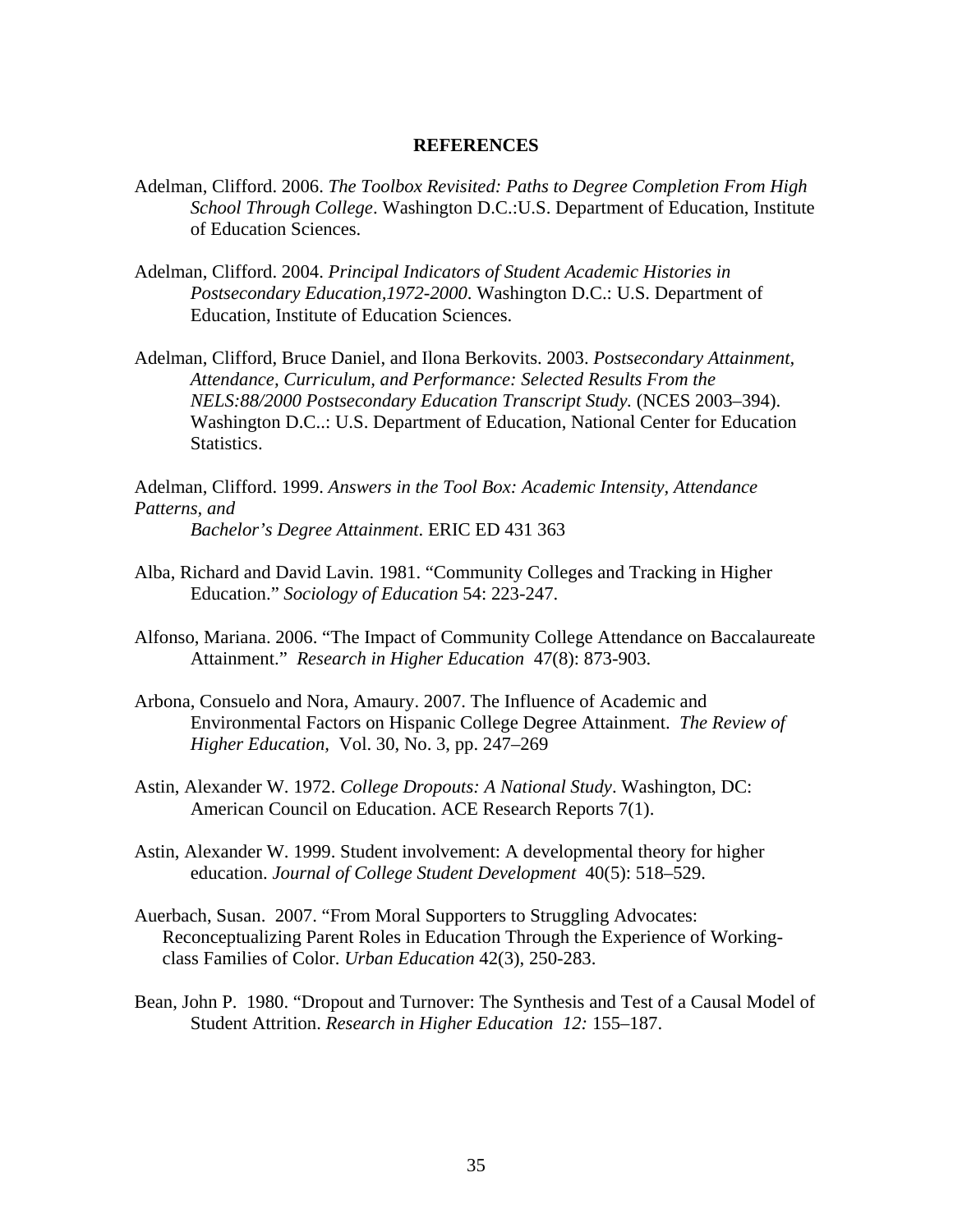- Becker, Gary S. 1976. *The Economic Approach to Human Behavior.* Chicago: University of Chicago Press.
- Becker, Gary S. 1993. *Human Capital: A Theoretical and Empirical Analysis with Special Reference to Education (3 rd ed.)*: The University of Chicago Press.
- Bensimon, Estella M. 2007. The Underestimated Significance of Practitioner Knowledge in the Scholarship on Student Success. *The Review of Higher Education 3*0(4): 441–469.
- Berkner, Lutz, Shirley He, and Emily F. Cataldi. 2002. *Descriptive Summary of 1995 –96 Beginning Postsecondary Students: Six Years Later*. Washington DC: U.S. Department of Education. National Center for Education Statistics.
- Bogden, Robert and Sari K. Biklen. 2007. *Qualitative Research for Education: An Introduction to Theory and Methods*. 5th Edition. Boston, MA: Pearson Education, Inc.
- Bourdieu, Pierre. 1990. *The Logic of Practice*. Cambridge, Polity Press.
- Bourdieu, Pierre. 1984. *Distinction: A Social Critique of the Judgement of Taste*. London, Routledge.
- Bourdieu, Pierre. 1977. *Outline of a Theory of Practice* (R. Nice trans.). Cambridge, England: Cambridge University Press.
- Bourdieu, Pierre and J.C. Passeron. 1977. *Reproduction in Education, Society and Culture*. Beverly Hills, California: Sage.
- Breen, Richard and John H. Goldthorpe 1997, "Explaining Educational Differentials: Towards a Formal Rational Action Theory" *Rationality and Society* 9(3): 275-305
- Cabrera, Alberto F., Kurt R. Burkum, and Steven M. La Nasa. 2005. "Pathways to a Fouryear Degree: Determinants of Transfer and Degree Completion. In A. Seidman (Ed.), *College Student Retention: A Formula for Student Success* (pp. 105–209). Westport, CT: Praeger.
- Carroll, Dennis C. 1989. *College Persistence and Degree Attainment for 1980 High School Graduates: Hazards for Transfers, Stopouts and Part-timers*. OERI: U.S. Department of Education.
- Choy, Susan P. 2001. *Students Whose Parents Did Not Go to College: Postsecondary Access, Persistence, and Attainment.* Statistical Analysis Report, NCES 2001-126. Washington D.C.: U.S. Department, National Center for Education Statistics.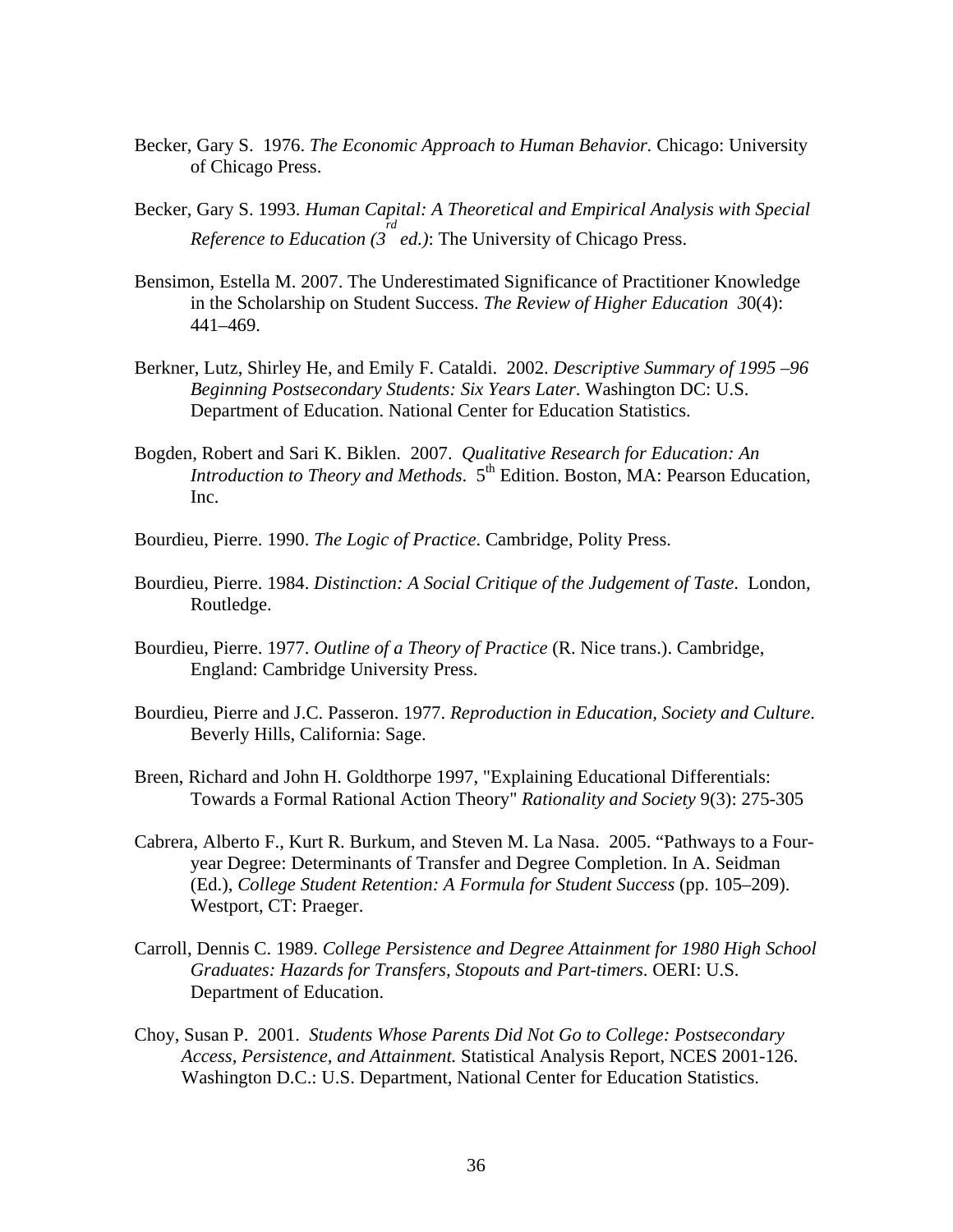- Conley, David T. 2005. *College Knowledge: What It Really Takes for Students to Succeed and What We Can Do to Get Them Ready.* Jossey-Bass
- Corbin, Juliet and Anselm C. Strauss. (2007). *Basics of Qualitative Research*, 3rd Edition. Sage Publications
- Coffey, Amanda and Paul Atkinson 1996. "Concepts and Coding." In A. Coffey and P. Atkinson (Eds.), *Making Sense of Qualitative Data: Complementary Research Strategies* (pp. 26-53). Thousand Oaks, CA: Sage.
- Creswell, John. 1998. *Qualitative Inquiry and Research Design: Choosing Among Five Traditions*. Thousand Oaks, CA: Sage.
- Deil-Amen, Regina, and James E. Rosenbaum. 2003. "The Social Prerequisites of Success: Can College Structure Reduce the Need for Social Know-How?" *Annals of the American Academy of Political and Social Science* 586:120-143.
- Deil-Amen, Regina, and James E. Rosenbaum. 2002. "The Unintended Consequences of Stigma-Free Remediation." *Sociology of Education* 75(3): 249-268.
- Deil-Amen, Regina, and Ruth Lopez Turley. 2007. "A Review of the Transition to College Literature in Sociology." *Teachers College Record,* Volume 109, Number 10. http://www.tcrecord.org/content.asp?contentid=12583
- Dougherty, Kevin J. 1987. The Effects of Community Colleges: Aid or Hindrance to Socioeconomic Attainment? *Sociology of Education* 60 (May): 86-103.
- Dougherty, Kevin J. 1992. Community Colleges and Baccalaureate Attainment. *Journal of Higher Education* 63, 2:190-214.
- Dougherty, Kevin J. 1994. *The Contradictory College: The Conflicting Origins, Impacts, and Futures of the Community College*. State University of New York Press. Albany, NY.
- Elster, Jon. 1986. *Rational Choice.* New York: New York University Press.
- Fallon, Marcia V. 1997. "The School Counselor's Role in First-generation Students' College Plans. *The School Counselor* 44: 385-393.
- Freeman, K. 1997. Increasing African Americans' Participation in Higher Education: African American High-school Students' Perspectives. *Journal of Higher Education* 68: 523-550.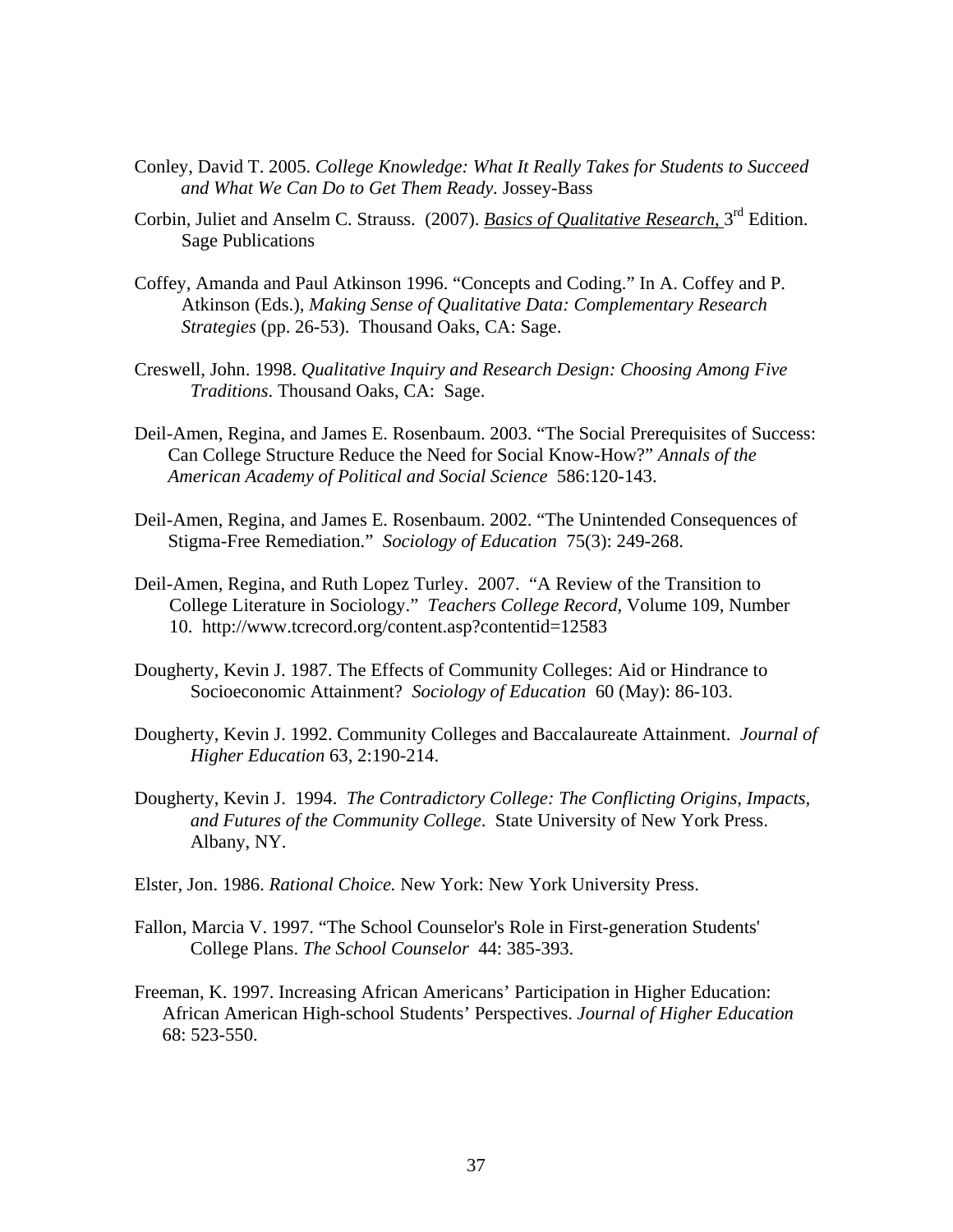- Ganderton, P.T., & Santos, R. 1995. "Hispanic College Attendance and Completion: Evidence from the High School and Beyond Surveys." *Economics of Education Review*, 14(1), 35-46.
- Glaser, Barney and Strauss, Anselm. 1967. *The Discovery of Grounded Theory: Strategies for Qualitative Research.* Chicago: Aldine.
- Goldrick-Rab, Sara. 2006. "Following Their Every Move: An Investigation of Social Class Differences in College Pathways." *Sociology of Education* 79(1): 61-79.
- Goldrick-Rab, Sara and Fabian T. Pfeffer. 2007. "Second Chances: Student Mobility, Institutional Differentiation, and Stratification in College Completion." Paper presented at the Annual Meeting of the American Sociological Association, New York.
- Goldrick-Rab, Sara and Fabian T. Pfeffer. 2009. "Beyond Access**:** Explaining Socioeconomic Differences in College Transfer." *Sociology of Education*. (need volume, pages)
- Goldthorpe, John H. 1996. "Class Analysis and the Reorientation of Class Theory: The Case of Persisting Differentials in Educational Attainment." *British Journal of Sociology* 45: 481-505.
- Goldthorpe, John H. 1998. "Rational Action Theory for Sociology." *British Journal of Sociology* 49(2): 167-192.
- González, Kenneth P., Carla Stoner, and Jennifer Jovel. 2003. Examining the Role of Social Capital in Access to College for Latinas: Toward a College Opportunity Framework. *Journal of Hispanic Higher Education* 2(2): 146-170.
- Grubb, W. Norton. 1991. "The Decline of Community College Transfer Rates: Evidence From the National Longitudinal Surveys," *Journal of Higher Education* 62: 194– 222.
- Grubb, W. Norton. 1996. *Working in the Middle: Strengthening Education and Training for the Mid-skilled Labor Force*. San Francisco: Jossey-Bass.
- Hatcher, Richard. 1998. "Class Differentiation in Education: Rational Choices?" *British Journal of Sociology of Education* 19 (1):5-24.
- Haycock, Kati and Sandra Huang. 2001 "Are Today's High School Graduates Ready?" *Thinking K-16*, Education Trust, Washington, DC, Winter.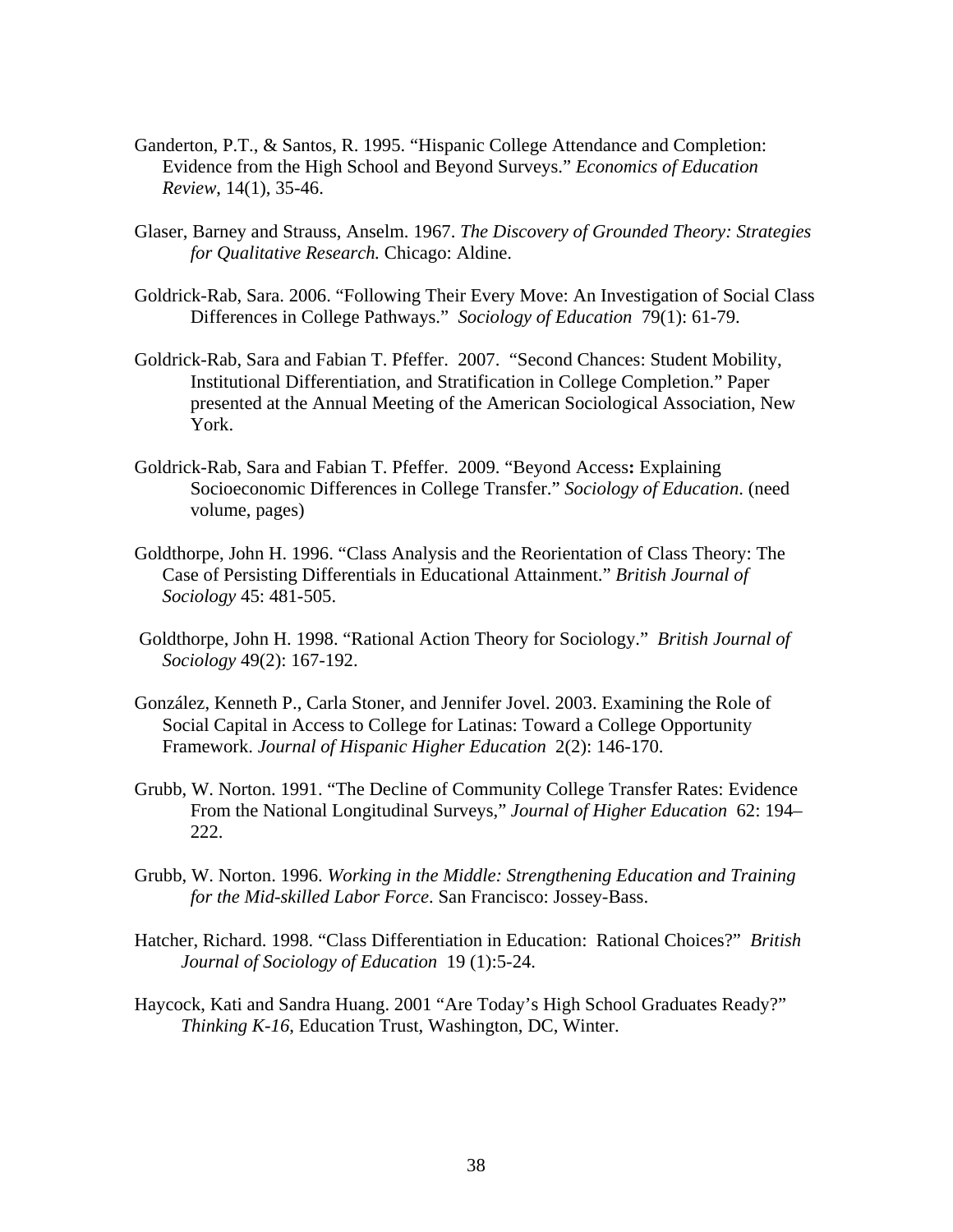- Heisserer, Dana L. and Phil Parette. 2002. "Advising at-risk students in college and university settings." *College Student Journal, 36*(1), 69-83.
- Hill, Lori. 2008. "School Strategies and the 'College-Linking' Process: Reconsidering the Effects of High Schools on College Enrollment." *Sociology of Education,* 81:53-76.
- Horn, L. 1998. *Stopouts or Stayouts? Undergraduates Who Leave College in Their First Year*. Washington DC: U.S. Department of Education (NCES 1999-087).
- Hossler, Donald, John M. Braxton, and Georgia Coopersmith. 1989. "Understanding Student College Choice. In J. Smart (Ed.), *Higher Education: Handbook of Theory and Research*. Vol 5. New York: Agathon Press.
- Hout Michael and William Morgan. 1975. "Race and Sex Variations in the Causes of the Expected Attainments of High School Seniors. *American Journal of Sociology* 81: 364-94.
- Kane, Thomas. J. and Rouse, Cecilia E. 1995. "Labor Market Returns to Two- and Fouryear College." *American Economic Review* 85, 600-614.
- Karabel, Jerome. 1972. Community Colleges and Social Stratification. *Harvard Educational Review* 42: 521-562.
- Kurlaender, Michal and Stella Flores. 2005. "The Racial Transformation of Higher Education." In *Higher Education and the Color Line*, edited by Orfield, G., Marin, P. and Horn, C. Harvard Education Publishing Group.
- Long, Bridgete T. and Kurlaender, Michal. 2009. "Do Community Colleges Provide a Viable Pathway to a Baccalaureate Degree?" *Educational Evaluation and Policy Analysis*, 31 (1):30-53.
- Manski, Charles F. 1989. Schooling as experimentation: A reappraisal of the postsecondary dropout phenomenon. *Economics of Education Review*, 8, 4: 305-12.
- Manski, Charles F. and David A. Wise. 1983. *College Choice in America.* Harvard University Press, Cambridge MA
- Mare, R. D. 1980. "Social Background and School Continuation Decisions." *Journal of the American Statistical Association*, 75: 295-305.
- Massey, Douglas S., Camille Z. Charles, Garvey F. Lundy, and Mary J. Fischer. 2003. *The Source of the River: The Social Origins of Freshmen at America's Selective Colleges and Universities*. Princeton University Press, Princeton, NJ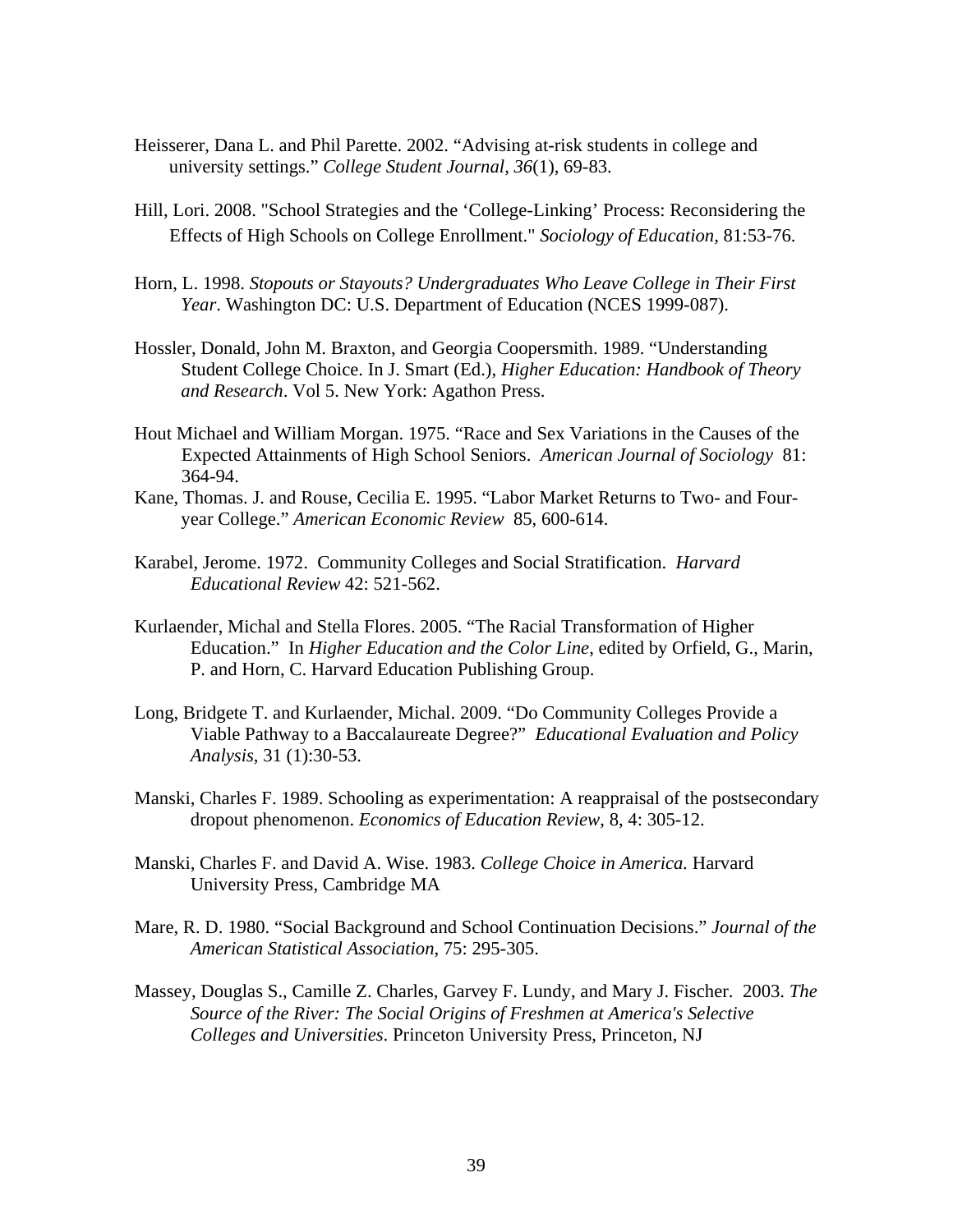- McCarron, Graziella and Inkelas, Karen. 2006. "The Gap between Educational Aspirations and Attainment for First-Generation College Students and the Role of Parental Involvement." *Journal of College Student Development* 47.5: 534-549.
- McConnell, Penny J. 2000. What Community Colleges Should Do To Assist First-generation Students. *Community College Review 28,* 75 87.
- McCormick, A.C. 1997. *Transfer Behavior Among Beginning Postsecondary Students: 1989–94* (NCES 97–266). U.S. Department of Education, National Center for Education Statistics. Washington, DC: U.S. Government Printing Office.
- McDonough, Patricia. M. 1997. *Choosing Colleges: How Social Class and Schools Structure Opportunity*. New York: State University of New York Press.
- Melguizo, Tatiana. 2009*. "*Are Community Colleges an Alternative Path for Hispanic Students to Attain a Bachelor's Degree?" *Teachers College Record,* 111(1): 90- 123.
- Monk-Turner, Elizabeth. 1983. "Sex, Educational Differentiation, and Occupational Status." *Sociological Quarterly* 24: 393-404.
- Morgan, Stepen L. 2005. *On the Edge of Commitment: Educational Attainment and Race in the United States*. Stanford, CA: Stanford University Press
- Mortenson, Thomas. G. 2005. "Measurements of Persistence." In A. Seidman (Ed.), *College Student Retention: A Formula for Student Success* (pp. 31–60). Westport, CT: Praeger Publishers.
- Nora, Amaury. 2003. "Access to Higher Education for Hispanic Students: Real or Illusory?" Pp. 47–67 in *The Majority in the Minority: Expanding Representation of*  Latino/a Faculty, Administration and Students in Higher Education, edited by J. Castellanos and L. Jones. Sterling, VA: Stylus Publishing.
- Nunley, Charlene and David Breneman. 1988. "Defining and Measuring Quality in Community College Education." Pp 62-92 in *Colleges of Choice*. New York.
- Pascarella, Ernest T., and Terenzini, Patrick T. 2005. *How College Affects Students: (Vol. 2): A Third Decade of Research*. San Francisco: Jossey-Bass.
- Perna, Laura W. 2006. "Studying College Choice: A Proposed Conceptual Model." Pp. 91–157 in *Higher Education: Handbook of Theory and Research Vol. XXI*, edited by J. C. Smart. New York: Springer.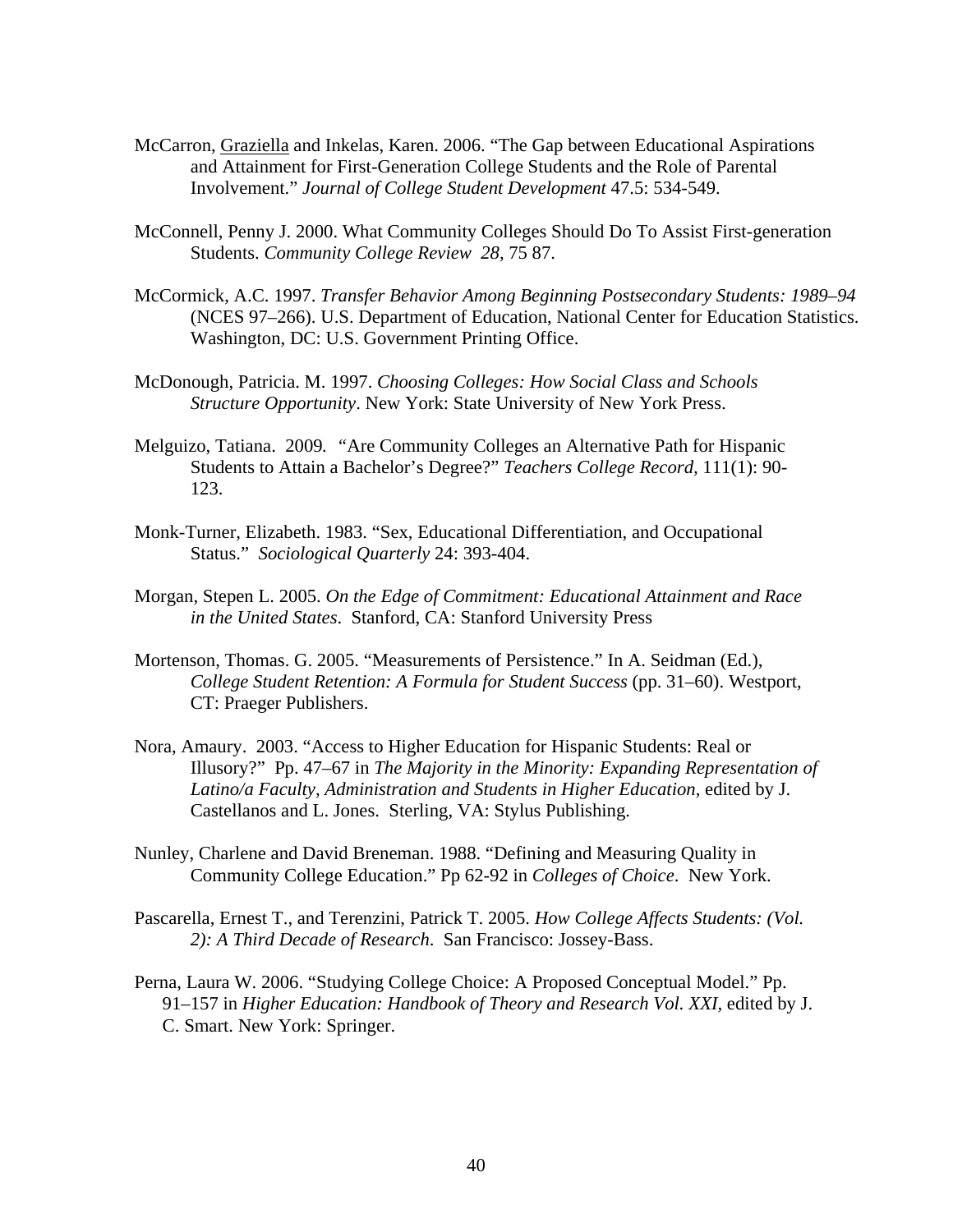- Perna, Laura W. 2005. "The Key to College Access: Rigorous Academic Preparation." In *Preparing for College: Nine Elements of Effective Outreach*. Tierney, W.G.; Corwin, Z.B.; Colyar, J.E. (Eds.)
- Perna, Laura W., Rowan-Kenyon, H.T., Thomas, S.L., Bell, A., Anderson, R. and Li, C. 2008. "The Role of College Counseling in Shaping College Opportunity: Variations across High Schools." *Review of Higher Education* 31(2):131-159.
- Porter, Oscar. 1990. *Undergraduate Completion and Persistence at Four-Year Colleges and Universities*. National Institute of Independent Colleges and Universities.
- Pratt, Phillip E., and C. Thomas Skaggs. 1989. "First Generation College Students: Are They at Greater Risk for Attrition Than Their Peers?" *Research in Rural Education,* 6: 31-34.
- Rendon, Laura. 1994. "Validating Culturally Diverse Students: Toward a New Model of Learning and Student Development." *Innovative Higher Education*, 19, 33-51.
- Reynolds, John, Michael Stewart, Ryan MacDonald and Lacey Sischo. 2007. "Have Adolescents Become Too Ambitious? High School Seniors' Educational and Occupational Plans, 1976 to 2000." *Social Problems,* 53(2): 186–206.
- Roderick, Melissa., Nagaoka, Jenny, Vanessa Coca, and Eliza Moeller. 2008. *From High School to the Future: Potholes on the Road to College*. Research Report. Consortium on Chicago School Research at the University of Chicago
- Rosenbaum, James E. 2001. *Beyond College for All: Career Paths of the Forgotten Half*. New York: Russell Sage Foundation.
- Rosenbaum, James E., Regina Deil-Amen, and Ann E. Person, A. 2006. *After Admission: From College Access to College Success*. New York, New York: Russell Sage Foundation
- Schmidt, Peter. 2009. "Full-Time Students Account for a Growing Share of Enrollments." *Chronicle of Higher Education*
- Schneider, Barbara, and David Stevenson. 1999. *The Ambitious Generation: America's Teenagers, Motivated but Directionless*. New Haven: Yale University Press.
- Smith, Joshua S. 2007. "Using Data to Inform Decisions: Intrusive Faculty Advising at a Community College." *Community College Journal of Research and Practice*, 31: 813–831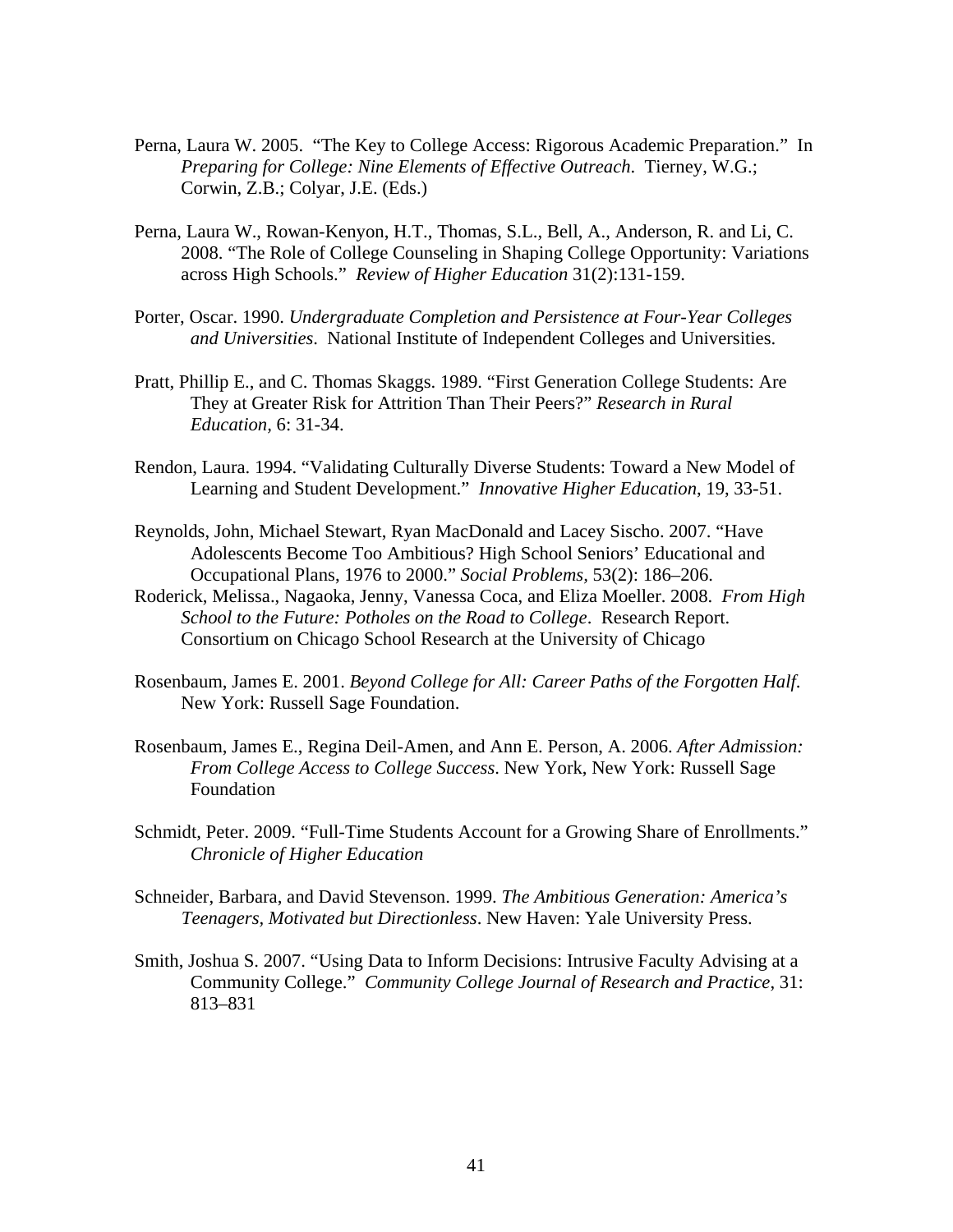- Smith, Joshua S. 2005. "The Effects of Student Receptivity on College Achievement and Retention." *Journal of College Student Retention: Research, Theory, and Practice*, 6(3): 273–288.
- Spenner, Kenneth I., Claudia Buchmann, and L. Richard Landerman. 2005. "The Black-White Achievement Gap in the First College Year: Evidence from a New Longitudinal Case Study." Pp 187-216 In *The Shape of Inequality: Social Stratification and Ethnicity in Comparative Perspective, Research in Social Stratification and Mobility*, Vol. 22.
- Stanton-Salazar, Ricardo D. 1997. "A Social Capital Framework for Understanding the Socialization of Racial Minority Children and Youths." *Harvard Educational Review, 67*(1), 1–40.
- Stanton-Salazar, Ricardo D. 2001. *Manufacturing Hope and Despair: The School and Kin Support Networks of U.S.-Mexican Youth.* New York: Teachers College Press.
- Stanton-Salazar, Ricardo, and Sanford Dornbusch. 1995. "Social Capital and the Reproduction of Inequality: Information Networks Among Mexican-origin high School Students." *Sociology of Education,* 68*,* 116-135.
- Strauss, Anselm. 1987. *Qualitative Analysis for Social Scientists*. New York: Cambridge University Press.
- Swail, Watson S., Kenneth Redd, and Laura W. Perna. 2003. "Retaining Minority Students in Higher Education: A Framework for Success." in *ASHE-ERIC Reader, 30*(2). San Francisco, CA: Jossey-Bass.
- Terenzini, Patrick T., Leonard Springer, Patricia M. Yaeger, Ernest T. Pascarella, and Amaury Nora. 1996. "First-generation College Students: Characteristics, Experiences, and Cognitive Development. *Research in Higher Education, 37,* 1 22.
- Tinto, Vincent 1975. "Dropout From Higher Education: A Theoretical Synthesis of Recent Research." *Review of Educational Research* 45:89-125.
- Tinto, Vincent 1993. *Leaving College: Rethinking the Causes and Cures of Student Attrition.* (2<sup>nd</sup> Ed.). Chicago: University of Chicago Press
- Torres, Vasti. 2006. "A Mixed Method Study Testing Data-model Fit of a Retention Model for Latino/a Students at Urban Universities." *Journal of College Student Development* 47(3), 299-318.
- Vargas, Joel H. 2004. *College Knowledge: Addressing Information Barriers to College*. Boston: The Education Resources Institute (TERI). accessed June 2004 from www.teri.org.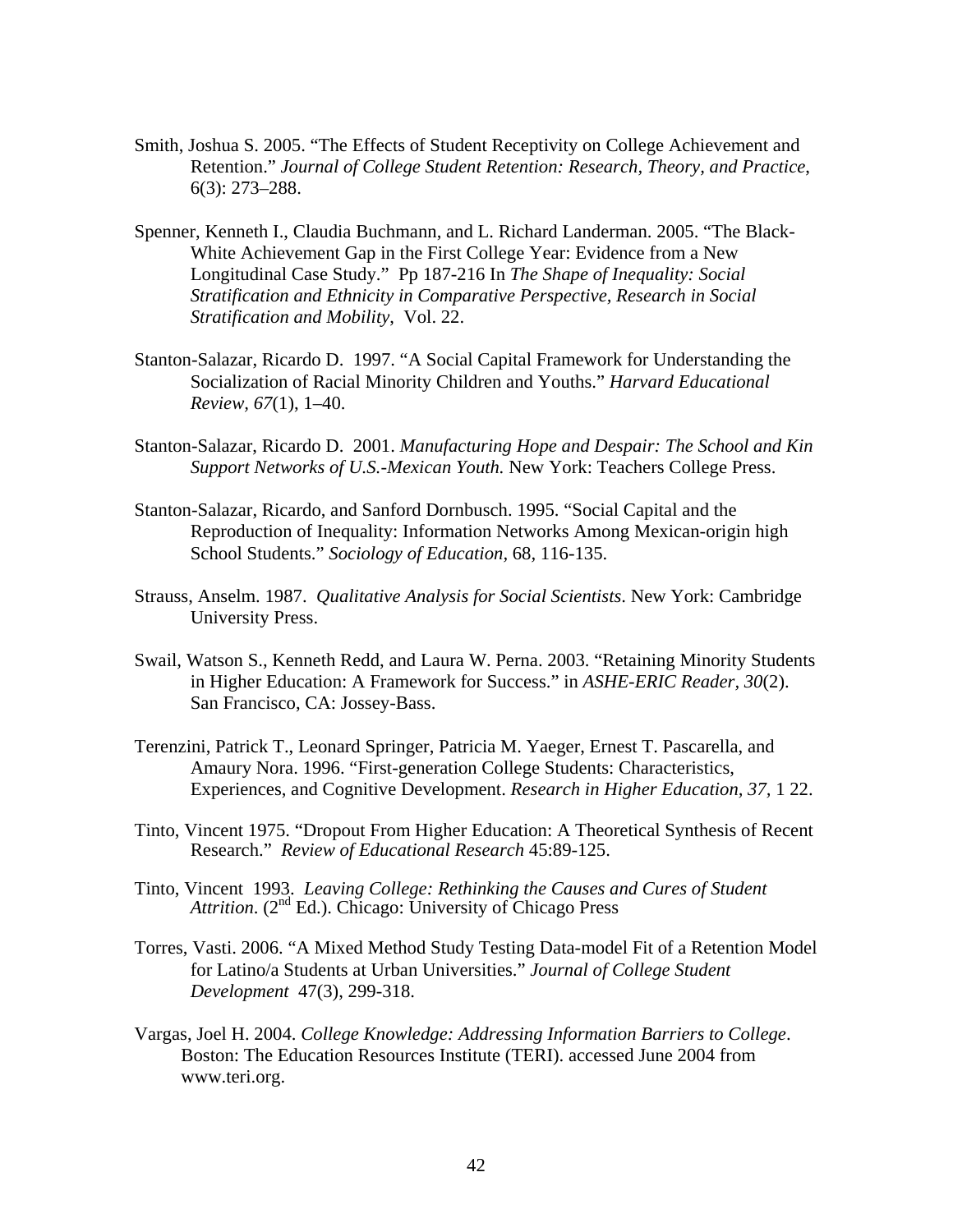- Velez, William. 1985. "Finishing College: The Effects of College Type." *Sociology of Education* 58: 191-200.
- Venezia, Andrea, Michael W. Kirst, and Anthony L. Antonio. 2003. *Betraying the college dream: how disconnected K-12 and postsecondary education systems undermine student aspirations*. CA: The Bridge Project. Stanford University
- Walpole, Marybeth, Patricia M. McDonough, Constance J. Bauer, Carolyn Gibson. Kamau Kanyi, and Rita Toliver, Rita. 2005. This Test is Unfair Urban African American and Latino High School Students' Perceptions of Standardized College Admission Tests." *Urban Education* 40(3):321-349
- York-Anderson, Dollean and Sharon Bowman. 1991. "Assessing the College Knowledge of First-generation and Second-generation College Students. *Journal of College Student Development, 32,* 116-122.

 $3$  Institutional continuity refers to a student either staying in or returning to the same institution after stopout

<sup>4</sup> Numerous studies have measured this gap, including Alba and Lavin 1981; Alfonso, 2006; Anderson, 1981; Astin 1972, 1977; Cabrera et al., 2005; Dougherty 1992, 1987, 1994; Grubb, 1991; Karabel 1972; Long and Kurlaender, 2008; Melguizo, 2009; Monk-Turner 1983; Nunley and Breneman 1988; Velez 1985

<sup>5</sup> For more information see Roderick et al. 2006.

 $\overline{a}$ 

 $1$  This finding is consistent with studies at highly selective colleges that reveal a substantial minority-White achievement gap emerging as early as the first semester among students with similar family backgrounds and levels of social and cultural capital (Massey, Charles, Lundy and Fischer, 2003; Spenner, Buchmann and Landerman, 2005).

<sup>&</sup>lt;sup>2</sup> Examples of such studies include Auerbach, 2007; Deil-Amen and Rosenbaum, 2002; Fallon, 1997; Freeman, 1997; Gonzalez, Stoner and Jovel, 2003; Hossler et al., 1999; McConnell, 2000; McDonough, 1997; Perna, 2006; Pratt and Skaggs, 1989; Reynolds et. al, 2006; Schneider and Stevenson, 1999; Stanton-Salazar and Dornbusch, 1995; Terenzini et al., 1996; York-Anderson and Bowman, 1991; Vargas, 2004; Walpole, McDonough, Bauer, Gibson, Kanyi and Toliver, 2005

 $6$  Only 12% of the qualitative sample did not enroll in a four, two, or one-year college at some point. Only a handful delayed entry and/or initially enrolled part-time. The vast majority were initially enrolled full-time in a four-year institution. In later years, some dropped to part-time status while still attending a four-year college, but this pattern was much more likely among those who reverse transferred to a two-year college.

 $<sup>7</sup>$  Initial interviews included detailed questions about students high school experiences, college and</sup> career aspirations, potential college choices, entrance exams, the level of certainty and confidence about their immediate plans, self-assessment of their academic ability and potential, knowledge about college and the source of that information, and the influence of their family and social support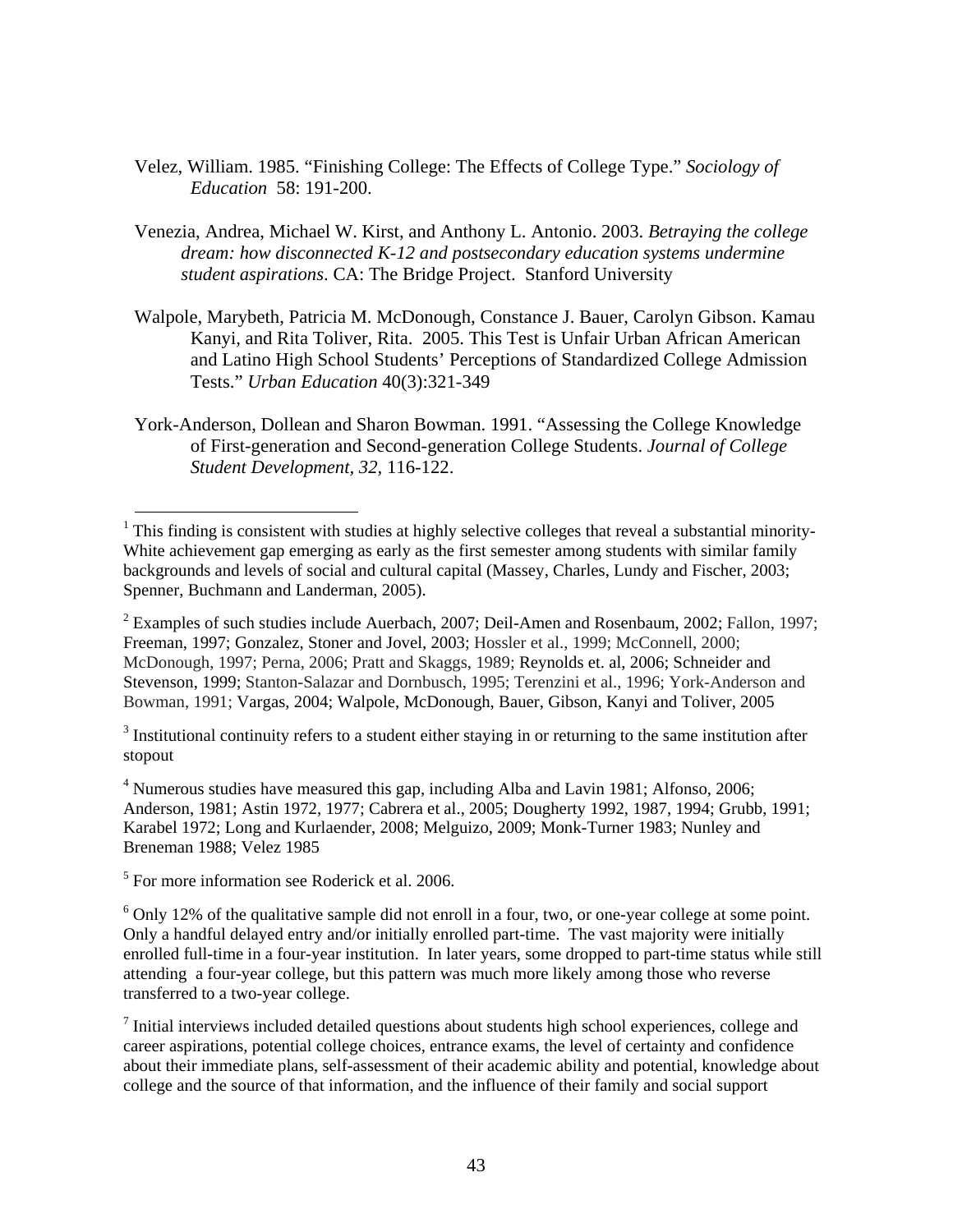networks. Follow-up interviews focused on the details of students' trajectories, decision-making, support networks, and acquired knowledge of and experience with college since the initial interview.

 $8$  To further enhance validity, as relationships and themes in the data emerged, particular attention was paid to how themes and patterns were replicated and confirmed in each new round of data collection (Corbin and Strauss, 2007).

 $9^9$  Compared to the overall sample, these students who initially enrolled in a four-year college were representative of the larger qualitative sample, with slightly higher levels of parental education and educational expectations.

 $10$  These ACT scores roughly translate into SAT composite scores of 740-1110.

 $\overline{a}$ 

 $11$  Patterns in the characteristics of the four-year institutions did emerge and will be discussed in a later section.

 $12$  This includes both stopouts and students who experienced reverse mobility. In this analysis, reverse transfer students resembled stopouts in that they were more different from persisters along the dimensions discussed than they were different from stopouts.

 $13$  This may be partly attributable to the different college choices made by students with differing networks assisting with college planning—those with wider networks or more individualized relationships of support more frequently chose to begin college at smaller, private 4-year institutions that provided more support. Differences in outcomes were also attributable to the greater resiliency displayed by well-supported students. Individual attention from a counselor, teacher, family member, or co-worker, while in high school had helped the student think through what to anticipate academically, financially, and socially in college and led them to make decisions that aligned with their desired personal goals or family preferences.

 $14$  Likewise, many students at risk and their parents do not distinguish among different types of fouryear institutions either.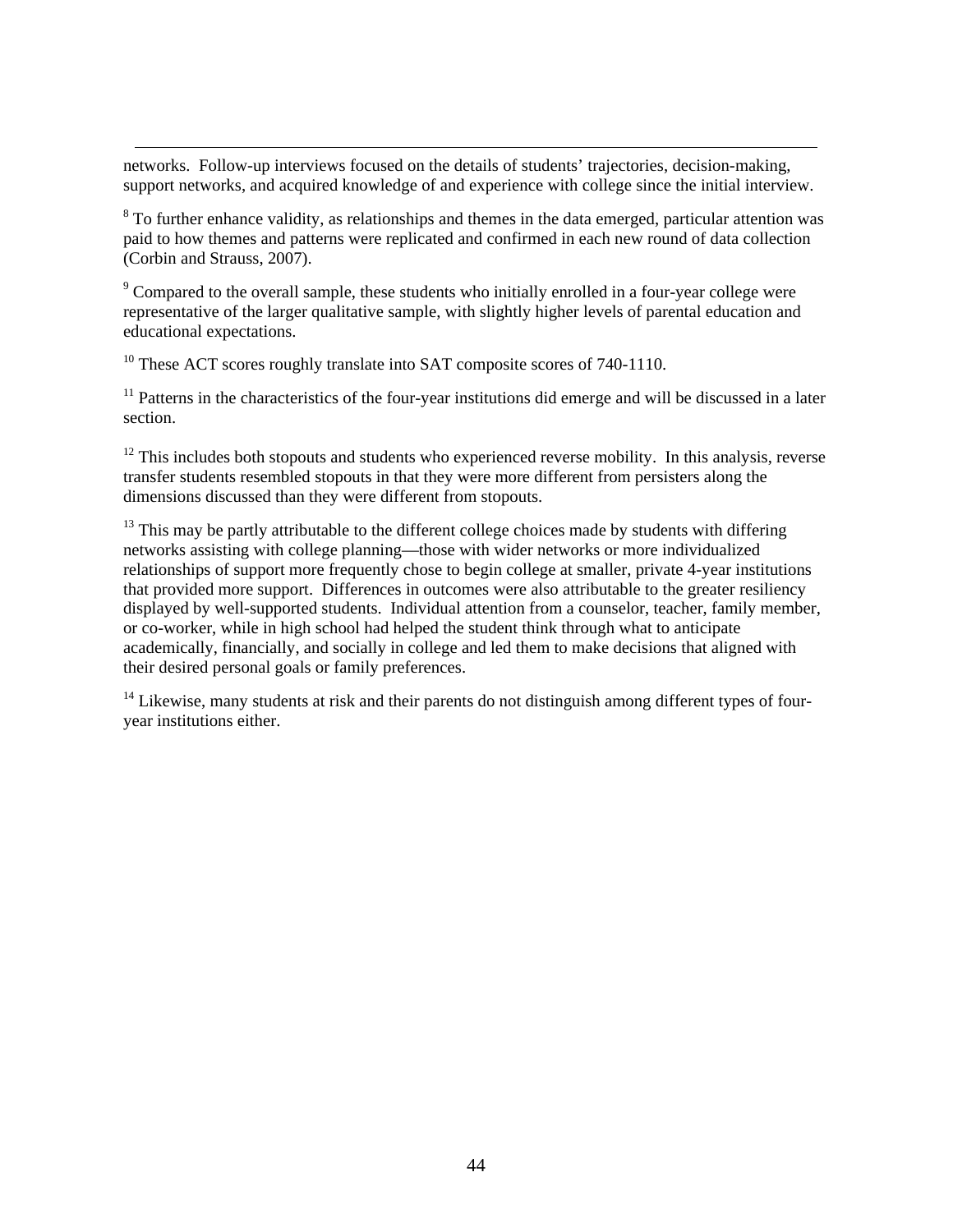## **Table 1: four-year persisters**

|                                                               | <b>CREATION OF RISK</b>                                                                        |                                                                                                         | <b>INTERPRETATION &amp; MANAGEMENT OF</b><br><b>RISK</b>                                                                         |                                                                                                                                                                                              |
|---------------------------------------------------------------|------------------------------------------------------------------------------------------------|---------------------------------------------------------------------------------------------------------|----------------------------------------------------------------------------------------------------------------------------------|----------------------------------------------------------------------------------------------------------------------------------------------------------------------------------------------|
| Name (ACT score)<br>high school grades<br>college destination | <b>COLLECTIVE</b><br><b>CONSTRUCTION OF</b><br><b>COLLEGE CHOICE/</b><br><b>PLANNING</b>       | <b>MOTIVATING</b><br><b>GOAL</b>                                                                        | <b>ACADEMIC/</b><br><b>FINANCIAL</b><br><b>CHALLENGE &amp;</b><br><b>SUPPORT</b>                                                 | <b>ADVOCATE(S) TO</b><br>PROMOTE /<br><b>STRATEGIZE 4-YEAR</b><br><b>COMPLETION</b>                                                                                                          |
| Andrew (23)<br>B's<br>Morehouse                               | Specific high school<br>teachers highly<br>involved                                            | Get himself and<br>mom out of<br>neighborhood / law<br>school                                           | Alarming mid-term<br>report / office hours /<br>tutors / \$22K parent<br>loan to scholarship                                     | Mother encouraging of 4-year;<br>Financial aid administrator<br>notified him of scholarship<br>opportunity; college mentors                                                                  |
| Beatriz (20)<br>A's<br>DePaul                                 | Extensive discussion,<br>thought about multiple<br>colleges / mother works<br>for high school  | Law school                                                                                              | B average and in<br>honors program /<br>scholarship                                                                              | Mother, Uncle, Teachers all<br>hold high career goals for her /<br>older sister in college                                                                                                   |
| Chynna (22)<br>A's<br>Roosevelt to UIC                        | Chose colleges for<br>medical preparation /<br>involved choice process                         | Med school                                                                                              | Works to pay her<br>own living expenses<br>/ continually seeks<br>help on financial<br>strategies                                | Aunts in medical field / aunts<br>and cousins who have gone to<br>college encourage her to "just<br>stick with it" and they support<br>pursuit of medical school                             |
| Federica (19)<br>A's/B's<br>Valparaiso                        | Several of her teachers<br>involved in choice<br>process                                       | Law school                                                                                              | Just below B avg. /<br>finds small classes<br>helpful / goes to<br>profs for larger<br>projects                                  | Grandparents support decision<br>to go away to four-year / High<br>school teachers pivotal in<br>coaching her through college<br>admissions process                                          |
| Josie $(24)$<br>A's/B's<br>Vandercook (on<br>IIT campus)      | Barely any guidance<br>from high school but<br>mother took initiative<br>to help with planning | Music education<br>degree goal                                                                          | Academics not an<br>issue - had IB<br>curriculum in high<br>school / grants and<br>\$5000 in loans each<br>year to pay           | Mother has four-year degree.<br>Parents supported her degree<br>goals. Extended family<br>supported four-year goals, but<br>not music. / organized summer<br>orientation with peers in major |
| Leo $(17)$<br>A's/B's<br>Northern Illinois                    | Church and work<br>mentors involved in<br>choice with him                                      | Finance dept at<br>Quaker Oats / CPA<br>then MBA                                                        | Raising grades from<br>$C's$ and $D's$ / it<br>helped to get<br>involved on campus                                               | Work internship has provided<br>critical social capital,<br>mentorship                                                                                                                       |
| Olivia $(22)$<br>B's<br>Dennison                              | Thoughtful about<br>choice process                                                             | Advanced degree;<br>Not return to<br>neighborhood<br>without degree                                     | One point from acad.<br><i>probation</i> / faculty<br>office hours / Posse<br>scholarship                                        | Mother talks her through<br>problems and decisions /<br>faculty support / college peer<br>support                                                                                            |
| Philip $(18)$<br>A's/B's/C's<br>Northern Illinois             | Sought info from<br>counselor in college<br>and career center                                  | Strong interest in<br>computers since 8 <sup>th</sup><br>grade                                          | Full ride $1st$ year,<br>small loan other<br>years. Failed math<br>then sought help<br>from tutors.                              | Involved with student group<br>for Black males.                                                                                                                                              |
| Rihana $(16)$<br>A's/B's<br><b>Bradley</b>                    | Extensive choice<br>process (6 schools),<br>mother, friends, high<br>school highly involved    | Communications /<br>mother and<br>grandmother as role<br>models / need<br>degree to get a<br>"good job" | Academic shock/<br>Seeks continual help/<br>tutor in every subject<br>/ Mother paying the<br>difference / Grandma<br>contributes | Other African-American<br>student mentors and mentors in<br>her major / Mother says cannot<br>leave four-year / Grandmother<br>college educated                                              |
| Sophia $(24)$<br>A's<br>Northwestern                          | Put careful thought into<br>college choice / sister<br>helped                                  | Need degree for<br>stable career and<br>opportunities for<br>advancement                                | Office hours and<br>works with TA's /<br>Parents helping out<br>with costs                                                       | Parents, siblings convinced<br>4-year degree needed / sister at<br>same college / sister's mentor<br>gives indirect guidance                                                                 |